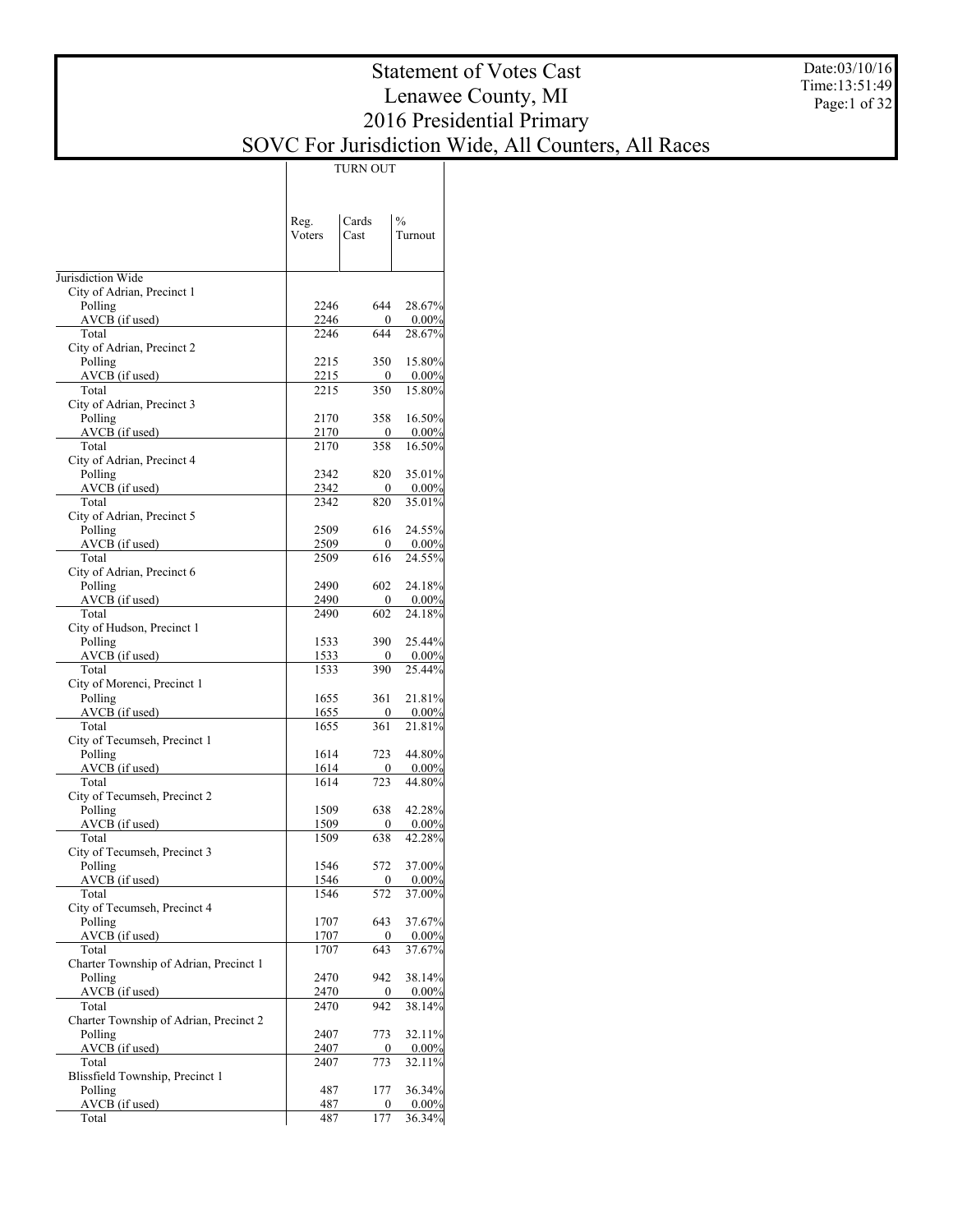# Statement of Votes Cast Lenawee County, MI 2016 Presidential Primary SOVC For Jurisdiction Wide, All Counters, All Races

TURN OUT

|                                            | Reg.         | Cards                   | $\frac{0}{0}$      |
|--------------------------------------------|--------------|-------------------------|--------------------|
|                                            | Voters       | Cast                    | Turnout            |
|                                            |              |                         |                    |
|                                            |              |                         |                    |
| Blissfield Township, Precinct 2<br>Polling | 2399         | 835                     | 34.81%             |
| AVCB (if used)                             | 2399         | 0                       | $0.00\%$           |
| Total                                      | 2399         | 835                     | 34.81%             |
| Cambridge Township, Precinct 1             |              |                         |                    |
| Polling                                    | 1698         | 603                     | 35.51%             |
| AVCB (if used)                             | 1698         | $\mathbf{0}$            | 0.00%              |
| Total<br>Cambridge Township, Precinct 2    | 1698         | 603                     | 35.51%             |
| Polling                                    | 1531         | 500                     | 32.66%             |
| AVCB (if used)                             | 1531         | 0                       | 0.00%              |
| Total                                      | 1531         | 500                     | 32.66%             |
| Cambridge Township, Precinct 3             |              |                         |                    |
| Polling                                    | 1212         | 448                     | 36.96%             |
| AVCB (if used)                             | 1212         | 0                       | 0.00%              |
| Total                                      | 1212         | 448                     | 36.96%             |
| Clinton Township, Precinct 1<br>Polling    | 964          | 301                     | 31.22%             |
| AVCB (if used)                             | 964          | 42                      | 4.36%              |
| Total                                      | 964          | 343                     | 35.58%             |
| Clinton Township, Precinct 2               |              |                         |                    |
| Polling                                    | 1791         | 578                     | 32.27%             |
| AVCB (if used)                             | 1791         | 53                      | 2.96%              |
| Total                                      | 1791         | 631                     | 35.23%             |
| Deerfield Township, Precinct 1<br>Polling  | 1082         | 310                     | 28.65%             |
| AVCB (if used)                             | 1082         | 0                       | $0.00\%$           |
| Total                                      | 1082         | 310                     | 28.65%             |
| Dover Township, Precinct 1                 |              |                         |                    |
| Polling                                    | 1202         | 346                     | 28.79%             |
| AVCB (if used)                             | 1202         | 0                       | $0.00\%$           |
| Total                                      | 1202         | 346                     | 28.79%             |
| Fairfield Township, Precinct 1             |              |                         |                    |
| Polling<br>AVCB (if used)                  | 1272<br>1272 | 367<br>0                | 28.85%<br>$0.00\%$ |
| Total                                      | 1272         | 367                     | 28.85%             |
| Franklin Township, Precinct 1              |              |                         |                    |
| Polling                                    | 2337         | 832                     | 35.60%             |
| AVCB (if used)                             | 2337         | 0                       | 0.00%              |
| Total                                      | 2337         | 832                     | 35.60%             |
| Hudson Township, Precinct 1                |              |                         |                    |
| Polling<br>AVCB (if used)                  | 1224<br>1224 | 341<br>$\boldsymbol{0}$ | 27.86%<br>$0.00\%$ |
| Total                                      | 1224         | $\overline{3}41$        | 27.86%             |
| Macon Township, Precinct 1                 |              |                         |                    |
| Polling                                    | 1051         | 463                     | 44.05%             |
| AVCB (if used)                             | 1051         | $\mathbf{0}$            | 0.00%              |
| Total                                      | 1051         | 463                     | 44.05%             |
| Charter Township of Madison, Precinct 1    |              |                         |                    |
| Polling                                    | 1927         | 428                     | 22.21%             |
| AVCB (if used)<br>Total                    | 1927<br>1927 | $\bf{0}$<br>428         | $0.00\%$<br>22.21% |
| Charter Township of Madison, Precinct 2    |              |                         |                    |
| Polling                                    | 1447         | 518                     | 35.80%             |
| AVCB (if used)                             | 1447         | 0                       | 0.00%              |
| Total                                      | 1447         | 518                     | 35.80%             |
| Charter Township of Madison, Precinct 3    |              |                         |                    |
| Polling                                    | 1281         | 467                     | 36.46%             |
| AVCB (if used)                             | 1281         | 0                       | $0.00\%$           |
| Total<br>Medina Township, Precinct 1       | 1281         | 467                     | 36.46%             |
|                                            |              |                         |                    |

Date:03/10/16 Time:13:51:49 Page:2 of 32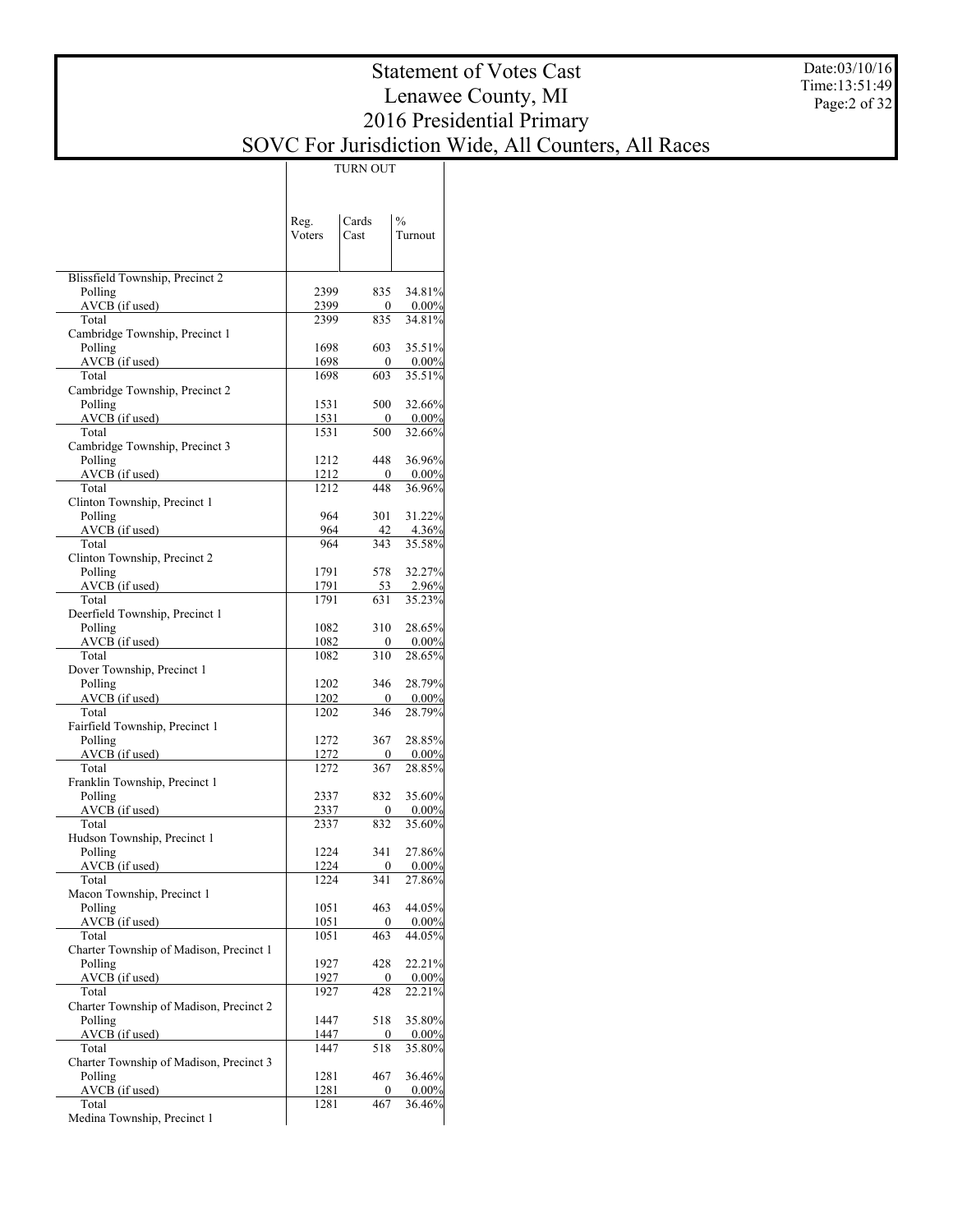### Date:03/10/16 Time:13:51:49 Page:3 of 32

|                                                   | Reg.         | Cards               | $\frac{0}{0}$      |
|---------------------------------------------------|--------------|---------------------|--------------------|
|                                                   | Voters       | Cast                | Turnout            |
|                                                   |              |                     |                    |
| Polling                                           | 859          | 198                 | 23.05%             |
| AVCB (if used)                                    | 859          | 0<br>198            | $0.00\%$           |
| Total<br>Ogden Township, Precinct 1               | 859          |                     | 23.05%             |
| Polling                                           | 744          | 249                 | 33.47%             |
| AVCB (if used)                                    | 744          | 0                   | $0.00\%$           |
| Total                                             | 744          | 249                 | 33.47%             |
| Palmyra Township, Precinct 1                      |              |                     |                    |
| Polling<br>AVCB (if used)                         | 1609<br>1609 | 520<br>0            | 32.32%<br>0.00%    |
| Total                                             | 1609         | 520                 | 32.32%             |
| Charter Township of Raisin, Precinct 1            |              |                     |                    |
| Polling                                           | 3109         | 999                 | 32.13%             |
| AVCB (if used)                                    | 3109         | $\boldsymbol{0}$    | $0.00\%$           |
| Total                                             | 3109         | 999                 | 32.13%             |
| Charter Township of Raisin, Precinct 2<br>Polling | 2592         | 899                 | 34.68%             |
| AVCB (if used)                                    | 2592         | $\boldsymbol{0}$    | 0.00%              |
| Total                                             | 2592         | 899                 | 34.68%             |
| Ridgeway Township, Precinct 1                     |              |                     |                    |
| Polling                                           | 1106         | 449                 | 40.60%             |
| AVCB (if used)                                    | 1106         | 0                   | 0.00%              |
| Total<br>Riga Township, Precinct 1                | 1106         | 449                 | 40.60%             |
| Polling                                           | 1074         | 379                 | 35.29%             |
| AVCB (if used)                                    | 1074         | 0                   | $0.00\%$           |
| Total                                             | 1074         | 379                 | 35.29%             |
| Rollin Township, Precinct 1                       |              |                     |                    |
| Polling                                           | 2413         | 778                 | 32.24%             |
| AVCB (if used)                                    | 2413         | 0                   | $0.00\%$           |
| Total<br>Rome Township, Precinct 1                | 2413         | 778                 | 32.24%             |
| Polling                                           | 1350         | 359                 | 26.59%             |
| AVCB (if used)                                    | 1350         | 0                   | $0.00\%$           |
| Total                                             | 1350         | 359                 | 26.59%             |
| Seneca Township, Precinct 1                       |              |                     |                    |
| Polling                                           | 851          | 213                 | 25.03%             |
| AVCB (if used)<br>Total                           | 851<br>851   | $\mathbf{0}$<br>213 | $0.00\%$<br>25.03% |
| Tecumseh Township, Precinct 1                     |              |                     |                    |
| Polling                                           | 1678         | 658                 | 39.21%             |
| AVCB (if used)                                    | 1678         | 0                   | 0.00%              |
| Total                                             | 1678         | 658                 | 39.21%             |
| Woodstock Township, Precinct 1                    |              |                     |                    |
| Polling<br>AVCB (if used)                         | 1867<br>1867 | 531<br>0            | 28.44%<br>$0.00\%$ |
| Total                                             | 1867         | 531                 | 28.44%             |
| Woodstock Township, Precinct 2                    |              |                     |                    |
| Polling                                           | 998          | 225                 | 22.55%             |
| AVCB (if used)                                    | 998          | 0                   | $0.00\%$           |
| Total                                             | 998          | 225                 | 22.55%             |
| WASHTENAW Bridgewater Twp P1<br>Polling           | 536          | 214                 | 39.93%             |
| AVCB (if used)                                    | 536          | 0                   | $0.00\%$           |
| Total                                             | 536          | $\overline{214}$    | 39.93%             |
| <b>WASHTENAW Manchester Twp P2</b>                |              |                     |                    |
| Polling                                           | 263          | 93                  | 35.36%             |
| AVCB (if used)                                    | 263          | 0                   | $0.00\%$           |
| Total<br>WASHTENAW Saline Twp P1                  | 263          | 93                  | 35.36%             |
| Polling                                           | 69           | 24                  | 34.78%             |
|                                                   |              |                     |                    |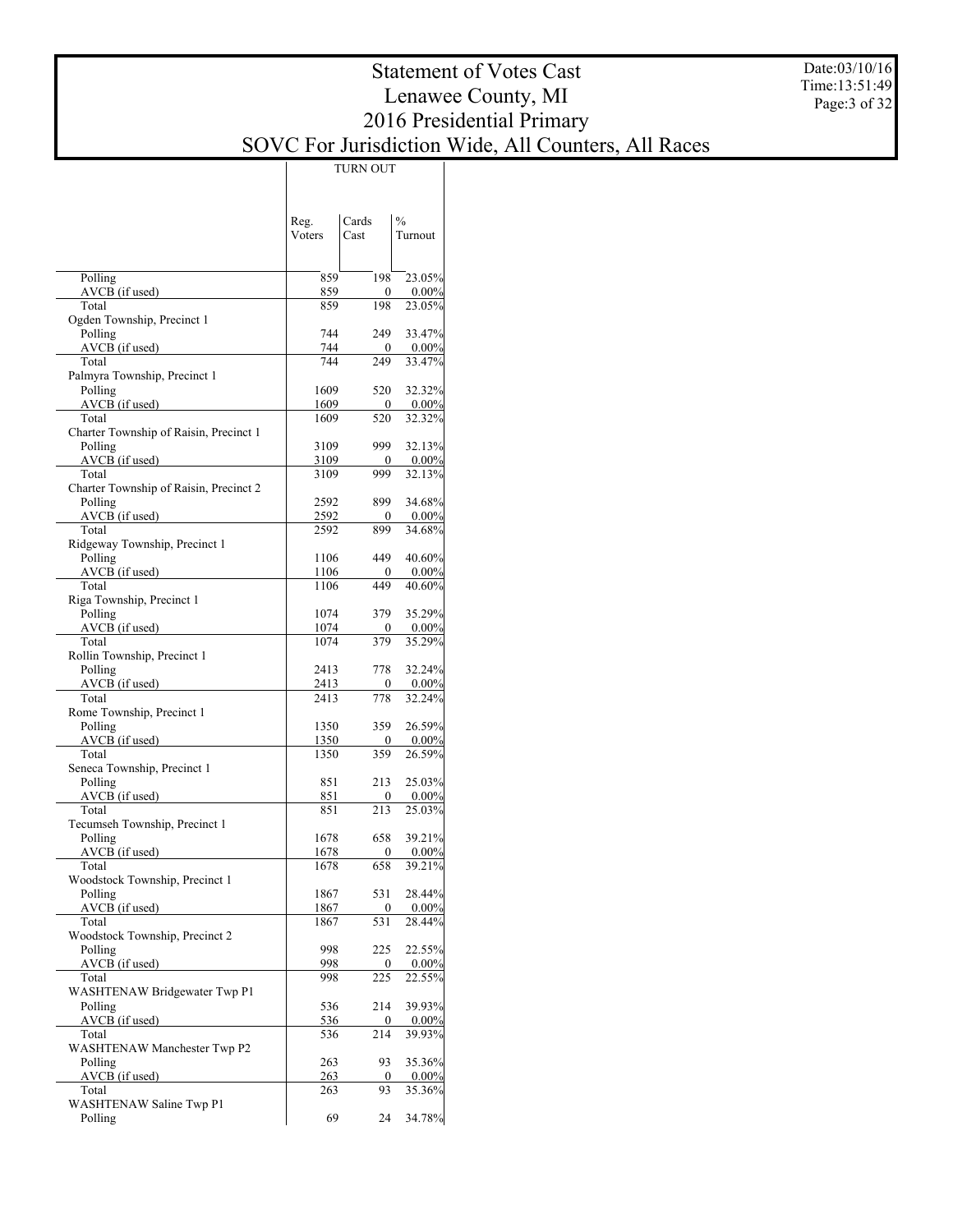|                  |                | <b>TURN OUT</b> |                          |
|------------------|----------------|-----------------|--------------------------|
|                  | Reg.<br>Voters | Cards<br>Cast   | $\frac{0}{0}$<br>Turnout |
| AVCB (if used)   | 69             | $\Omega$        | $0.00\%$                 |
| Total            | 69             | 24              | 34.78%                   |
| Total<br>Polling | 72436          | 22734           | 31.38%                   |
| AVCB (if used)   | 72436          | 95              | 0.13%                    |
| Total            | 72436          | 22829           | 31.52%                   |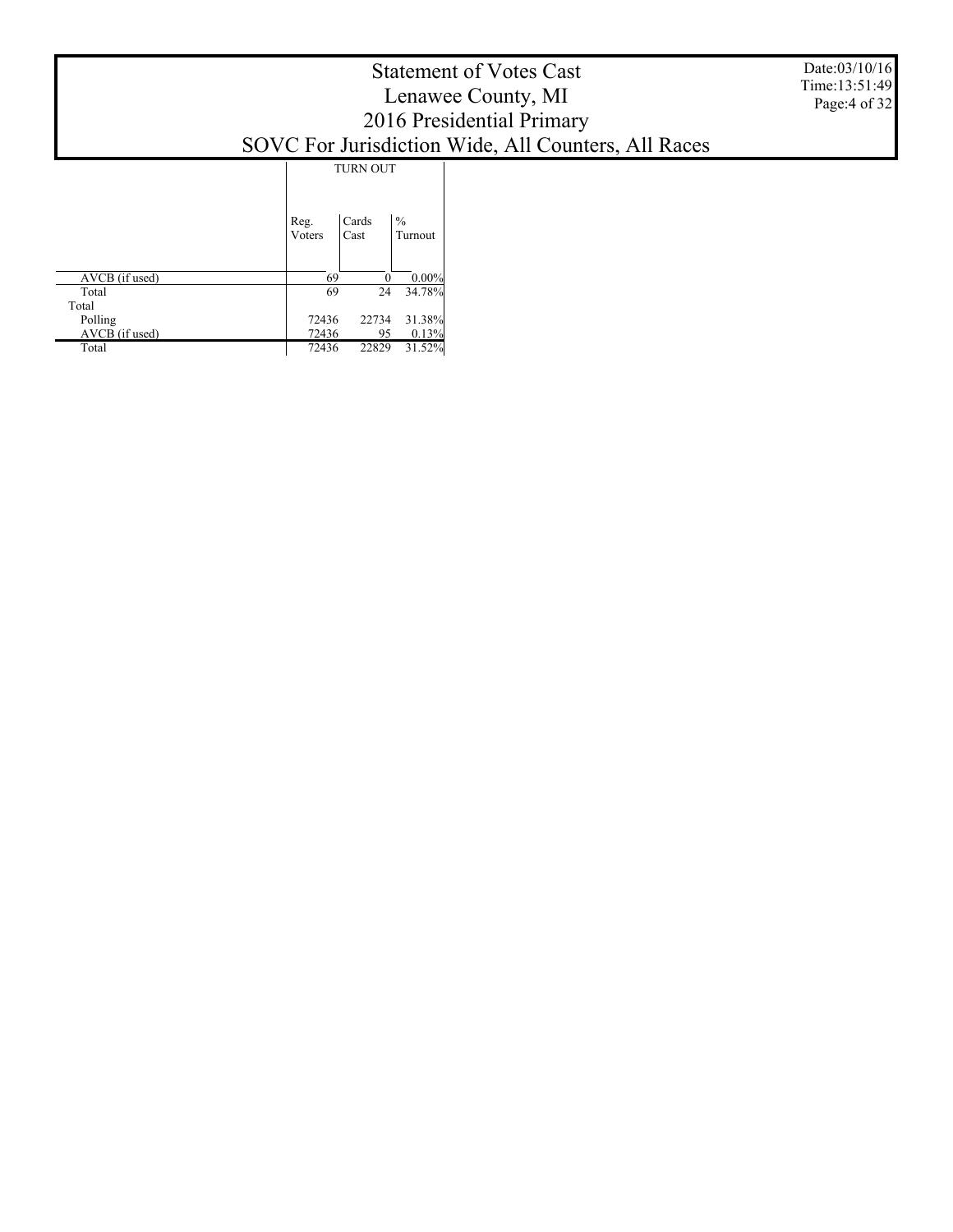Date:03/10/16 Time:13:51:49 Page:5 of 32

# Statement of Votes Cast Lenawee County, MI 2016 Presidential Primary SOVC For Jurisdiction Wide, All Counters, All Races

|                                                   | Reg.         | Times                   | Total                   | Jeb Bush (REP)                       |                          | Ben Carson (REP)      |                          | Chris Christie                       |                          | Ted Cruz (REP)         |                          |
|---------------------------------------------------|--------------|-------------------------|-------------------------|--------------------------------------|--------------------------|-----------------------|--------------------------|--------------------------------------|--------------------------|------------------------|--------------------------|
|                                                   | Voters       | Counted                 | Votes                   |                                      |                          |                       |                          | (REP)                                |                          |                        |                          |
|                                                   |              |                         |                         |                                      |                          |                       |                          |                                      |                          |                        |                          |
| Jurisdiction Wide<br>City of Adrian, Precinct 1   |              |                         |                         |                                      |                          |                       |                          |                                      |                          |                        |                          |
| Polling                                           | 2246         | 198                     | 198                     | 6                                    | 3.03%                    | 5                     | 2.53%                    | $\boldsymbol{0}$                     | $0.00\%$                 | 56                     | 28.28%                   |
| AVCB (if used)                                    | 2246         | $\boldsymbol{0}$        | $\mathbf{0}$            | $\mathbf{0}$                         |                          | $\boldsymbol{0}$      | $\overline{a}$           | $\boldsymbol{0}$                     |                          | $\boldsymbol{0}$       | $\overline{\phantom{a}}$ |
| Total                                             | 2246         | 198                     | 198                     | 6                                    | 3.03%                    | 5                     | 2.53%                    | $\boldsymbol{0}$                     | $0.00\%$                 | 56                     | 28.28%                   |
| City of Adrian, Precinct 2                        |              |                         |                         |                                      |                          |                       |                          |                                      |                          |                        |                          |
| Polling<br>AVCB (if used)                         | 2215<br>2215 | 141<br>$\boldsymbol{0}$ | 141<br>$\boldsymbol{0}$ | 3<br>$\boldsymbol{0}$                | 2.13%                    | 1<br>$\boldsymbol{0}$ | 0.71%                    | $\boldsymbol{0}$<br>$\boldsymbol{0}$ | $0.00\%$                 | 33<br>$\boldsymbol{0}$ | 23.40%                   |
| Total                                             | 2215         | 141                     | 141                     | 3                                    | 2.13%                    | $\mathbf{1}$          | 0.71%                    | $\boldsymbol{0}$                     | $0.00\%$                 | 33                     | 23.40%                   |
| City of Adrian, Precinct 3                        |              |                         |                         |                                      |                          |                       |                          |                                      |                          |                        |                          |
| Polling                                           | 2170         | 135                     | 134                     | 2                                    | 1.49%                    | 4                     | 2.99%                    | $\boldsymbol{0}$                     | $0.00\%$                 | 48                     | 35.82%                   |
| AVCB (if used)                                    | 2170         | $\boldsymbol{0}$        | $\overline{0}$          | $\boldsymbol{0}$                     |                          | $\boldsymbol{0}$      |                          | $\boldsymbol{0}$                     |                          | $\boldsymbol{0}$       |                          |
| Total<br>City of Adrian, Precinct 4               | 2170         | 135                     | 134                     | $\overline{c}$                       | 1.49%                    | $\overline{4}$        | 2.99%                    | $\boldsymbol{0}$                     | $0.00\%$                 | 48                     | 35.82%                   |
| Polling                                           | 2342         | 453                     | 453                     | 7                                    | 1.55%                    | 9                     | 1.99%                    | 2                                    | 0.44%                    | 111                    | 24.50%                   |
| AVCB (if used)                                    | 2342         | $\boldsymbol{0}$        | $\mathbf{0}$            | $\boldsymbol{0}$                     |                          | $\boldsymbol{0}$      | $\overline{\phantom{a}}$ | $\boldsymbol{0}$                     | $\overline{\phantom{a}}$ | $\boldsymbol{0}$       |                          |
| Total                                             | 2342         | 453                     | 453                     | $\tau$                               | 1.55%                    | 9                     | 1.99%                    | $\overline{c}$                       | 0.44%                    | 111                    | 24.50%                   |
| City of Adrian, Precinct 5                        |              |                         |                         |                                      |                          |                       |                          |                                      |                          |                        |                          |
| Polling                                           | 2509         | 301                     | 300                     | $\boldsymbol{0}$                     | $0.00\%$                 | 8                     | 2.67%                    | 2                                    | 0.67%                    | 76                     | 25.33%                   |
| AVCB (if used)<br>Total                           | 2509<br>2509 | $\boldsymbol{0}$<br>301 | $\mathbf{0}$<br>300     | $\boldsymbol{0}$<br>$\boldsymbol{0}$ | $0.00\%$                 | $\boldsymbol{0}$<br>8 | $\overline{a}$<br>2.67%  | $\boldsymbol{0}$<br>$\overline{c}$   | $\blacksquare$<br>0.67%  | $\boldsymbol{0}$<br>76 | 25.33%                   |
| City of Adrian, Precinct 6                        |              |                         |                         |                                      |                          |                       |                          |                                      |                          |                        |                          |
| Polling                                           | 2490         | 337                     | 337                     | 6                                    | 1.78%                    | $\overline{4}$        | 1.19%                    | $\boldsymbol{0}$                     | $0.00\%$                 | 96                     | 28.49%                   |
| AVCB (if used)                                    | 2490         | $\boldsymbol{0}$        | $\boldsymbol{0}$        | $\boldsymbol{0}$                     |                          | $\boldsymbol{0}$      |                          | $\boldsymbol{0}$                     |                          | $\boldsymbol{0}$       |                          |
| Total                                             | 2490         | 337                     | 337                     | 6                                    | 1.78%                    | $\overline{4}$        | 1.19%                    | $\boldsymbol{0}$                     | $0.00\%$                 | 96                     | 28.49%                   |
| City of Hudson, Precinct 1                        |              |                         |                         |                                      |                          |                       |                          |                                      |                          |                        |                          |
| Polling<br>AVCB (if used)                         | 1533<br>1533 | 272<br>$\boldsymbol{0}$ | 272<br>$\boldsymbol{0}$ | 2<br>$\boldsymbol{0}$                | 0.74%                    | 6<br>$\boldsymbol{0}$ | 2.21%                    | $\boldsymbol{0}$<br>$\boldsymbol{0}$ | $0.00\%$                 | 60<br>$\boldsymbol{0}$ | 22.06%                   |
| Total                                             | 1533         | 272                     | 272                     | $\overline{c}$                       | 0.74%                    | 6                     | 2.21%                    | $\boldsymbol{0}$                     | $0.00\%$                 | 60                     | 22.06%                   |
| City of Morenci, Precinct 1                       |              |                         |                         |                                      |                          |                       |                          |                                      |                          |                        |                          |
| Polling                                           | 1655         | 242                     | 242                     | 1                                    | 0.41%                    | 3                     | 1.24%                    | $\boldsymbol{0}$                     | $0.00\%$                 | 75                     | 30.99%                   |
| AVCB (if used)                                    | 1655         | $\boldsymbol{0}$        | $\overline{0}$          | $\boldsymbol{0}$                     | $\blacksquare$           | $\boldsymbol{0}$      | $\overline{\phantom{a}}$ | $\boldsymbol{0}$                     |                          | $\boldsymbol{0}$       |                          |
| Total<br>City of Tecumseh, Precinct 1             | 1655         | 242                     | 242                     | $\mathbf{1}$                         | 0.41%                    | 3                     | 1.24%                    | $\boldsymbol{0}$                     | $0.00\%$                 | 75                     | 30.99%                   |
| Polling                                           | 1614         | 412                     | 411                     | 5                                    | 1.22%                    | 6                     | 1.46%                    | 1                                    | 0.24%                    | 100                    | 24.33%                   |
| AVCB (if used)                                    | 1614         | $\boldsymbol{0}$        | $\mathbf{0}$            | $\boldsymbol{0}$                     | $\overline{\phantom{a}}$ | $\boldsymbol{0}$      | $\overline{\phantom{a}}$ | $\boldsymbol{0}$                     | $\blacksquare$           | $\mathbf{0}$           |                          |
| Total                                             | 1614         | 412                     | 411                     | 5                                    | 1.22%                    | 6                     | 1.46%                    | 1                                    | 0.24%                    | 100                    | 24.33%                   |
| City of Tecumseh, Precinct 2                      |              |                         |                         |                                      |                          |                       |                          |                                      |                          |                        |                          |
| Polling                                           | 1509         | 395                     | 393                     | 7                                    | 1.78%                    | 9                     | 2.29%                    | $\boldsymbol{0}$                     | $0.00\%$                 | 93                     | 23.66%                   |
| AVCB (if used)<br>Total                           | 1509<br>1509 | $\boldsymbol{0}$<br>395 | $\boldsymbol{0}$<br>393 | $\boldsymbol{0}$<br>$\tau$           | 1.78%                    | $\boldsymbol{0}$<br>9 | ٠<br>2.29%               | $\boldsymbol{0}$<br>$\boldsymbol{0}$ | $0.00\%$                 | $\mathbf{0}$<br>93     | 23.66%                   |
| City of Tecumseh, Precinct 3                      |              |                         |                         |                                      |                          |                       |                          |                                      |                          |                        |                          |
| Polling                                           | 1546         | 293                     | 293                     | 1                                    | 0.34%                    | 6                     | 2.05%                    | 1                                    | 0.34%                    |                        | 76 25.94%                |
| AVCB (if used)                                    | 1546         | $\mathbf{0}$            | $\mathbf{0}$            | $\mathbf{0}$                         | $\sim$                   | $\mathbf{0}$          | $\overline{\phantom{a}}$ | $\mathbf{0}$                         | $\sim 100$               | $\mathbf{0}$           | $\sim$ $-$               |
| Total                                             | 1546         | 293                     | 293                     | $\mathbf{1}$                         | 0.34%                    | 6                     | 2.05%                    | 1                                    | 0.34%                    |                        | 76 25.94%                |
| City of Tecumseh, Precinct 4                      |              |                         |                         |                                      |                          |                       |                          |                                      |                          |                        |                          |
| Polling<br>AVCB (if used)                         | 1707<br>1707 | 353<br>$\boldsymbol{0}$ | 352<br>0                | 5<br>$\boldsymbol{0}$                | 1.42%                    | 8<br>$\boldsymbol{0}$ | 2.27%                    | 1<br>$\boldsymbol{0}$                | 0.28%                    | 86<br>$\boldsymbol{0}$ | 24.43%                   |
| Total                                             | 1707         | 353                     | 352                     | $\sqrt{5}$                           | 1.42%                    | 8                     | 2.27%                    | 1                                    | 0.28%                    | 86                     | 24.43%                   |
| Charter Township of Adrian, Precinct 1            |              |                         |                         |                                      |                          |                       |                          |                                      |                          |                        |                          |
| Polling                                           | 2470         | 659                     | 658                     | 6                                    | 0.91%                    | 15                    | 2.28%                    | 1                                    | 0.15%                    | 161                    | 24.47%                   |
| AVCB (if used)                                    | 2470         | $\boldsymbol{0}$        | $\bf{0}$                | $\boldsymbol{0}$                     |                          | $\boldsymbol{0}$      |                          | $\boldsymbol{0}$                     |                          | $\boldsymbol{0}$       |                          |
| Total                                             | 2470         | 659                     | 658                     | 6                                    | 0.91%                    | 15                    | 2.28%                    | 1                                    | 0.15%                    | 161                    | 24.47%                   |
| Charter Township of Adrian, Precinct 2<br>Polling | 2407         | 489                     | 489                     | 1                                    | 0.20%                    | 8                     | 1.64%                    | $\boldsymbol{0}$                     | $0.00\%$                 | 130                    | 26.58%                   |
| AVCB (if used)                                    | 2407         | $\boldsymbol{0}$        | $\mathbf{0}$            | $\boldsymbol{0}$                     |                          | $\boldsymbol{0}$      |                          | $\boldsymbol{0}$                     |                          | $\boldsymbol{0}$       |                          |
| Total                                             | 2407         | 489                     | 489                     | $\mathbf{1}$                         | 0.20%                    | $\,$ 8 $\,$           | 1.64%                    | $\boldsymbol{0}$                     | $0.00\%$                 | 130                    | 26.58%                   |
| Blissfield Township, Precinct 1                   |              |                         |                         |                                      |                          |                       |                          |                                      |                          |                        |                          |
| Polling                                           | 487          | 132                     | 130                     | $\boldsymbol{0}$                     | $0.00\%$                 | 3                     | 2.31%                    | $\boldsymbol{0}$                     | $0.00\%$                 | 37                     | 28.46%                   |
| AVCB (if used)                                    | 487          | $\boldsymbol{0}$        | 0                       | $\boldsymbol{0}$                     |                          | $\boldsymbol{0}$      |                          | $\boldsymbol{0}$                     |                          | $\boldsymbol{0}$       |                          |
| Total                                             | 487          | 132                     | 130                     | $\bf{0}$                             | $0.00\%$                 | 3                     | 2.31%                    | $\boldsymbol{0}$                     | $0.00\%$                 | 37                     | 28.46%                   |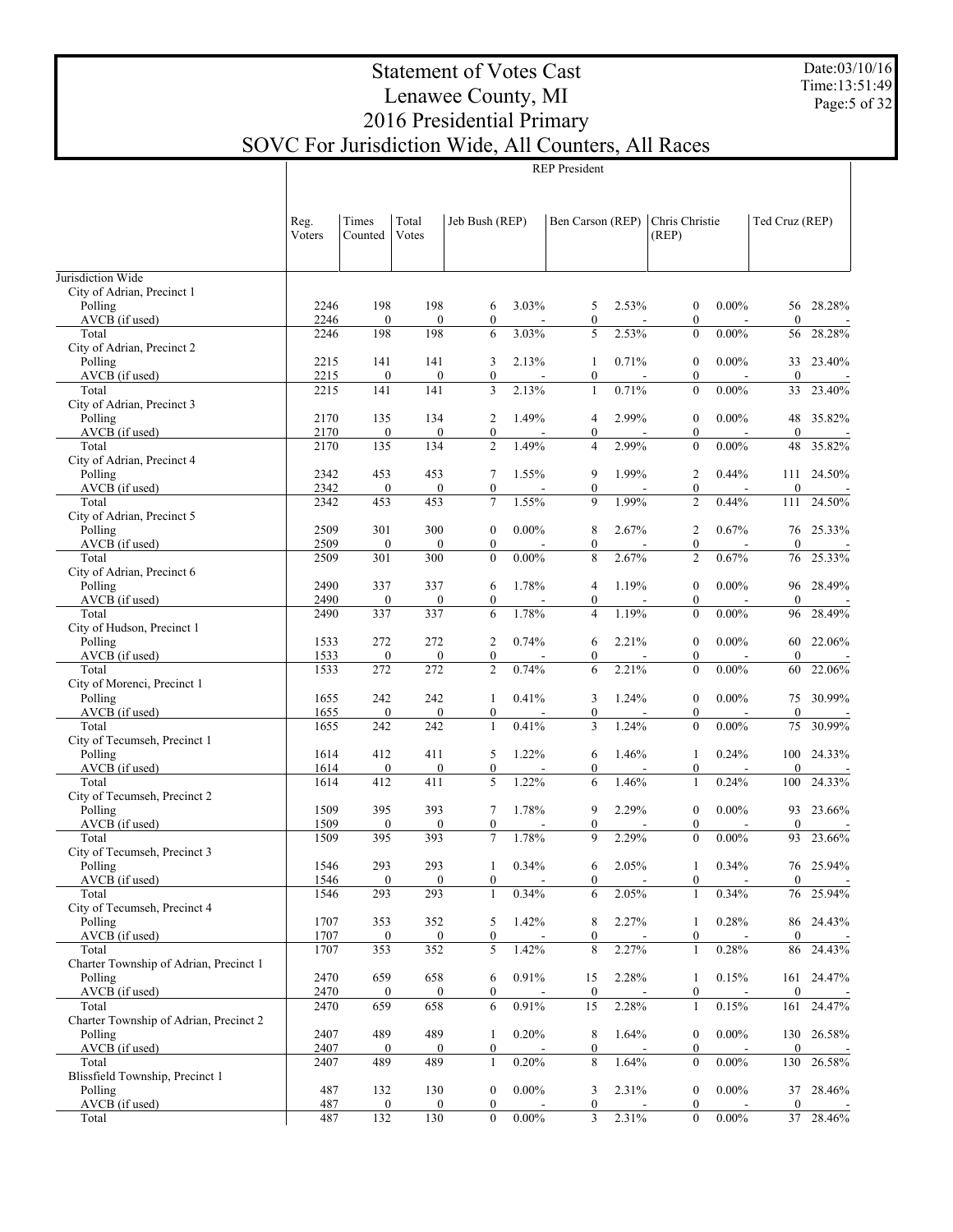Date:03/10/16 Time:13:51:49 Page:6 of 32

# Statement of Votes Cast Lenawee County, MI 2016 Presidential Primary SOVC For Jurisdiction Wide, All Counters, All Races

|                                                  | Reg.<br>Voters | Times<br>Counted        | Total<br>Votes          |                                      | Jeb Bush (REP)    |                                    | Ben Carson (REP)  | Chris Christie<br>(REP)              |                   | Ted Cruz (REP)          |                          |
|--------------------------------------------------|----------------|-------------------------|-------------------------|--------------------------------------|-------------------|------------------------------------|-------------------|--------------------------------------|-------------------|-------------------------|--------------------------|
| Blissfield Township, Precinct 2                  |                |                         |                         |                                      |                   |                                    |                   |                                      |                   |                         |                          |
| Polling                                          | 2399           | 600                     | 600                     | 3                                    | 0.50%             | 9                                  | 1.50%             | 1                                    | 0.17%             | 211                     | 35.17%                   |
| AVCB (if used)                                   | 2399           | $\mathbf{0}$            | $\boldsymbol{0}$        | $\boldsymbol{0}$                     |                   | $\boldsymbol{0}$                   |                   | $\boldsymbol{0}$                     | $\overline{a}$    | $\boldsymbol{0}$        |                          |
| Total                                            | 2399           | 600                     | 600                     | $\mathfrak{Z}$                       | 0.50%             | 9                                  | 1.50%             | $\mathbf{1}$                         | 0.17%             | 211                     | 35.17%                   |
| Cambridge Township, Precinct 1<br>Polling        | 1698           | 416                     | 415                     | $\overline{4}$                       | 0.96%             | $\overline{4}$                     | 0.96%             | $\boldsymbol{0}$                     | $0.00\%$          | 103                     | 24.82%                   |
| AVCB (if used)                                   | 1698           | $\boldsymbol{0}$        | $\boldsymbol{0}$        | $\boldsymbol{0}$                     |                   | $\boldsymbol{0}$                   |                   | $\boldsymbol{0}$                     |                   | $\mathbf{0}$            |                          |
| Total                                            | 1698           | 416                     | 415                     | $\overline{4}$                       | 0.96%             | $\overline{4}$                     | 0.96%             | $\boldsymbol{0}$                     | $0.00\%$          | 103                     | 24.82%                   |
| Cambridge Township, Precinct 2                   |                |                         |                         |                                      |                   |                                    |                   |                                      |                   |                         |                          |
| Polling                                          | 1531           | 318                     | 318                     | 1                                    | 0.31%             | 6                                  | 1.89%             | $\boldsymbol{0}$                     | $0.00\%$          | 63                      | 19.81%                   |
| AVCB (if used)<br>Total                          | 1531<br>1531   | $\boldsymbol{0}$<br>318 | $\mathbf{0}$<br>318     | $\boldsymbol{0}$<br>$\mathbf{1}$     | 0.31%             | $\boldsymbol{0}$<br>6              | 1.89%             | $\boldsymbol{0}$<br>$\boldsymbol{0}$ | $0.00\%$          | $\mathbf{0}$<br>63      | 19.81%                   |
| Cambridge Township, Precinct 3                   |                |                         |                         |                                      |                   |                                    |                   |                                      |                   |                         |                          |
| Polling                                          | 1212           | 298                     | 298                     | $\overline{2}$                       | 0.67%             | 1                                  | 0.34%             | 1                                    | 0.34%             | 74                      | 24.83%                   |
| AVCB (if used)                                   | 1212           | $\boldsymbol{0}$        | $\mathbf{0}$            | $\boldsymbol{0}$                     |                   | $\boldsymbol{0}$                   |                   | $\boldsymbol{0}$                     |                   | $\mathbf{0}$            |                          |
| Total                                            | 1212           | 298                     | 298                     | $\overline{c}$                       | 0.67%             | $\mathbf{1}$                       | 0.34%             | $\mathbf{1}$                         | 0.34%             | 74                      | 24.83%                   |
| Clinton Township, Precinct 1<br>Polling          | 964            | 209                     | 209                     | $\boldsymbol{0}$                     | $0.00\%$          | $\boldsymbol{0}$                   | $0.00\%$          | $\boldsymbol{0}$                     | $0.00\%$          | 62                      | 29.67%                   |
| AVCB (if used)                                   | 964            | 28                      | 27                      | $\boldsymbol{0}$                     | $0.00\%$          | $\mathbf{0}$                       | $0.00\%$          | $\boldsymbol{0}$                     | $0.00\%$          | $\overline{4}$          | 14.81%                   |
| Total                                            | 964            | 237                     | 236                     | $\boldsymbol{0}$                     | $0.00\%$          | $\boldsymbol{0}$                   | $0.00\%$          | $\boldsymbol{0}$                     | $0.00\%$          | 66                      | 27.97%                   |
| Clinton Township, Precinct 2                     |                |                         |                         |                                      |                   |                                    |                   |                                      |                   |                         |                          |
| Polling                                          | 1791           | 340                     | 340                     | 3                                    | 0.88%             | $\overline{4}$                     | 1.18%             | 1                                    | 0.29%             | 84                      | 24.71%                   |
| AVCB (if used)<br>Total                          | 1791<br>1791   | 30<br>370               | 30<br>370               | $\boldsymbol{0}$<br>$\mathfrak{Z}$   | $0.00\%$<br>0.81% | $\boldsymbol{0}$<br>$\overline{4}$ | $0.00\%$<br>1.08% | $\boldsymbol{0}$<br>1                | $0.00\%$<br>0.27% | 5<br>89                 | 16.67%<br>24.05%         |
| Deerfield Township, Precinct 1                   |                |                         |                         |                                      |                   |                                    |                   |                                      |                   |                         |                          |
| Polling                                          | 1082           | 233                     | 233                     | $\boldsymbol{0}$                     | $0.00\%$          | 1                                  | 0.43%             | $\boldsymbol{0}$                     | $0.00\%$          | 60                      | 25.75%                   |
| AVCB (if used)                                   | 1082           | $\boldsymbol{0}$        | $\boldsymbol{0}$        | $\boldsymbol{0}$                     |                   | $\boldsymbol{0}$                   |                   | $\boldsymbol{0}$                     |                   | $\mathbf{0}$            |                          |
| Total                                            | 1082           | 233                     | 233                     | $\boldsymbol{0}$                     | $0.00\%$          | $\mathbf{1}$                       | 0.43%             | $\boldsymbol{0}$                     | $0.00\%$          | 60                      | 25.75%                   |
| Dover Township, Precinct 1<br>Polling            | 1202           | 251                     | 251                     | $\overline{2}$                       | 0.80%             | 1                                  | 0.40%             | 1                                    | 0.40%             | 89                      | 35.46%                   |
| AVCB (if used)                                   | 1202           | $\boldsymbol{0}$        | $\boldsymbol{0}$        | $\boldsymbol{0}$                     |                   | $\boldsymbol{0}$                   |                   | $\boldsymbol{0}$                     |                   | $\boldsymbol{0}$        |                          |
| Total                                            | 1202           | 251                     | 251                     | $\overline{c}$                       | 0.80%             | $\mathbf{1}$                       | 0.40%             | $\mathbf{1}$                         | 0.40%             | 89                      | 35.46%                   |
| Fairfield Township, Precinct 1                   |                |                         |                         |                                      |                   |                                    |                   |                                      |                   |                         |                          |
| Polling                                          | 1272           | 273                     | 273                     | 1                                    | 0.37%             | $\overline{4}$                     | 1.47%             | $\overline{2}$                       | 0.73%             | 99                      | 36.26%                   |
| AVCB (if used)<br>Total                          | 1272<br>1272   | $\boldsymbol{0}$<br>273 | $\boldsymbol{0}$<br>273 | $\boldsymbol{0}$<br>$\mathbf{1}$     | 0.37%             | $\boldsymbol{0}$<br>$\overline{4}$ | 1.47%             | $\boldsymbol{0}$<br>$\overline{2}$   | 0.73%             | $\mathbf{0}$<br>99      | 36.26%                   |
| Franklin Township, Precinct 1                    |                |                         |                         |                                      |                   |                                    |                   |                                      |                   |                         |                          |
| Polling                                          | 2337           | 551                     | 550                     | 3                                    | 0.55%             | 5                                  | 0.91%             | $\overline{2}$                       | 0.36%             | 121                     | 22.00%                   |
| AVCB (if used)                                   | 2337           | $\boldsymbol{0}$        | $\mathbf{0}$            | $\boldsymbol{0}$                     |                   | $\boldsymbol{0}$                   |                   | $\boldsymbol{0}$                     |                   | $\boldsymbol{0}$        |                          |
| Total                                            | 2337           | 551                     | 550                     | $\overline{3}$                       | 0.55%             | 5                                  | 0.91%             | $\overline{2}$                       | 0.36%             | 121                     | 22.00%                   |
| Hudson Township, Precinct 1                      | 1224           | 247                     | 247                     |                                      | 0.40%             | $\overline{c}$                     | 0.81%             |                                      | 0.40%             | 56                      | 22.67%                   |
| Polling<br>AVCB (if used)                        | 1224           | $\boldsymbol{0}$        | $\mathbf{0}$            | 1<br>$\boldsymbol{0}$                |                   | $\boldsymbol{0}$                   | ÷,                | 1<br>$\boldsymbol{0}$                |                   | $\mathbf{0}$            | $\overline{\phantom{a}}$ |
| Total                                            | 1224           | 247                     | 247                     | $\mathbf{1}$                         | 0.40%             | $\overline{2}$                     | 0.81%             | $\mathbf{1}$                         | 0.40%             | 56                      | 22.67%                   |
| Macon Township, Precinct 1                       |                |                         |                         |                                      |                   |                                    |                   |                                      |                   |                         |                          |
| Polling                                          | 1051           | 356                     | 356                     | $\overline{c}$                       | 0.56%             | $\overline{c}$                     | 0.56%             | $\boldsymbol{0}$                     | $0.00\%$          | 85                      | 23.88%                   |
| AVCB (if used)                                   | 1051           | $\boldsymbol{0}$        | $\bf{0}$                | $\boldsymbol{0}$                     |                   | $\boldsymbol{0}$                   |                   | $\boldsymbol{0}$                     |                   | $\boldsymbol{0}$        |                          |
| Total<br>Charter Township of Madison, Precinct 1 | 1051           | 356                     | 356                     | $\overline{2}$                       | 0.56%             | $\overline{2}$                     | 0.56%             | $\boldsymbol{0}$                     | $0.00\%$          | 85                      | 23.88%                   |
| Polling                                          | 1927           | 235                     | 235                     | 1                                    | 0.43%             | 6                                  | 2.55%             | $\boldsymbol{0}$                     | $0.00\%$          | 70                      | 29.79%                   |
| AVCB (if used)                                   | 1927           | $\boldsymbol{0}$        | $\boldsymbol{0}$        | $\boldsymbol{0}$                     |                   | $\boldsymbol{0}$                   |                   | $\boldsymbol{0}$                     |                   | $\boldsymbol{0}$        |                          |
| Total                                            | 1927           | 235                     | 235                     | 1                                    | 0.43%             | 6                                  | 2.55%             | $\boldsymbol{0}$                     | $0.00\%$          | 70                      | 29.79%                   |
| Charter Township of Madison, Precinct 2          |                |                         |                         |                                      |                   |                                    |                   |                                      |                   |                         |                          |
| Polling<br>AVCB (if used)                        | 1447<br>1447   | 381<br>$\boldsymbol{0}$ | 381<br>$\boldsymbol{0}$ | $\boldsymbol{0}$<br>$\boldsymbol{0}$ | $0.00\%$          | 14<br>$\boldsymbol{0}$             | 3.67%             | $\boldsymbol{0}$<br>$\boldsymbol{0}$ | $0.00\%$          | 128<br>$\boldsymbol{0}$ | 33.60%                   |
| Total                                            | 1447           | 381                     | 381                     | $\boldsymbol{0}$                     | $0.00\%$          | 14                                 | 3.67%             | $\boldsymbol{0}$                     | $0.00\%$          | 128                     | 33.60%                   |
| Charter Township of Madison, Precinct 3          |                |                         |                         |                                      |                   |                                    |                   |                                      |                   |                         |                          |
| Polling                                          | 1281           | 303                     | 303                     | 3                                    | 0.99%             | 10                                 | 3.30%             | $\boldsymbol{0}$                     | $0.00\%$          | 91                      | 30.03%                   |
| AVCB (if used)<br>Total                          | 1281           | $\boldsymbol{0}$        | $\mathbf{0}$            | $\boldsymbol{0}$                     | 0.99%             | $\boldsymbol{0}$                   |                   | $\boldsymbol{0}$                     |                   | $\boldsymbol{0}$        |                          |
| Medina Township, Precinct 1                      | 1281           | 303                     | 303                     | $\mathfrak{Z}$                       |                   | 10                                 | 3.30%             | $\boldsymbol{0}$                     | $0.00\%$          | 91                      | 30.03%                   |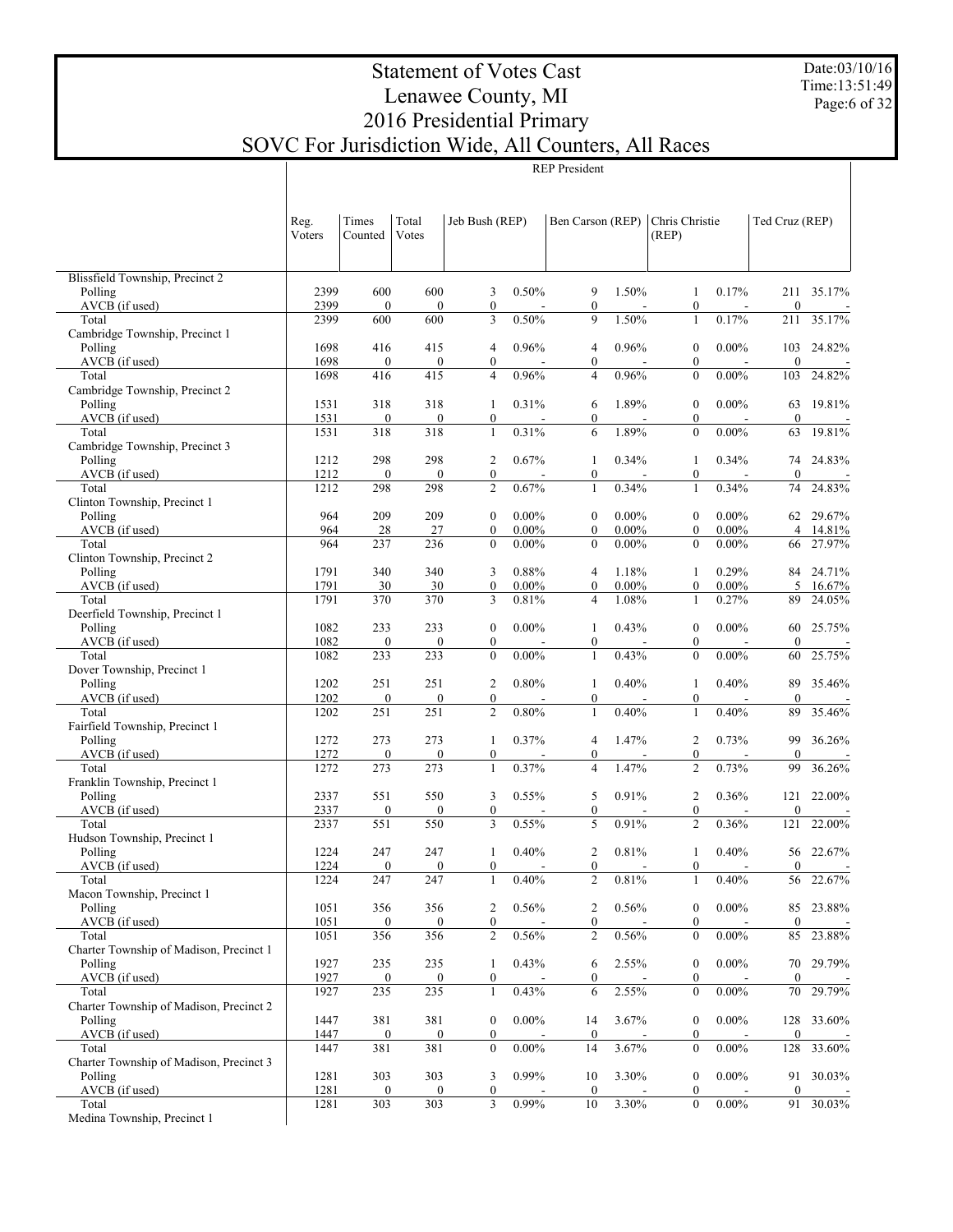Date:03/10/16 Time:13:51:49 Page:7 of 32

# Statement of Votes Cast Lenawee County, MI 2016 Presidential Primary SOVC For Jurisdiction Wide, All Counters, All Races

|                                           | Reg.<br>Voters | Times<br>Counted        | Total<br>Votes          | Jeb Bush (REP)                       |          | Ben Carson (REP)                   |          | Chris Christie<br>(REP)              |          | Ted Cruz (REP)          |        |
|-------------------------------------------|----------------|-------------------------|-------------------------|--------------------------------------|----------|------------------------------------|----------|--------------------------------------|----------|-------------------------|--------|
| Polling                                   | 859            |                         |                         | $\boldsymbol{0}$                     | $0.00\%$ | $\overline{2}$                     | 1.32%    |                                      | $0.00\%$ |                         | 29.61% |
| AVCB (if used)                            | 859            | 152<br>$\boldsymbol{0}$ | 152<br>$\boldsymbol{0}$ | $\boldsymbol{0}$                     |          | $\boldsymbol{0}$                   |          | $\boldsymbol{0}$<br>$\boldsymbol{0}$ |          | 45<br>$\boldsymbol{0}$  |        |
| Total                                     | 859            | 152                     | 152                     | $\mathbf{0}$                         | $0.00\%$ | $\overline{c}$                     | 1.32%    | $\boldsymbol{0}$                     | $0.00\%$ | 45                      | 29.61% |
| Ogden Township, Precinct 1<br>Polling     | 744            | 206                     | 206                     | $\overline{c}$                       | 0.97%    |                                    | 1.94%    | $\boldsymbol{0}$                     | $0.00\%$ | 81                      | 39.32% |
| AVCB (if used)                            | 744            | $\boldsymbol{0}$        | $\boldsymbol{0}$        | $\boldsymbol{0}$                     |          | 4<br>$\boldsymbol{0}$              |          | $\boldsymbol{0}$                     |          | $\boldsymbol{0}$        |        |
| Total                                     | 744            | 206                     | 206                     | $\overline{c}$                       | 0.97%    | $\overline{4}$                     | 1.94%    | $\boldsymbol{0}$                     | $0.00\%$ | 81                      | 39.32% |
| Palmyra Township, Precinct 1              |                |                         |                         |                                      |          |                                    | 1.76%    |                                      |          |                         |        |
| Polling<br>AVCB (if used)                 | 1609<br>1609   | 398<br>$\boldsymbol{0}$ | 398<br>$\boldsymbol{0}$ | $\mathbf{1}$<br>$\boldsymbol{0}$     | 0.25%    | 7<br>$\boldsymbol{0}$              |          | $\boldsymbol{0}$<br>$\boldsymbol{0}$ | $0.00\%$ | 122<br>$\boldsymbol{0}$ | 30.65% |
| Total                                     | 1609           | 398                     | 398                     | $\mathbf{1}$                         | 0.25%    | $\overline{7}$                     | 1.76%    | $\boldsymbol{0}$                     | $0.00\%$ | 122                     | 30.65% |
| Charter Township of Raisin, Precinct 1    |                |                         |                         |                                      |          |                                    |          |                                      |          |                         |        |
| Polling<br>AVCB (if used)                 | 3109<br>3109   | 637<br>$\boldsymbol{0}$ | 637<br>$\boldsymbol{0}$ | $\boldsymbol{0}$<br>$\boldsymbol{0}$ | $0.00\%$ | 5<br>$\boldsymbol{0}$              | 0.78%    | $\boldsymbol{0}$<br>$\boldsymbol{0}$ | $0.00\%$ | 165<br>$\boldsymbol{0}$ | 25.90% |
| Total                                     | 3109           | 637                     | 637                     | $\mathbf{0}$                         | $0.00\%$ | 5                                  | 0.78%    | $\boldsymbol{0}$                     | $0.00\%$ | 165                     | 25.90% |
| Charter Township of Raisin, Precinct 2    |                |                         |                         |                                      |          |                                    |          |                                      |          |                         |        |
| Polling                                   | 2592<br>2592   | 569                     | 569                     | $\mathbf{1}$                         | 0.18%    | 7                                  | 1.23%    | $\boldsymbol{0}$                     | $0.00\%$ | 148                     | 26.01% |
| AVCB (if used)<br>Total                   | 2592           | $\boldsymbol{0}$<br>569 | $\boldsymbol{0}$<br>569 | $\boldsymbol{0}$<br>$\mathbf{1}$     | 0.18%    | $\boldsymbol{0}$<br>$\overline{7}$ | 1.23%    | $\boldsymbol{0}$<br>$\boldsymbol{0}$ | $0.00\%$ | $\boldsymbol{0}$<br>148 | 26.01% |
| Ridgeway Township, Precinct 1             |                |                         |                         |                                      |          |                                    |          |                                      |          |                         |        |
| Polling                                   | 1106           | 307                     | 305                     | $\overline{c}$                       | 0.66%    | 3                                  | 0.98%    | 3                                    | 0.98%    | 83                      | 27.21% |
| AVCB (if used)<br>Total                   | 1106<br>1106   | $\boldsymbol{0}$<br>307 | $\boldsymbol{0}$<br>305 | $\boldsymbol{0}$<br>$\overline{c}$   | 0.66%    | $\boldsymbol{0}$<br>3              | 0.98%    | $\boldsymbol{0}$<br>3                | 0.98%    | $\boldsymbol{0}$<br>83  | 27.21% |
| Riga Township, Precinct 1                 |                |                         |                         |                                      |          |                                    |          |                                      |          |                         |        |
| Polling                                   | 1074           | 290                     | 290                     | $\overline{c}$                       | 0.69%    | 4                                  | 1.38%    | $\boldsymbol{0}$                     | $0.00\%$ | 83                      | 28.62% |
| AVCB (if used)                            | 1074<br>1074   | $\boldsymbol{0}$<br>290 | $\boldsymbol{0}$<br>290 | $\boldsymbol{0}$<br>$\overline{c}$   | 0.69%    | $\boldsymbol{0}$<br>$\overline{4}$ | 1.38%    | $\boldsymbol{0}$<br>$\overline{0}$   | $0.00\%$ | $\boldsymbol{0}$        | 28.62% |
| Total<br>Rollin Township, Precinct 1      |                |                         |                         |                                      |          |                                    |          |                                      |          | 83                      |        |
| Polling                                   | 2413           | 562                     | 562                     | 4                                    | 0.71%    | 3                                  | 0.53%    | 1                                    | 0.18%    | 145                     | 25.80% |
| AVCB (if used)                            | 2413           | $\boldsymbol{0}$        | $\boldsymbol{0}$        | $\boldsymbol{0}$                     |          | $\boldsymbol{0}$                   |          | $\boldsymbol{0}$                     |          | $\boldsymbol{0}$        |        |
| Total<br>Rome Township, Precinct 1        | 2413           | 562                     | 562                     | $\overline{4}$                       | 0.71%    | 3                                  | 0.53%    | $\mathbf{1}$                         | 0.18%    | 145                     | 25.80% |
| Polling                                   | 1350           | 274                     | 274                     | $\boldsymbol{0}$                     | $0.00\%$ | 3                                  | 1.09%    | $\boldsymbol{0}$                     | $0.00\%$ | 85                      | 31.02% |
| AVCB (if used)                            | 1350           | $\boldsymbol{0}$        | $\boldsymbol{0}$        | $\boldsymbol{0}$                     |          | $\boldsymbol{0}$                   |          | $\boldsymbol{0}$                     |          | $\boldsymbol{0}$        |        |
| Total<br>Seneca Township, Precinct 1      | 1350           | 274                     | 274                     | $\mathbf{0}$                         | $0.00\%$ | 3                                  | 1.09%    | $\boldsymbol{0}$                     | $0.00\%$ | 85                      | 31.02% |
| Polling                                   | 851            | 160                     | 160                     | $\boldsymbol{0}$                     | $0.00\%$ | $\overline{2}$                     | 1.25%    | $\boldsymbol{0}$                     | $0.00\%$ | 43                      | 26.88% |
| AVCB (if used)                            | 851            | $\boldsymbol{0}$        | $\boldsymbol{0}$        | $\boldsymbol{0}$                     |          | $\boldsymbol{0}$                   |          | $\boldsymbol{0}$                     |          | $\boldsymbol{0}$        |        |
| Total                                     | 851            | 160                     | 160                     | $\mathbf{0}$                         | $0.00\%$ | $\overline{c}$                     | 1.25%    | $\overline{0}$                       | $0.00\%$ | 43                      | 26.88% |
| Tecumseh Township, Precinct 1<br>Polling  | 1678           | 466                     | 466                     | $\boldsymbol{0}$                     | $0.00\%$ | $\boldsymbol{0}$                   | $0.00\%$ | 1                                    | 0.21%    | 130                     | 27.90% |
| AVCB (if used)                            | 1678           | $\boldsymbol{0}$        | $\boldsymbol{0}$        | $\boldsymbol{0}$                     |          | $\boldsymbol{0}$                   |          | $\boldsymbol{0}$                     |          | $\mathbf{0}$            |        |
| Total                                     | 1678           | 466                     | 466                     | $\mathbf{0}$                         | $0.00\%$ | $\mathbf{0}$                       | $0.00\%$ | $\mathbf{1}$                         | 0.21%    | 130                     | 27.90% |
| Woodstock Township, Precinct 1<br>Polling | 1867           | 361                     | 361                     | $\overline{c}$                       | 0.55%    | 9                                  | 2.49%    | $\boldsymbol{0}$                     | $0.00\%$ | 82                      | 22.71% |
| AVCB (if used)                            | 1867           | $\boldsymbol{0}$        | $\mathbf{0}$            | $\boldsymbol{0}$                     |          | $\boldsymbol{0}$                   |          | $\boldsymbol{0}$                     |          | $\mathbf{0}$            |        |
| Total                                     | 1867           | 361                     | 361                     | $\overline{c}$                       | 0.55%    | 9                                  | 2.49%    | $\boldsymbol{0}$                     | $0.00\%$ | 82                      | 22.71% |
| Woodstock Township, Precinct 2<br>Polling | 998            | 152                     | 152                     | $\boldsymbol{0}$                     | $0.00\%$ | $\mathbf{1}$                       | 0.66%    | $\boldsymbol{0}$                     | $0.00\%$ | 49                      | 32.24% |
| AVCB (if used)                            | 998            | $\boldsymbol{0}$        | $\boldsymbol{0}$        | $\boldsymbol{0}$                     |          | $\boldsymbol{0}$                   |          | $\boldsymbol{0}$                     |          | $\mathbf{0}$            |        |
| Total                                     | 998            | 152                     | 152                     | $\boldsymbol{0}$                     | $0.00\%$ | $\mathbf{1}$                       | $0.66\%$ | $\boldsymbol{0}$                     | $0.00\%$ | 49                      | 32.24% |
| WASHTENAW Bridgewater Twp P1              |                |                         |                         |                                      |          |                                    |          |                                      |          |                         |        |
| Polling<br>AVCB (if used)                 |                |                         |                         |                                      |          |                                    |          | $\overline{a}$                       |          |                         |        |
| Total                                     |                |                         |                         |                                      |          |                                    |          |                                      |          |                         |        |
| WASHTENAW Manchester Twp P2               |                |                         |                         |                                      |          |                                    |          |                                      |          |                         |        |
| Polling<br>AVCB (if used)                 |                |                         | $\overline{a}$          | L,                                   |          | $\overline{\phantom{a}}$           |          |                                      |          |                         |        |
| Total                                     |                |                         |                         |                                      |          |                                    |          |                                      |          |                         |        |
| WASHTENAW Saline Twp P1                   |                |                         |                         |                                      |          |                                    |          |                                      |          |                         |        |
| Polling                                   |                |                         |                         |                                      |          |                                    |          |                                      |          |                         |        |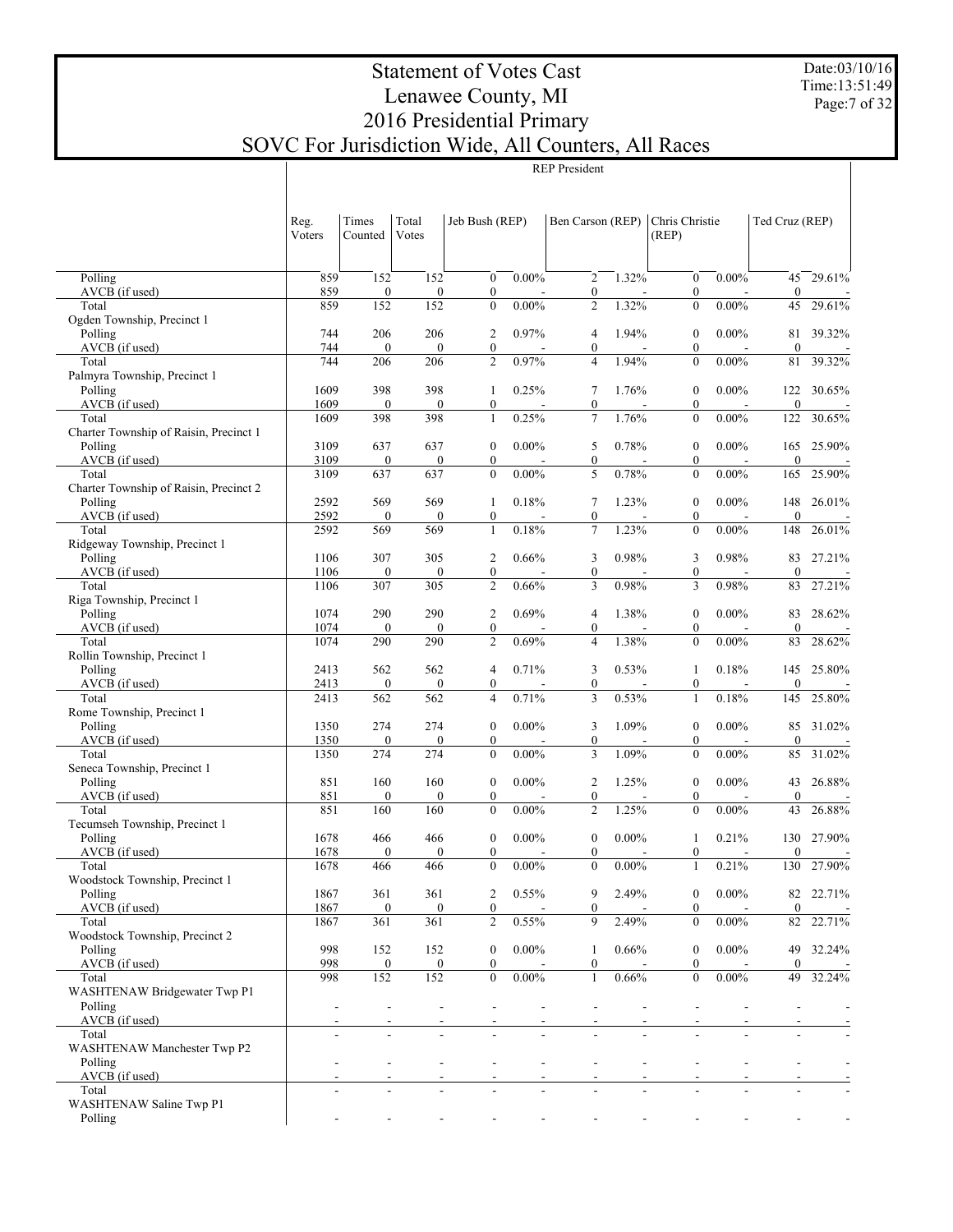| <b>Statement of Votes Cast</b>                      |
|-----------------------------------------------------|
| Lenawee County, MI                                  |
| 2016 Presidential Primary                           |
| SOVC For Jurisdiction Wide, All Counters, All Races |
| <b>REP</b> President                                |
|                                                     |

|                | Reg.<br>Voters           | Times<br>Counted | Total<br>Votes           | Jeb Bush (REP) |          |     |          | Ben Carson (REP) Chris Christie<br>(REP) |          | Ted Cruz (REP) |        |
|----------------|--------------------------|------------------|--------------------------|----------------|----------|-----|----------|------------------------------------------|----------|----------------|--------|
| AVCB (if used) | $\overline{\phantom{a}}$ | -                | $\overline{\phantom{a}}$ | -              | -        | -   | -        | -                                        | -        | -              |        |
| Total          | $\overline{\phantom{a}}$ | ۰                | -                        |                |          |     |          |                                          |          |                |        |
| Total          |                          |                  |                          |                |          |     |          |                                          |          |                |        |
| Polling        | 71568                    | 14357            | 14344                    | 92             | 0.64%    | 214 | 1.49%    | 22                                       | 0.15%    | 3895           | 27.15% |
| AVCB (if used) | 71568                    | 58               | 57                       | 0              | $0.00\%$ |     | $0.00\%$ |                                          | $0.00\%$ | Q              | 15.79% |
| Total          | 71568                    | 14415            | 14401                    | 92             | 0.64%    | 214 | .49%     | 22                                       | 0.15%    | 3904           | 27.11% |

Date:03/10/16 Time:13:51:49 Page:8 of 32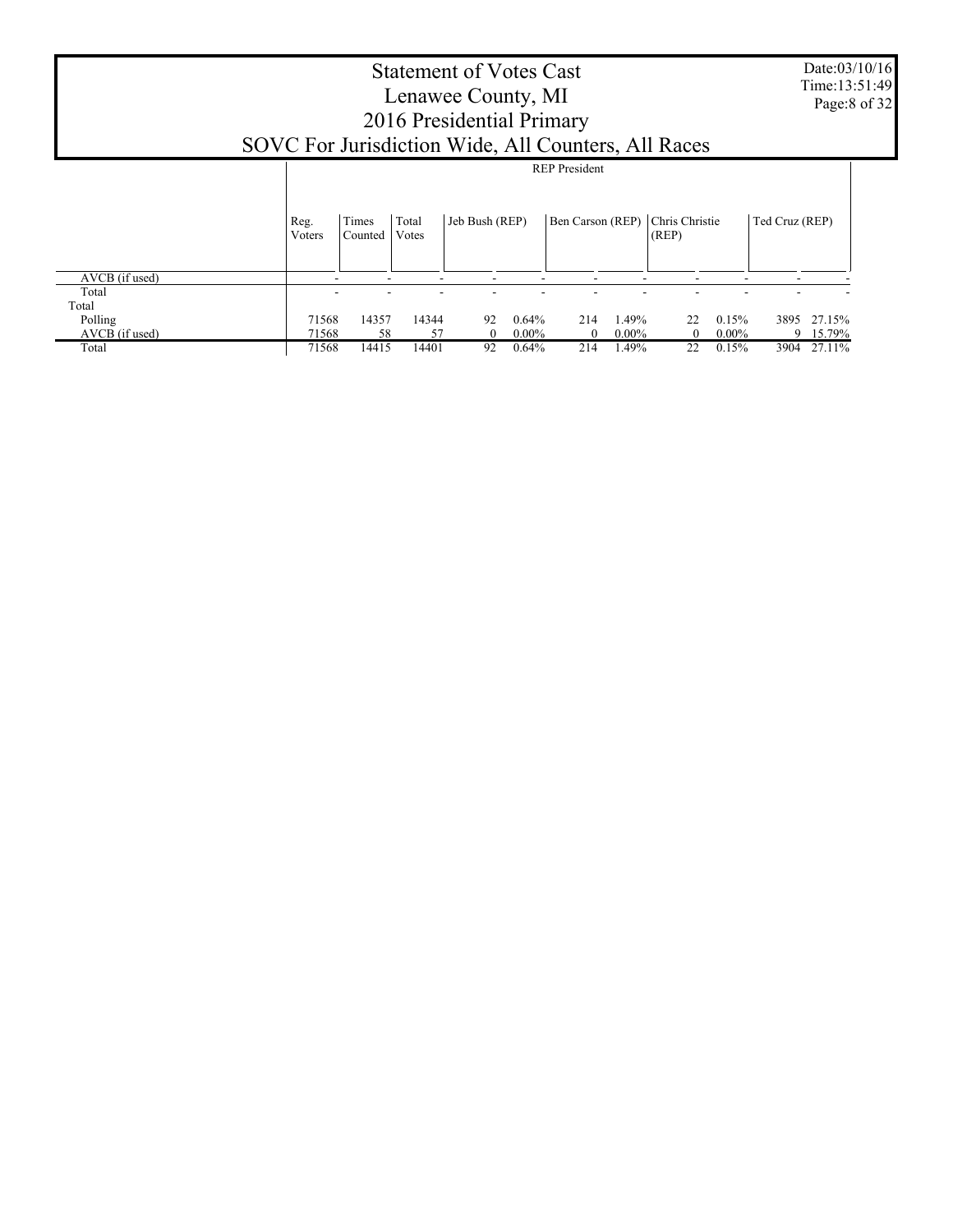Date:03/10/16 Time:13:51:49 Page:9 of 32

# Statement of Votes Cast Lenawee County, MI 2016 Presidential Primary SOVC For Jurisdiction Wide, All Counters, All Races

 $\overline{a}$ 

|                                                   | Carly Fiorina<br>(REP)               |          | Lindsey Graham<br>(REP)              |          | Mike Huckabee<br>(REP)               |          | John R. Kasich<br>(REP) |            | George Pataki<br>(REP)               |          | Rand Paul (REP)                      |          |
|---------------------------------------------------|--------------------------------------|----------|--------------------------------------|----------|--------------------------------------|----------|-------------------------|------------|--------------------------------------|----------|--------------------------------------|----------|
| Jurisdiction Wide                                 |                                      |          |                                      |          |                                      |          |                         |            |                                      |          |                                      |          |
| City of Adrian, Precinct 1                        |                                      |          |                                      |          |                                      |          |                         |            |                                      |          |                                      |          |
| Polling                                           | $\boldsymbol{0}$                     | $0.00\%$ | 1                                    | 0.51%    | 1                                    | 0.51%    |                         | 40 20.20%  | $\boldsymbol{0}$                     | $0.00\%$ | $\boldsymbol{0}$                     | $0.00\%$ |
| AVCB (if used)                                    | $\boldsymbol{0}$                     |          | $\boldsymbol{0}$                     |          | $\boldsymbol{0}$                     |          | $\boldsymbol{0}$        |            | $\boldsymbol{0}$                     |          | $\boldsymbol{0}$                     |          |
| Total                                             | $\mathbf{0}$                         | $0.00\%$ | $\mathbf{1}$                         | 0.51%    | $\mathbf{1}$                         | 0.51%    | 40                      | 20.20%     | $\mathbf{0}$                         | $0.00\%$ | $\boldsymbol{0}$                     | $0.00\%$ |
| City of Adrian, Precinct 2<br>Polling             | $\boldsymbol{0}$                     | $0.00\%$ | $\mathbf{0}$                         | $0.00\%$ | $\boldsymbol{0}$                     | $0.00\%$ | 36                      | 25.53%     | $\mathbf{0}$                         | $0.00\%$ | 3                                    | 2.13%    |
| AVCB (if used)                                    | $\boldsymbol{0}$                     |          | $\boldsymbol{0}$                     |          | $\boldsymbol{0}$                     |          | $\boldsymbol{0}$        |            | $\boldsymbol{0}$                     |          | $\boldsymbol{0}$                     |          |
| Total                                             | $\mathbf{0}$                         | $0.00\%$ | $\boldsymbol{0}$                     | $0.00\%$ | $\mathbf{0}$                         | $0.00\%$ | 36                      | 25.53%     | $\mathbf{0}$                         | $0.00\%$ | 3                                    | 2.13%    |
| City of Adrian, Precinct 3                        |                                      |          |                                      |          |                                      |          |                         |            |                                      |          |                                      |          |
| Polling<br>AVCB (if used)                         | $\boldsymbol{0}$<br>$\boldsymbol{0}$ | $0.00\%$ | $\boldsymbol{0}$<br>0                | $0.00\%$ | $\boldsymbol{0}$<br>$\boldsymbol{0}$ | $0.00\%$ | 20<br>$\mathbf{0}$      | 14.93%     | $\mathbf{0}$<br>$\boldsymbol{0}$     | $0.00\%$ | 1<br>$\boldsymbol{0}$                | 0.75%    |
| Total                                             | $\mathbf{0}$                         | $0.00\%$ | $\overline{0}$                       | $0.00\%$ | $\mathbf{0}$                         | $0.00\%$ | 20                      | 14.93%     | $\mathbf{0}$                         | $0.00\%$ | $\mathbf{1}$                         | 0.75%    |
| City of Adrian, Precinct 4                        |                                      |          |                                      |          |                                      |          |                         |            |                                      |          |                                      |          |
| Polling                                           | 1                                    | 0.22%    | 0                                    | $0.00\%$ | 1                                    | 0.22%    |                         | 150 33.11% | $\mathbf{0}$                         | $0.00\%$ | 2                                    | 0.44%    |
| AVCB (if used)                                    | $\boldsymbol{0}$                     |          | 0<br>$\overline{0}$                  | $0.00\%$ | $\boldsymbol{0}$                     |          | $\mathbf{0}$            |            | $\boldsymbol{0}$<br>$\mathbf{0}$     |          | $\boldsymbol{0}$                     |          |
| Total<br>City of Adrian, Precinct 5               | $\mathbf{1}$                         | 0.22%    |                                      |          | $\mathbf{1}$                         | 0.22%    | 150                     | 33.11%     |                                      | $0.00\%$ | $\overline{c}$                       | 0.44%    |
| Polling                                           | $\boldsymbol{0}$                     | $0.00\%$ | $\boldsymbol{0}$                     | $0.00\%$ | 3                                    | 1.00%    | 72                      | 24.00%     | $\mathbf{0}$                         | $0.00\%$ | 1                                    | 0.33%    |
| AVCB (if used)                                    | $\boldsymbol{0}$                     |          | $\boldsymbol{0}$                     |          | $\boldsymbol{0}$                     |          | $\mathbf{0}$            |            | $\boldsymbol{0}$                     |          | $\boldsymbol{0}$                     |          |
| Total                                             | $\mathbf{0}$                         | $0.00\%$ | $\overline{0}$                       | $0.00\%$ | 3                                    | 1.00%    | 72                      | 24.00%     | $\mathbf{0}$                         | $0.00\%$ | $\mathbf{1}$                         | 0.33%    |
| City of Adrian, Precinct 6                        | $\boldsymbol{0}$                     | $0.00\%$ | 1                                    | 0.30%    | $\boldsymbol{0}$                     | $0.00\%$ | 88                      | 26.11%     | $\mathbf{0}$                         | $0.00\%$ |                                      | 0.59%    |
| Polling<br>AVCB (if used)                         | $\boldsymbol{0}$                     |          | $\boldsymbol{0}$                     |          | $\boldsymbol{0}$                     |          | $\mathbf{0}$            |            | $\boldsymbol{0}$                     |          | 2<br>$\boldsymbol{0}$                |          |
| Total                                             | $\mathbf{0}$                         | $0.00\%$ | $\mathbf{1}$                         | 0.30%    | $\mathbf{0}$                         | $0.00\%$ | 88                      | 26.11%     | $\mathbf{0}$                         | $0.00\%$ | $\overline{c}$                       | 0.59%    |
| City of Hudson, Precinct 1                        |                                      |          |                                      |          |                                      |          |                         |            |                                      |          |                                      |          |
| Polling                                           | $\boldsymbol{0}$                     | $0.00\%$ | $\boldsymbol{0}$                     | $0.00\%$ | 1                                    | 0.37%    | 70                      | 25.74%     | $\mathbf{0}$                         | $0.00\%$ | 1                                    | 0.37%    |
| AVCB (if used)<br>Total                           | $\boldsymbol{0}$<br>$\mathbf{0}$     | $0.00\%$ | 0<br>$\overline{0}$                  | $0.00\%$ | $\boldsymbol{0}$<br>$\mathbf{1}$     | 0.37%    | $\mathbf{0}$<br>70      | 25.74%     | $\boldsymbol{0}$<br>$\mathbf{0}$     | $0.00\%$ | $\boldsymbol{0}$<br>$\mathbf{1}$     | 0.37%    |
| City of Morenci, Precinct 1                       |                                      |          |                                      |          |                                      |          |                         |            |                                      |          |                                      |          |
| Polling                                           | $\boldsymbol{0}$                     | $0.00\%$ | $\boldsymbol{0}$                     | $0.00\%$ | 1                                    | 0.41%    |                         | 67 27.69%  | $\boldsymbol{0}$                     | $0.00\%$ | 1                                    | 0.41%    |
| AVCB (if used)                                    | $\boldsymbol{0}$                     |          | 0                                    |          | $\boldsymbol{0}$                     |          | $\mathbf{0}$            |            | $\boldsymbol{0}$                     |          | $\boldsymbol{0}$                     |          |
| Total                                             | $\mathbf{0}$                         | $0.00\%$ | $\overline{0}$                       | $0.00\%$ | $\mathbf{1}$                         | 0.41%    | 67                      | 27.69%     | $\mathbf{0}$                         | $0.00\%$ | $\mathbf{1}$                         | 0.41%    |
| City of Tecumseh, Precinct 1<br>Polling           | 1                                    | 0.24%    | $\boldsymbol{0}$                     | $0.00\%$ | 1                                    | 0.24%    |                         | 110 26.76% | $\mathbf{0}$                         | $0.00\%$ | 2                                    | 0.49%    |
| AVCB (if used)                                    | $\boldsymbol{0}$                     |          | 0                                    |          | $\boldsymbol{0}$                     |          | $\mathbf{0}$            |            | $\boldsymbol{0}$                     |          | $\boldsymbol{0}$                     |          |
| Total                                             | 1                                    | 0.24%    | $\overline{0}$                       | $0.00\%$ | $\mathbf{1}$                         | 0.24%    | 110                     | 26.76%     | $\mathbf{0}$                         | $0.00\%$ | $\overline{c}$                       | 0.49%    |
| City of Tecumseh, Precinct 2                      |                                      |          |                                      |          |                                      |          |                         |            |                                      |          |                                      |          |
| Polling<br>AVCB (if used)                         | $\boldsymbol{0}$<br>0                | $0.00\%$ | $\boldsymbol{0}$<br>0                | $0.00\%$ | 4<br>$\boldsymbol{0}$                | 1.02%    | $\mathbf{0}$            | 101 25.70% | 2<br>$\boldsymbol{0}$                | 0.51%    | $\boldsymbol{0}$<br>$\boldsymbol{0}$ | $0.00\%$ |
| Total                                             | $\overline{0}$                       | $0.00\%$ | $\mathbf{0}$                         | $0.00\%$ | $\overline{4}$                       | 1.02%    | 101                     | 25.70%     | $\overline{c}$                       | 0.51%    | $\overline{0}$                       | $0.00\%$ |
| City of Tecumseh, Precinct 3                      |                                      |          |                                      |          |                                      |          |                         |            |                                      |          |                                      |          |
| Polling                                           | 0                                    | $0.00\%$ | $\boldsymbol{0}$                     | $0.00\%$ | 0                                    | $0.00\%$ |                         | 74 25.26%  | $\mathbf{0}$                         | $0.00\%$ | $\boldsymbol{0}$                     | $0.00\%$ |
| $AVCB$ (if used)                                  | $\boldsymbol{0}$<br>$\mathbf{0}$     | $0.00\%$ | $\boldsymbol{0}$<br>$\boldsymbol{0}$ | $0.00\%$ | $\boldsymbol{0}$<br>$\boldsymbol{0}$ | $0.00\%$ | $\bf{0}$                | 74 25.26%  | $\boldsymbol{0}$<br>$\boldsymbol{0}$ | $0.00\%$ | $\boldsymbol{0}$<br>$\boldsymbol{0}$ | 0.00%    |
| Total<br>City of Tecumseh, Precinct 4             |                                      |          |                                      |          |                                      |          |                         |            |                                      |          |                                      |          |
| Polling                                           | 1                                    | 0.28%    | $\boldsymbol{0}$                     | $0.00\%$ | $\boldsymbol{0}$                     | $0.00\%$ |                         | 92 26.14%  | $\boldsymbol{0}$                     | $0.00\%$ | $\boldsymbol{0}$                     | $0.00\%$ |
| AVCB (if used)                                    | $\boldsymbol{0}$                     |          | $\boldsymbol{0}$                     |          | $\boldsymbol{0}$                     |          | $\boldsymbol{0}$        |            | $\boldsymbol{0}$                     |          | $\boldsymbol{0}$                     |          |
| Total                                             | 1                                    | 0.28%    | $\boldsymbol{0}$                     | $0.00\%$ | $\boldsymbol{0}$                     | $0.00\%$ | 92                      | 26.14%     | $\boldsymbol{0}$                     | $0.00\%$ | $\boldsymbol{0}$                     | $0.00\%$ |
| Charter Township of Adrian, Precinct 1<br>Polling | $\boldsymbol{0}$                     | $0.00\%$ | $\boldsymbol{0}$                     | $0.00\%$ | 1                                    | 0.15%    |                         | 198 30.09% | $\boldsymbol{0}$                     | $0.00\%$ | $\boldsymbol{0}$                     | $0.00\%$ |
| AVCB (if used)                                    | $\boldsymbol{0}$                     |          | $\boldsymbol{0}$                     |          | $\boldsymbol{0}$                     |          | $\boldsymbol{0}$        |            | $\boldsymbol{0}$                     |          | $\boldsymbol{0}$                     |          |
| Total                                             | $\mathbf{0}$                         | $0.00\%$ | $\boldsymbol{0}$                     | $0.00\%$ | $\mathbf{1}$                         | 0.15%    | 198                     | 30.09%     | $\boldsymbol{0}$                     | $0.00\%$ | $\boldsymbol{0}$                     | $0.00\%$ |
| Charter Township of Adrian, Precinct 2            |                                      |          |                                      |          |                                      |          |                         |            |                                      |          |                                      |          |
| Polling                                           | $\boldsymbol{0}$                     | $0.00\%$ | $\boldsymbol{0}$                     | $0.00\%$ | $\boldsymbol{0}$                     | $0.00\%$ |                         | 112 22.90% | $\boldsymbol{0}$                     | $0.00\%$ | 2                                    | 0.41%    |
| AVCB (if used)<br>Total                           | $\boldsymbol{0}$<br>$\mathbf{0}$     | $0.00\%$ | $\boldsymbol{0}$<br>$\boldsymbol{0}$ | $0.00\%$ | $\boldsymbol{0}$<br>$\boldsymbol{0}$ | $0.00\%$ | $\mathbf{0}$            | 112 22.90% | $\boldsymbol{0}$<br>$\boldsymbol{0}$ | $0.00\%$ | $\boldsymbol{0}$<br>$\overline{c}$   | 0.41%    |
| Blissfield Township, Precinct 1                   |                                      |          |                                      |          |                                      |          |                         |            |                                      |          |                                      |          |
| Polling                                           | $\boldsymbol{0}$                     | $0.00\%$ | $\boldsymbol{0}$                     | $0.00\%$ | $\boldsymbol{0}$                     | $0.00\%$ |                         | 32 24.62%  | $\boldsymbol{0}$                     | $0.00\%$ | $\boldsymbol{0}$                     | $0.00\%$ |
| AVCB (if used)                                    | $\mathbf{0}$                         |          | $\boldsymbol{0}$                     |          | $\boldsymbol{0}$                     |          | $\mathbf{0}$            |            | $\boldsymbol{0}$                     |          | $\boldsymbol{0}$                     |          |
| Total                                             | $\overline{0}$                       | $0.00\%$ | $\overline{0}$                       | $0.00\%$ | $\boldsymbol{0}$                     | $0.00\%$ |                         | 32 24.62%  | $\boldsymbol{0}$                     | $0.00\%$ | $\overline{0}$                       | 0.00%    |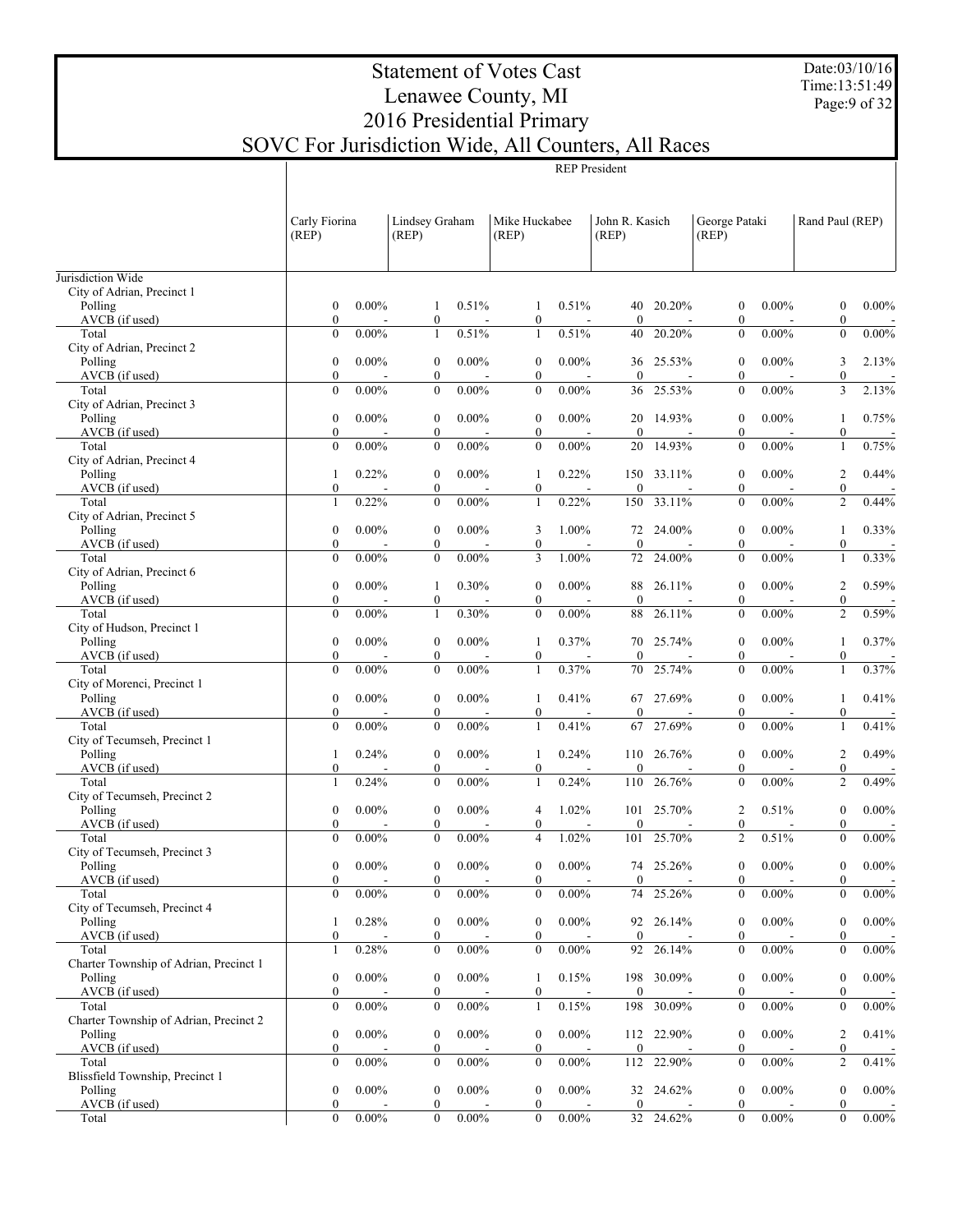Date:03/10/16 Time:13:51:49 Page:10 of 32

### Statement of Votes Cast Lenawee County, MI 2016 Presidential Primary SOVC For Jurisdiction Wide, All Counters, All Races REP President

|                                           | Carly Fiorina                        |                      | Lindsey Graham                   |                      | Mike Huckabee                        |                      | John R. Kasich      |                  | George Pataki                        |                      | Rand Paul (REP)                      |                      |
|-------------------------------------------|--------------------------------------|----------------------|----------------------------------|----------------------|--------------------------------------|----------------------|---------------------|------------------|--------------------------------------|----------------------|--------------------------------------|----------------------|
|                                           | (REP)                                |                      | (REP)                            |                      | (REP)                                |                      | (REP)               |                  | (REP)                                |                      |                                      |                      |
| Blissfield Township, Precinct 2           |                                      |                      |                                  |                      |                                      |                      |                     |                  |                                      |                      |                                      |                      |
| Polling                                   | $\boldsymbol{0}$                     | $0.00\%$             | $\boldsymbol{0}$                 | $0.00\%$             | 2                                    | 0.33%                |                     | 164 27.33%       | $\boldsymbol{0}$                     | $0.00\%$             | 1                                    | 0.17%                |
| AVCB (if used)                            | $\mathbf{0}$                         |                      | $\mathbf{0}$                     |                      | $\boldsymbol{0}$                     |                      | $\mathbf{0}$        |                  | $\boldsymbol{0}$                     |                      | $\boldsymbol{0}$                     |                      |
| Total                                     | $\mathbf{0}$                         | $0.00\%$             | $\mathbf{0}$                     | $0.00\%$             | $\mathfrak{2}$                       | 0.33%                | 164                 | 27.33%           | $\mathbf{0}$                         | $0.00\%$             | 1                                    | 0.17%                |
| Cambridge Township, Precinct 1<br>Polling | $\boldsymbol{0}$                     | $0.00\%$             | 1                                | 0.24%                | $\boldsymbol{0}$                     | $0.00\%$             | 93                  | 22.41%           | $\boldsymbol{0}$                     | $0.00\%$             | 2                                    | 0.48%                |
| AVCB (if used)                            | $\mathbf{0}$                         |                      | $\mathbf{0}$                     |                      | $\boldsymbol{0}$                     |                      | $\mathbf{0}$        |                  | $\mathbf{0}$                         |                      | $\boldsymbol{0}$                     |                      |
| Total                                     | $\mathbf{0}$                         | $0.00\%$             | 1                                | 0.24%                | $\boldsymbol{0}$                     | $0.00\%$             | 93                  | 22.41%           | $\mathbf{0}$                         | $0.00\%$             | $\overline{c}$                       | 0.48%                |
| Cambridge Township, Precinct 2            |                                      |                      |                                  |                      |                                      |                      |                     |                  |                                      |                      |                                      |                      |
| Polling                                   | 1                                    | 0.31%                | $\bf{0}$                         | $0.00\%$             | $\boldsymbol{0}$                     | $0.00\%$             | 68                  | 21.38%           | $\boldsymbol{0}$                     | $0.00\%$             | $\boldsymbol{0}$                     | $0.00\%$             |
| AVCB (if used)                            | $\boldsymbol{0}$                     |                      | $\mathbf{0}$                     |                      | $\boldsymbol{0}$                     |                      | $\mathbf{0}$        |                  | $\mathbf{0}$                         |                      | $\boldsymbol{0}$                     |                      |
| Total<br>Cambridge Township, Precinct 3   | 1                                    | 0.31%                | $\mathbf{0}$                     | $0.00\%$             | $\boldsymbol{0}$                     | $0.00\%$             | 68                  | 21.38%           | $\mathbf{0}$                         | $0.00\%$             | $\boldsymbol{0}$                     | $0.00\%$             |
| Polling                                   | $\boldsymbol{0}$                     | $0.00\%$             | $\boldsymbol{0}$                 | $0.00\%$             | $\boldsymbol{0}$                     | $0.00\%$             | 75                  | 25.17%           | $\boldsymbol{0}$                     | $0.00\%$             | 1                                    | 0.34%                |
| AVCB (if used)                            | $\mathbf{0}$                         |                      | $\mathbf{0}$                     |                      | $\boldsymbol{0}$                     |                      | $\mathbf{0}$        |                  | $\mathbf{0}$                         |                      | $\boldsymbol{0}$                     |                      |
| Total                                     | $\mathbf{0}$                         | $0.00\%$             | $\mathbf{0}$                     | $0.00\%$             | $\boldsymbol{0}$                     | $0.00\%$             | 75                  | 25.17%           | $\mathbf{0}$                         | $0.00\%$             | 1                                    | 0.34%                |
| Clinton Township, Precinct 1              |                                      |                      |                                  |                      |                                      |                      |                     |                  |                                      |                      |                                      |                      |
| Polling                                   | $\boldsymbol{0}$<br>$\mathbf{0}$     | $0.00\%$             | $\boldsymbol{0}$                 | $0.00\%$             | $\boldsymbol{0}$                     | $0.00\%$<br>$0.00\%$ | 53<br>8             | 25.36%           | $\boldsymbol{0}$<br>$\mathbf{0}$     | $0.00\%$             | $\mathbf{0}$                         | $0.00\%$             |
| AVCB (if used)<br>Total                   | $\mathbf{0}$                         | $0.00\%$<br>$0.00\%$ | $\mathbf{0}$<br>$\mathbf{0}$     | $0.00\%$<br>$0.00\%$ | $\boldsymbol{0}$<br>$\mathbf{0}$     | $0.00\%$             | 61                  | 29.63%<br>25.85% | $\mathbf{0}$                         | $0.00\%$<br>$0.00\%$ | $\boldsymbol{0}$<br>$\boldsymbol{0}$ | $0.00\%$<br>$0.00\%$ |
| Clinton Township, Precinct 2              |                                      |                      |                                  |                      |                                      |                      |                     |                  |                                      |                      |                                      |                      |
| Polling                                   | $\boldsymbol{0}$                     | $0.00\%$             | $\boldsymbol{0}$                 | $0.00\%$             | $\boldsymbol{0}$                     | $0.00\%$             |                     | 86 25.29%        | $\boldsymbol{0}$                     | $0.00\%$             | $\boldsymbol{0}$                     | $0.00\%$             |
| AVCB (if used)                            | $\mathbf{0}$                         | $0.00\%$             | $\mathbf{0}$                     | $0.00\%$             | $\boldsymbol{0}$                     | $0.00\%$             |                     | 3.33%            | $\mathbf{0}$                         | $0.00\%$             | $\boldsymbol{0}$                     | $0.00\%$             |
| Total                                     | $\mathbf{0}$                         | $0.00\%$             | $\mathbf{0}$                     | $0.00\%$             | $\mathbf{0}$                         | $0.00\%$             | 87                  | 23.51%           | $\mathbf{0}$                         | $0.00\%$             | $\boldsymbol{0}$                     | $0.00\%$             |
| Deerfield Township, Precinct 1<br>Polling | 1                                    | 0.43%                | $\boldsymbol{0}$                 | $0.00\%$             | 1                                    | 0.43%                | 76                  | 32.62%           | $\boldsymbol{0}$                     | $0.00\%$             | 1                                    | 0.43%                |
| AVCB (if used)                            | $\mathbf{0}$                         |                      | $\mathbf{0}$                     |                      | $\boldsymbol{0}$                     |                      | $\Omega$            |                  | $\mathbf{0}$                         |                      | $\boldsymbol{0}$                     |                      |
| Total                                     | 1                                    | 0.43%                | $\mathbf{0}$                     | $0.00\%$             | 1                                    | 0.43%                | 76                  | 32.62%           | $\mathbf{0}$                         | $0.00\%$             | 1                                    | 0.43%                |
| Dover Township, Precinct 1                |                                      |                      |                                  |                      |                                      |                      |                     |                  |                                      |                      |                                      |                      |
| Polling                                   | $\boldsymbol{0}$                     | $0.00\%$             | $\boldsymbol{0}$                 | $0.00\%$             | $\boldsymbol{0}$                     | $0.00\%$             | 58                  | 23.11%           | $\boldsymbol{0}$                     | $0.00\%$             | $\boldsymbol{0}$                     | $0.00\%$             |
| AVCB (if used)                            | $\mathbf{0}$                         |                      | $\mathbf{0}$                     |                      | $\boldsymbol{0}$                     |                      | $\mathbf{0}$        |                  | $\mathbf{0}$<br>$\mathbf{0}$         |                      | $\boldsymbol{0}$                     |                      |
| Total<br>Fairfield Township, Precinct 1   | $\mathbf{0}$                         | $0.00\%$             | $\mathbf{0}$                     | $0.00\%$             | $\mathbf{0}$                         | $0.00\%$             | 58                  | 23.11%           |                                      | $0.00\%$             | $\boldsymbol{0}$                     | $0.00\%$             |
| Polling                                   | $\boldsymbol{0}$                     | $0.00\%$             | $\boldsymbol{0}$                 | $0.00\%$             | $\boldsymbol{0}$                     | $0.00\%$             | 68                  | 24.91%           | $\boldsymbol{0}$                     | $0.00\%$             | $\boldsymbol{0}$                     | $0.00\%$             |
| AVCB (if used)                            | $\mathbf{0}$                         |                      | $\mathbf{0}$                     |                      | $\boldsymbol{0}$                     |                      | $\mathbf{0}$        |                  | $\mathbf{0}$                         |                      | $\boldsymbol{0}$                     |                      |
| Total                                     | $\mathbf{0}$                         | $0.00\%$             | $\mathbf{0}$                     | $0.00\%$             | $\mathbf{0}$                         | $0.00\%$             | 68                  | 24.91%           | $\mathbf{0}$                         | $0.00\%$             | $\boldsymbol{0}$                     | $0.00\%$             |
| Franklin Township, Precinct 1             |                                      |                      |                                  |                      |                                      |                      |                     |                  |                                      |                      |                                      |                      |
| Polling                                   | $\boldsymbol{0}$<br>$\mathbf{0}$     | $0.00\%$             | $\boldsymbol{0}$<br>$\mathbf{0}$ | $0.00\%$             | $\boldsymbol{0}$<br>$\boldsymbol{0}$ | $0.00\%$             | 141<br>$\mathbf{0}$ | 25.64%           | $\boldsymbol{0}$<br>$\mathbf{0}$     | $0.00\%$             | 1<br>$\boldsymbol{0}$                | 0.18%                |
| AVCB (if used)<br>Total                   | $\mathbf{0}$                         | $0.00\%$             | $\mathbf{0}$                     | $0.00\%$             | $\mathbf{0}$                         | $0.00\%$             | 141                 | 25.64%           | $\mathbf{0}$                         | $0.00\%$             | 1                                    | 0.18%                |
| Hudson Township, Precinct 1               |                                      |                      |                                  |                      |                                      |                      |                     |                  |                                      |                      |                                      |                      |
| Polling                                   | $\boldsymbol{0}$                     | $0.00\%$             | $\boldsymbol{0}$                 | $0.00\%$             | $\boldsymbol{0}$                     | $0.00\%$             | 68                  | 27.53%           | $\boldsymbol{0}$                     | $0.00\%$             | $\boldsymbol{0}$                     | $0.00\%$             |
| AVCB (if used)                            | $\mathbf{0}$                         |                      | $\mathbf{0}$                     |                      | $\mathbf{0}$                         |                      | $\mathbf{0}$        |                  | $\mathbf{0}$                         |                      | $\boldsymbol{0}$                     |                      |
| Total                                     | $\theta$                             | $0.00\%$             | $\mathbf{0}$                     | $0.00\%$             | $\mathbf{0}$                         | $0.00\%$             | 68                  | 27.53%           | $\mathbf{0}$                         | $0.00\%$             | $\mathbf{0}$                         | $0.00\%$             |
| Macon Township, Precinct 1<br>Polling     | $\boldsymbol{0}$                     | $0.00\%$             | $\mathbf{0}$                     | $0.00\%$             | $\boldsymbol{0}$                     | $0.00\%$             |                     | 77 21.63%        | $\boldsymbol{0}$                     | $0.00\%$             | 0                                    | $0.00\%$             |
| AVCB (if used)                            | $\boldsymbol{0}$                     |                      | $\mathbf{0}$                     |                      | 0                                    |                      | $\mathbf{0}$        |                  | $\boldsymbol{0}$                     |                      | $\boldsymbol{0}$                     |                      |
| Total                                     | $\mathbf{0}$                         | $0.00\%$             | $\boldsymbol{0}$                 | $0.00\%$             | $\boldsymbol{0}$                     | $0.00\%$             | 77                  | 21.63%           | $\boldsymbol{0}$                     | $0.00\%$             | $\boldsymbol{0}$                     | $0.00\%$             |
| Charter Township of Madison, Precinct 1   |                                      |                      |                                  |                      |                                      |                      |                     |                  |                                      |                      |                                      |                      |
| Polling                                   | $\boldsymbol{0}$                     | $0.00\%$             | $\boldsymbol{0}$                 | $0.00\%$             | 1                                    | 0.43%                | 63                  | 26.81%           | $\boldsymbol{0}$                     | $0.00\%$             | $\boldsymbol{0}$                     | $0.00\%$             |
| AVCB (if used)<br>Total                   | $\boldsymbol{0}$                     | $0.00\%$             | 0                                |                      | $\boldsymbol{0}$                     |                      | $\mathbf{0}$        | 26.81%           | $\boldsymbol{0}$                     |                      | $\boldsymbol{0}$                     |                      |
| Charter Township of Madison, Precinct 2   | $\bf{0}$                             |                      | $\boldsymbol{0}$                 | $0.00\%$             | 1                                    | 0.43%                | 63                  |                  | $\boldsymbol{0}$                     | $0.00\%$             | $\boldsymbol{0}$                     | $0.00\%$             |
| Polling                                   | $\boldsymbol{0}$                     | $0.00\%$             | $\boldsymbol{0}$                 | $0.00\%$             | $\boldsymbol{0}$                     | $0.00\%$             | 96                  | 25.20%           | $\boldsymbol{0}$                     | $0.00\%$             | $\boldsymbol{0}$                     | $0.00\%$             |
| AVCB (if used)                            | $\boldsymbol{0}$                     |                      | 0                                |                      | $\boldsymbol{0}$                     |                      | $\mathbf{0}$        |                  | $\boldsymbol{0}$                     |                      | $\boldsymbol{0}$                     |                      |
| Total                                     | $\boldsymbol{0}$                     | $0.00\%$             | $\boldsymbol{0}$                 | $0.00\%$             | $\boldsymbol{0}$                     | $0.00\%$             | 96                  | 25.20%           | $\boldsymbol{0}$                     | $0.00\%$             | $\boldsymbol{0}$                     | $0.00\%$             |
| Charter Township of Madison, Precinct 3   |                                      |                      |                                  |                      |                                      |                      |                     |                  |                                      |                      |                                      |                      |
| Polling<br>AVCB (if used)                 | $\boldsymbol{0}$<br>$\boldsymbol{0}$ | $0.00\%$             | $\boldsymbol{0}$<br>$\mathbf{0}$ | $0.00\%$             | $\boldsymbol{0}$<br>$\boldsymbol{0}$ | $0.00\%$             | 89<br>$\mathbf{0}$  | 29.37%           | $\boldsymbol{0}$<br>$\boldsymbol{0}$ | $0.00\%$             | 1<br>$\boldsymbol{0}$                | 0.33%                |
| Total                                     | $\mathbf{0}$                         | $0.00\%$             | $\boldsymbol{0}$                 | $0.00\%$             | $\boldsymbol{0}$                     | $0.00\%$             | 89                  | 29.37%           | $\boldsymbol{0}$                     | $0.00\%$             | 1                                    | 0.33%                |
| Medina Township, Precinct 1               |                                      |                      |                                  |                      |                                      |                      |                     |                  |                                      |                      |                                      |                      |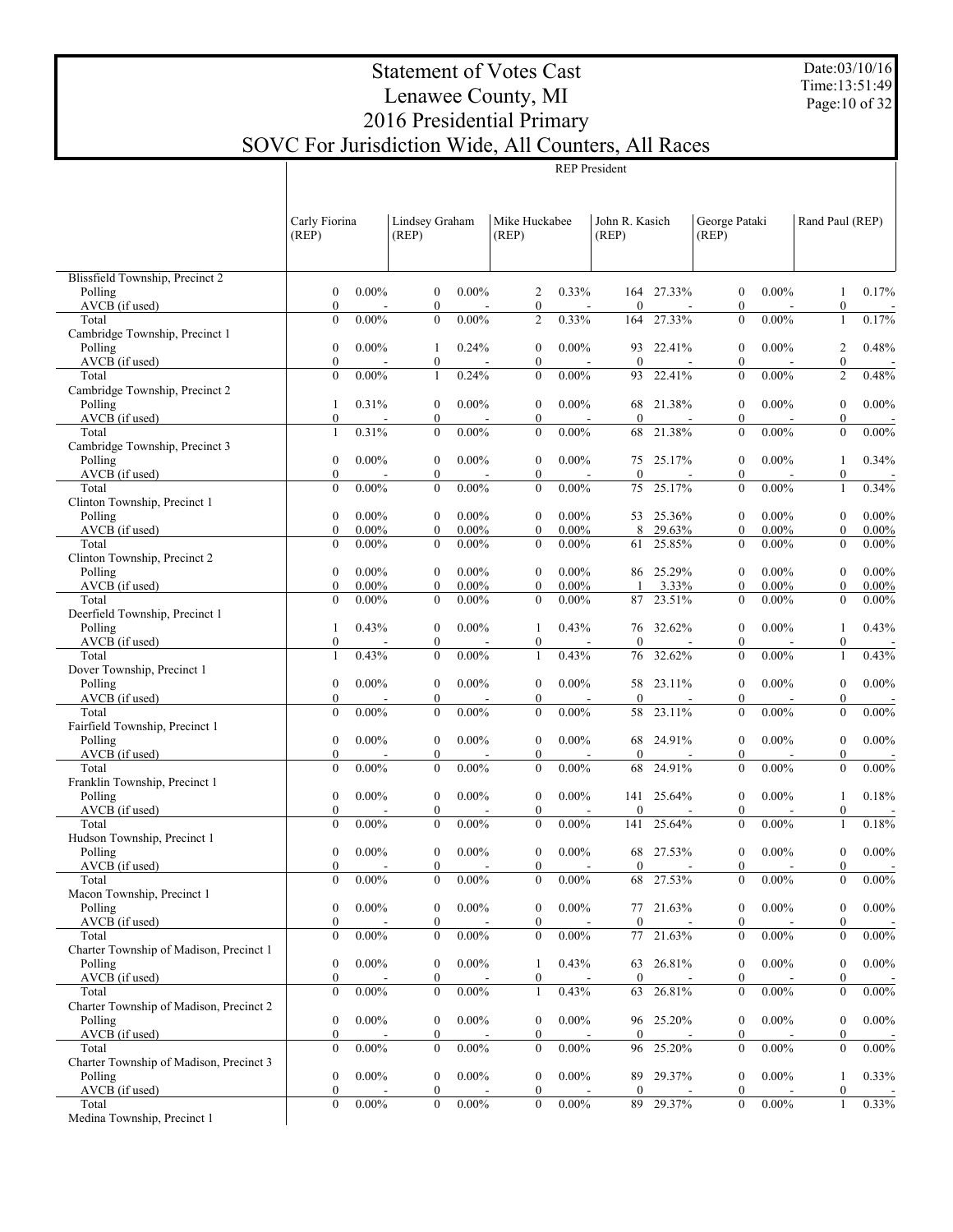Date:03/10/16 Time:13:51:49 Page:11 of 32

| REP President |
|---------------|

|                                           | Carly Fiorina<br>(REP)               |          | Lindsey Graham<br>(REP)              |          | Mike Huckabee<br>(REP)               |          | John R. Kasich<br>(REP) |            | George Pataki<br>(REP)               |          | Rand Paul (REP)                      |                          |
|-------------------------------------------|--------------------------------------|----------|--------------------------------------|----------|--------------------------------------|----------|-------------------------|------------|--------------------------------------|----------|--------------------------------------|--------------------------|
|                                           |                                      |          |                                      |          |                                      |          |                         |            |                                      |          |                                      |                          |
| Polling<br>AVCB (if used)                 | $\boldsymbol{0}$<br>$\boldsymbol{0}$ | $0.00\%$ | $\boldsymbol{0}$<br>$\boldsymbol{0}$ | $0.00\%$ | 1<br>$\boldsymbol{0}$                | 0.66%    | 43<br>$\boldsymbol{0}$  | 28.29%     | $\boldsymbol{0}$<br>$\boldsymbol{0}$ | $0.00\%$ | $\boldsymbol{0}$<br>$\boldsymbol{0}$ | $0.00\%$                 |
| Total                                     | $\mathbf{0}$                         | $0.00\%$ | $\boldsymbol{0}$                     | $0.00\%$ | 1                                    | 0.66%    | 43                      | 28.29%     | $\boldsymbol{0}$                     | $0.00\%$ | $\boldsymbol{0}$                     | $0.00\%$                 |
| Ogden Township, Precinct 1                |                                      |          |                                      |          |                                      |          |                         |            |                                      |          |                                      |                          |
| Polling                                   | $\boldsymbol{0}$                     | $0.00\%$ | $\boldsymbol{0}$                     | $0.00\%$ | $\boldsymbol{0}$                     | $0.00\%$ | 58                      | 28.16%     | $\boldsymbol{0}$                     | $0.00\%$ | $\boldsymbol{0}$                     | $0.00\%$                 |
| AVCB (if used)                            | $\boldsymbol{0}$                     |          | $\boldsymbol{0}$                     |          | $\boldsymbol{0}$                     |          | $\boldsymbol{0}$        |            | $\boldsymbol{0}$                     |          | $\boldsymbol{0}$                     |                          |
| Total                                     | $\boldsymbol{0}$                     | $0.00\%$ | $\boldsymbol{0}$                     | $0.00\%$ | $\boldsymbol{0}$                     | $0.00\%$ | 58                      | 28.16%     | $\boldsymbol{0}$                     | $0.00\%$ | $\boldsymbol{0}$                     | $0.00\%$                 |
| Palmyra Township, Precinct 1<br>Polling   | $\boldsymbol{0}$                     | $0.00\%$ | $\boldsymbol{0}$                     | $0.00\%$ | $\boldsymbol{0}$                     | $0.00\%$ |                         | 109 27.39% | $\boldsymbol{0}$                     | $0.00\%$ | 1                                    | 0.25%                    |
| AVCB (if used)                            | $\boldsymbol{0}$                     |          | $\boldsymbol{0}$                     |          | $\boldsymbol{0}$                     |          | $\boldsymbol{0}$        |            | $\boldsymbol{0}$                     |          | $\boldsymbol{0}$                     |                          |
| Total                                     | $\boldsymbol{0}$                     | $0.00\%$ | $\boldsymbol{0}$                     | $0.00\%$ | $\boldsymbol{0}$                     | $0.00\%$ | 109                     | 27.39%     | $\boldsymbol{0}$                     | $0.00\%$ | 1                                    | 0.25%                    |
| Charter Township of Raisin, Precinct 1    |                                      |          |                                      |          |                                      |          |                         |            |                                      |          |                                      |                          |
| Polling                                   | $\boldsymbol{0}$                     | $0.00\%$ | $\boldsymbol{0}$                     | $0.00\%$ | -1                                   | 0.16%    | 171                     | 26.84%     | $\boldsymbol{0}$                     | $0.00\%$ | 2                                    | 0.31%                    |
| AVCB (if used)<br>Total                   | $\boldsymbol{0}$                     |          | $\boldsymbol{0}$                     |          | $\boldsymbol{0}$                     |          | $\boldsymbol{0}$        |            | $\boldsymbol{0}$                     |          | $\boldsymbol{0}$                     |                          |
| Charter Township of Raisin, Precinct 2    | $\boldsymbol{0}$                     | $0.00\%$ | $\boldsymbol{0}$                     | $0.00\%$ | 1                                    | 0.16%    | 171                     | 26.84%     | $\boldsymbol{0}$                     | $0.00\%$ | $\overline{c}$                       | 0.31%                    |
| Polling                                   | 1                                    | 0.18%    | $\boldsymbol{0}$                     | $0.00\%$ | $\boldsymbol{0}$                     | $0.00\%$ | 158                     | 27.77%     | 1                                    | 0.18%    | $\boldsymbol{0}$                     | $0.00\%$                 |
| AVCB (if used)                            | $\boldsymbol{0}$                     |          | $\boldsymbol{0}$                     |          | $\boldsymbol{0}$                     |          | $\boldsymbol{0}$        |            | $\boldsymbol{0}$                     |          | $\boldsymbol{0}$                     |                          |
| Total                                     | 1                                    | 0.18%    | $\boldsymbol{0}$                     | $0.00\%$ | $\boldsymbol{0}$                     | $0.00\%$ | 158                     | 27.77%     | $\mathbf{1}$                         | 0.18%    | $\boldsymbol{0}$                     | $0.00\%$                 |
| Ridgeway Township, Precinct 1             |                                      |          |                                      |          |                                      |          |                         |            |                                      |          |                                      |                          |
| Polling                                   | $\boldsymbol{0}$                     | $0.00\%$ | $\boldsymbol{0}$                     | $0.00\%$ | $\boldsymbol{0}$                     | $0.00\%$ | 58                      | 19.02%     | $\boldsymbol{0}$                     | $0.00\%$ | $\boldsymbol{0}$                     | $0.00\%$                 |
| AVCB (if used)<br>Total                   | $\boldsymbol{0}$<br>$\mathbf{0}$     | $0.00\%$ | $\boldsymbol{0}$<br>$\boldsymbol{0}$ | $0.00\%$ | $\boldsymbol{0}$<br>$\boldsymbol{0}$ | $0.00\%$ | $\boldsymbol{0}$<br>58  | 19.02%     | $\boldsymbol{0}$<br>$\boldsymbol{0}$ | $0.00\%$ | $\boldsymbol{0}$<br>$\boldsymbol{0}$ | $0.00\%$                 |
| Riga Township, Precinct 1                 |                                      |          |                                      |          |                                      |          |                         |            |                                      |          |                                      |                          |
| Polling                                   | $\boldsymbol{0}$                     | $0.00\%$ | $\boldsymbol{0}$                     | $0.00\%$ | 1                                    | 0.34%    | 89                      | 30.69%     | $\boldsymbol{0}$                     | $0.00\%$ | $\boldsymbol{0}$                     | $0.00\%$                 |
| AVCB (if used)                            | $\boldsymbol{0}$                     |          | $\boldsymbol{0}$                     |          | $\bf{0}$                             |          | $\boldsymbol{0}$        |            | $\boldsymbol{0}$                     |          | $\boldsymbol{0}$                     |                          |
| Total                                     | $\boldsymbol{0}$                     | $0.00\%$ | $\boldsymbol{0}$                     | $0.00\%$ | 1                                    | 0.34%    | 89                      | 30.69%     | $\boldsymbol{0}$                     | $0.00\%$ | $\boldsymbol{0}$                     | $0.00\%$                 |
| Rollin Township, Precinct 1               |                                      |          |                                      |          |                                      |          |                         |            |                                      |          |                                      |                          |
| Polling<br>AVCB (if used)                 | $\boldsymbol{0}$<br>$\boldsymbol{0}$ | $0.00\%$ | $\boldsymbol{0}$<br>$\boldsymbol{0}$ | $0.00\%$ | $\overline{c}$<br>$\boldsymbol{0}$   | 0.36%    | 133<br>$\boldsymbol{0}$ | 23.67%     | $\boldsymbol{0}$<br>$\boldsymbol{0}$ | $0.00\%$ | 1<br>$\boldsymbol{0}$                | 0.18%                    |
| Total                                     | $\boldsymbol{0}$                     | $0.00\%$ | $\boldsymbol{0}$                     | $0.00\%$ | $\overline{2}$                       | 0.36%    | 133                     | 23.67%     | $\boldsymbol{0}$                     | $0.00\%$ | 1                                    | 0.18%                    |
| Rome Township, Precinct 1                 |                                      |          |                                      |          |                                      |          |                         |            |                                      |          |                                      |                          |
| Polling                                   | $\boldsymbol{0}$                     | $0.00\%$ | $\boldsymbol{0}$                     | $0.00\%$ | $\boldsymbol{0}$                     | $0.00\%$ | 68                      | 24.82%     | $\boldsymbol{0}$                     | $0.00\%$ | $\boldsymbol{0}$                     | $0.00\%$                 |
| AVCB (if used)                            | $\boldsymbol{0}$                     |          | $\boldsymbol{0}$                     |          | $\boldsymbol{0}$                     |          | $\boldsymbol{0}$        |            | $\boldsymbol{0}$                     |          | $\boldsymbol{0}$                     |                          |
| Total                                     | $\boldsymbol{0}$                     | $0.00\%$ | $\boldsymbol{0}$                     | $0.00\%$ | $\boldsymbol{0}$                     | $0.00\%$ | 68                      | 24.82%     | $\boldsymbol{0}$                     | $0.00\%$ | $\boldsymbol{0}$                     | $0.00\%$                 |
| Seneca Township, Precinct 1<br>Polling    | $\boldsymbol{0}$                     | $0.00\%$ | $\boldsymbol{0}$                     | $0.00\%$ |                                      | 0.63%    | 43                      | 26.88%     | $\boldsymbol{0}$                     | $0.00\%$ | 1                                    | 0.63%                    |
| AVCB (if used)                            | $\boldsymbol{0}$                     |          | $\boldsymbol{0}$                     |          | 1<br>$\boldsymbol{0}$                |          | $\boldsymbol{0}$        |            | $\boldsymbol{0}$                     |          | $\boldsymbol{0}$                     |                          |
| Total                                     | $\mathbf{0}$                         | $0.00\%$ | $\mathbf{0}$                         | $0.00\%$ | 1                                    | 0.63%    | 43                      | 26.88%     | $\boldsymbol{0}$                     | $0.00\%$ | 1                                    | 0.63%                    |
| Tecumseh Township, Precinct 1             |                                      |          |                                      |          |                                      |          |                         |            |                                      |          |                                      |                          |
| Polling                                   | 1                                    | 0.21%    | $\boldsymbol{0}$                     | $0.00\%$ | $\boldsymbol{0}$                     | $0.00\%$ | 142                     | 30.47%     | $\boldsymbol{0}$                     | $0.00\%$ | $\boldsymbol{0}$                     | $0.00\%$                 |
| AVCB (if used)                            | $\boldsymbol{0}$                     |          | $\boldsymbol{0}$                     |          | $\boldsymbol{0}$                     |          | $\boldsymbol{0}$        |            | $\boldsymbol{0}$                     |          | $\boldsymbol{0}$                     |                          |
| Total                                     | 1                                    | 0.21%    | $\mathbf{0}$                         | $0.00\%$ | $\mathbf{0}$                         | $0.00\%$ | 142                     | 30.47%     | $\boldsymbol{0}$                     | $0.00\%$ | $\boldsymbol{0}$                     | $0.00\%$                 |
| Woodstock Township, Precinct 1<br>Polling | $\mathbf{0}$                         | $0.00\%$ | $\mathbf{0}$                         | $0.00\%$ | $\mathbf{0}$                         | $0.00\%$ |                         | 74 20.50%  | $\mathbf{0}$                         | $0.00\%$ | $\mathbf{0}$                         | $0.00\%$                 |
| AVCB (if used)                            | $\boldsymbol{0}$                     |          | $\boldsymbol{0}$                     |          | $\bf{0}$                             |          | $\bf{0}$                |            | $\boldsymbol{0}$                     |          | $\boldsymbol{0}$                     | $\overline{\phantom{a}}$ |
| Total                                     | $\boldsymbol{0}$                     | $0.00\%$ | $\boldsymbol{0}$                     | 0.00%    | $\boldsymbol{0}$                     | $0.00\%$ | 74                      | 20.50%     | $\boldsymbol{0}$                     | $0.00\%$ | $\boldsymbol{0}$                     | 0.00%                    |
| Woodstock Township, Precinct 2            |                                      |          |                                      |          |                                      |          |                         |            |                                      |          |                                      |                          |
| Polling                                   | $\boldsymbol{0}$                     | $0.00\%$ | $\boldsymbol{0}$                     | $0.00\%$ | 3                                    | 1.97%    |                         | 21 13.82%  | $\boldsymbol{0}$                     | $0.00\%$ | 1                                    | 0.66%                    |
| AVCB (if used)                            | $\boldsymbol{0}$                     |          | $\overline{0}$                       |          | $\bf{0}$                             |          | $\boldsymbol{0}$        |            | $\boldsymbol{0}$                     |          | $\boldsymbol{0}$                     |                          |
| Total<br>WASHTENAW Bridgewater Twp P1     | $\boldsymbol{0}$                     | $0.00\%$ | $\boldsymbol{0}$                     | $0.00\%$ | $\mathfrak{Z}$                       | 1.97%    | 21                      | 13.82%     | $\boldsymbol{0}$                     | $0.00\%$ | 1                                    | 0.66%                    |
| Polling                                   |                                      |          |                                      |          |                                      |          |                         |            |                                      |          |                                      |                          |
| AVCB (if used)                            |                                      |          |                                      |          |                                      |          |                         |            |                                      |          |                                      |                          |
| Total                                     |                                      |          |                                      |          |                                      | L.       |                         |            |                                      |          |                                      |                          |
| WASHTENAW Manchester Twp P2               |                                      |          |                                      |          |                                      |          |                         |            |                                      |          |                                      |                          |
| Polling                                   |                                      |          |                                      |          |                                      |          |                         |            |                                      |          |                                      |                          |
| AVCB (if used)<br>Total                   |                                      |          |                                      |          |                                      |          |                         |            |                                      |          |                                      |                          |
| WASHTENAW Saline Twp P1                   |                                      |          |                                      |          |                                      |          |                         |            |                                      |          |                                      |                          |
| Polling                                   |                                      |          |                                      |          |                                      |          |                         |            |                                      |          |                                      |                          |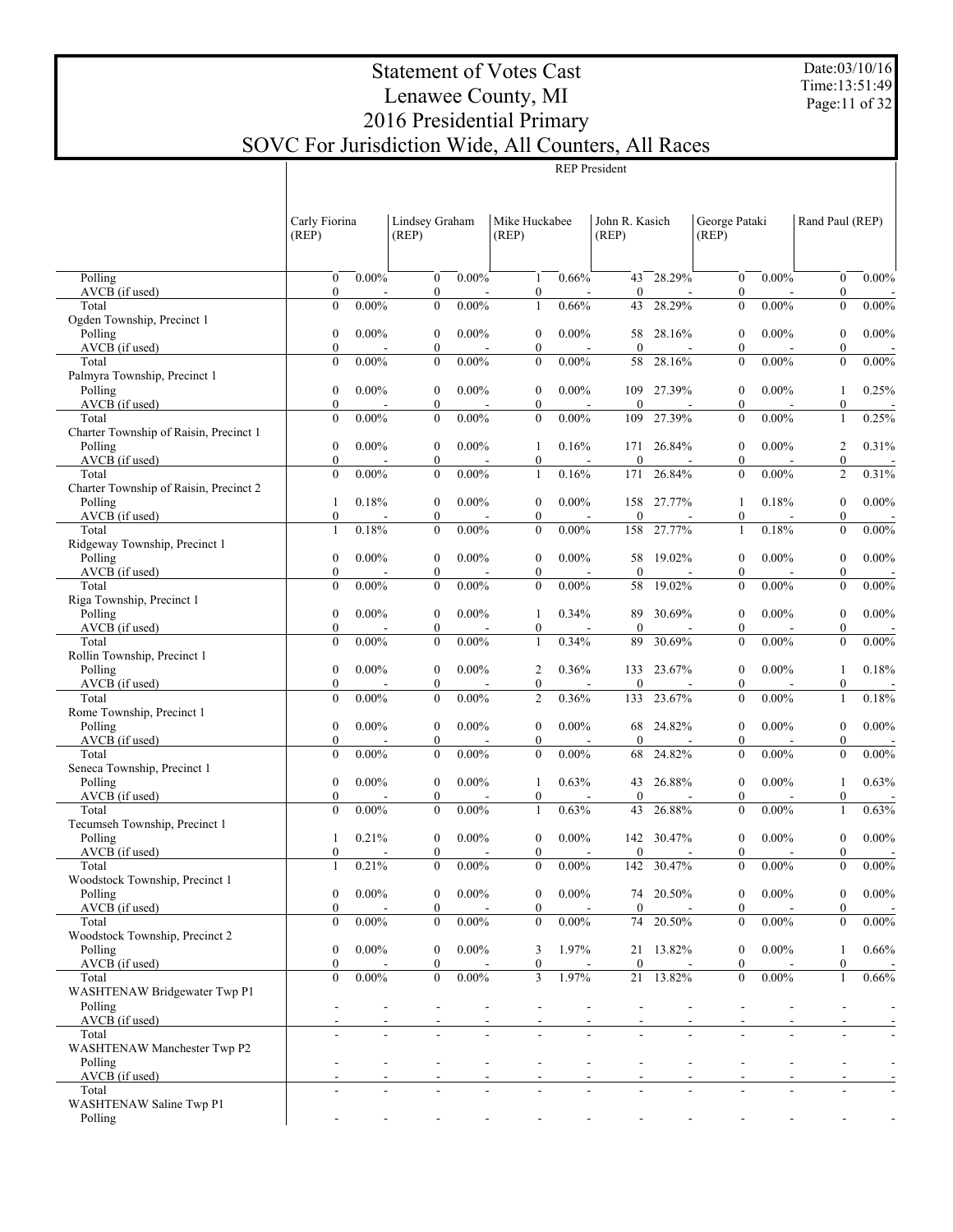|                           | SOVC For Jurisdiction Wide, All Counters, All Races | <b>Statement of Votes Cast</b><br>Lenawee County, MI<br>2016 Presidential Primary |                   |                              |                         |                  |                           | Date:03/10/16<br>Time: 13:51:49<br>Page: 12 of 32 |
|---------------------------|-----------------------------------------------------|-----------------------------------------------------------------------------------|-------------------|------------------------------|-------------------------|------------------|---------------------------|---------------------------------------------------|
|                           |                                                     |                                                                                   |                   |                              | <b>REP</b> President    |                  |                           |                                                   |
|                           | Carly Fiorina<br>(REP)                              | Lindsey Graham<br>(REP)                                                           | (REP)             | Mike Huckabee                | John R. Kasich<br>(REP) | (REP)            | George Pataki             | Rand Paul (REP)                                   |
| AVCB (if used)            |                                                     |                                                                                   |                   |                              |                         |                  |                           |                                                   |
| Total<br>Total            |                                                     |                                                                                   |                   |                              |                         |                  |                           |                                                   |
| Polling<br>AVCB (if used) |                                                     | 0.05%<br>$0.00\%$                                                                 | 0.02%<br>$0.00\%$ | 0.18%<br>26<br>$0.00\%$<br>0 | 3704                    | 25.82%<br>15.79% | $0.02\%$<br>$0.00\%$<br>0 | $0.20\%$<br>28<br>$0.00\%$<br>$\theta$            |
| Total                     |                                                     | 0.05%                                                                             | 0.02%             | 26<br>0.18%                  | 3713                    | 25.78%           | 0.02%<br>3                | 28<br>0.19%                                       |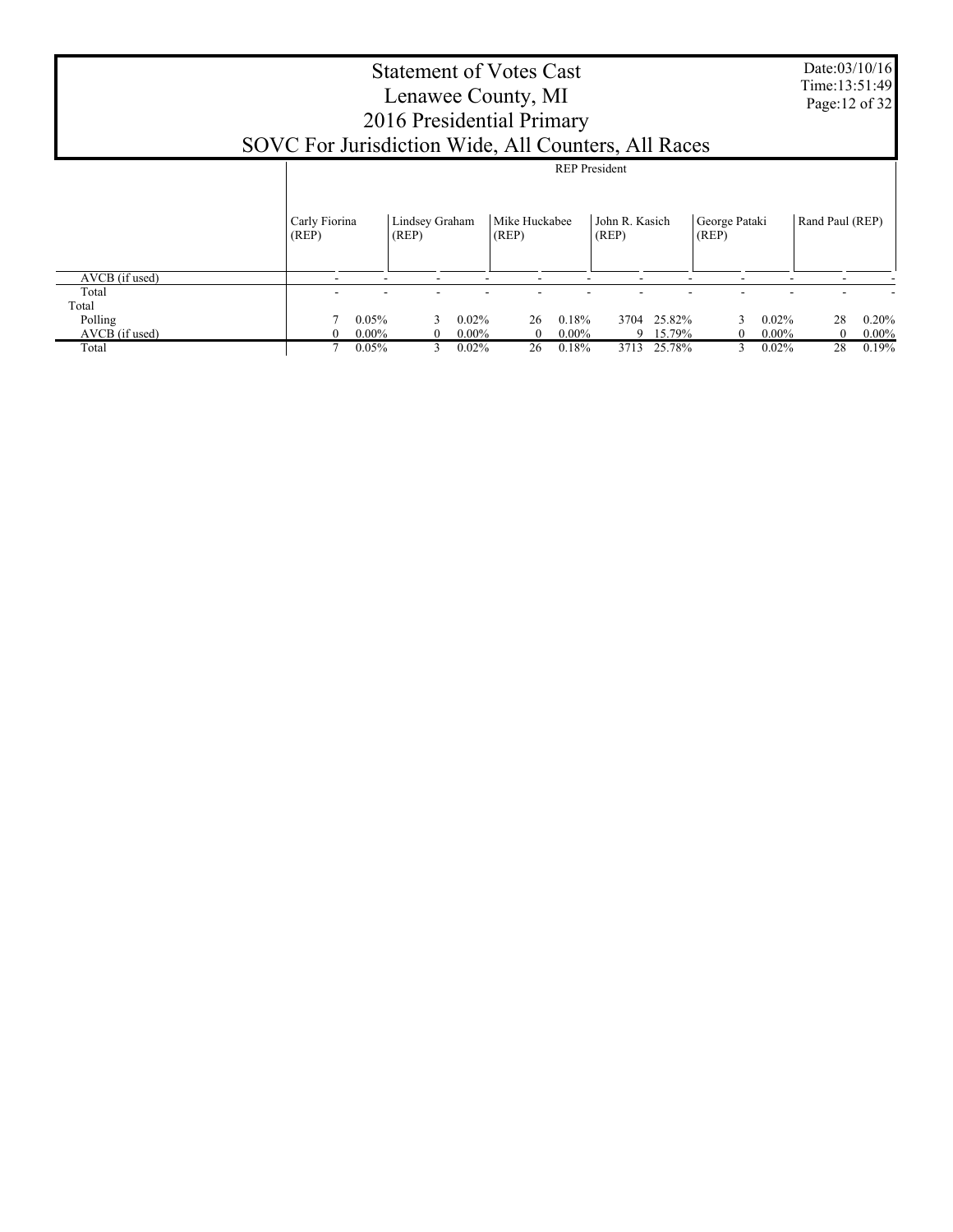#### Date:03/10/16 Time:13:51:50 Page:13 of 32

# Statement of Votes Cast Lenawee County, MI 2016 Presidential Primary SOVC For Jurisdiction Wide, All Counters, All Races

|  | $\cdots$             |  |
|--|----------------------|--|
|  | <b>REP</b> President |  |
|  |                      |  |

|                                                   |                        |        |                                      |          | <b>REP</b> President     |            |                                    |          |                                      |          |
|---------------------------------------------------|------------------------|--------|--------------------------------------|----------|--------------------------|------------|------------------------------------|----------|--------------------------------------|----------|
|                                                   | Marco Rubio<br>(REP)   |        | <b>Rick Santorum</b><br>(REP)        |          | Donald J. Trump<br>(REP) |            | Uncommitted                        |          | Write-In Votes                       |          |
| Jurisdiction Wide                                 |                        |        |                                      |          |                          |            |                                    |          |                                      |          |
| City of Adrian, Precinct 1<br>Polling             | 21<br>$\mathbf{0}$     | 10.61% | $\boldsymbol{0}$                     | $0.00\%$ | 61                       | 30.81%     | 6                                  | 3.03%    | $\mathbf{1}$                         | 0.51%    |
| AVCB (if used)<br>Total                           | 21                     | 10.61% | $\boldsymbol{0}$<br>$\mathbf{0}$     | $0.00\%$ | $\mathbf{0}$<br>61       | 30.81%     | $\boldsymbol{0}$<br>6              | 3.03%    | $\boldsymbol{0}$<br>$\mathbf{1}$     | 0.51%    |
| City of Adrian, Precinct 2<br>Polling             | 8                      | 5.67%  | $\boldsymbol{0}$                     | $0.00\%$ | 56                       | 39.72%     | 1                                  | 0.71%    | $\boldsymbol{0}$                     | 0.00%    |
| AVCB (if used)                                    | $\boldsymbol{0}$       |        | $\boldsymbol{0}$                     |          | $\mathbf{0}$             |            | $\boldsymbol{0}$                   |          | $\overline{0}$                       |          |
| Total<br>City of Adrian, Precinct 3               | 8                      | 5.67%  | $\mathbf{0}$                         | $0.00\%$ | 56                       | 39.72%     | $\mathbf{1}$                       | 0.71%    | $\overline{0}$                       | $0.00\%$ |
| Polling<br>AVCB (if used)                         | 12<br>$\boldsymbol{0}$ | 8.96%  | $\boldsymbol{0}$<br>$\boldsymbol{0}$ | $0.00\%$ | 41<br>$\mathbf{0}$       | 30.60%     | 6<br>$\boldsymbol{0}$              | 4.48%    | $\boldsymbol{0}$<br>$\overline{0}$   | 0.00%    |
| Total                                             | 12                     | 8.96%  | $\mathbf{0}$                         | $0.00\%$ | 41                       | 30.60%     | 6                                  | 4.48%    | $\overline{0}$                       | $0.00\%$ |
| City of Adrian, Precinct 4<br>Polling             | 38                     | 8.39%  | $\boldsymbol{0}$                     | $0.00\%$ |                          | 126 27.81% | 6                                  | 1.32%    | $\boldsymbol{0}$                     | 0.00%    |
| AVCB (if used)                                    | $\boldsymbol{0}$       |        | $\boldsymbol{0}$                     |          | $\overline{0}$           |            | $\mathbf{0}$                       |          | $\overline{0}$                       |          |
| Total<br>City of Adrian, Precinct 5               | 38                     | 8.39%  | $\mathbf{0}$                         | $0.00\%$ | 126                      | 27.81%     | 6                                  | 1.32%    | $\overline{0}$                       | 0.00%    |
| Polling<br>AVCB (if used)                         | 36<br>$\mathbf{0}$     | 12.00% | $\boldsymbol{0}$<br>$\boldsymbol{0}$ | $0.00\%$ | 96<br>$\mathbf{0}$       | 32.00%     | 6<br>$\mathbf{0}$                  | 2.00%    | $\boldsymbol{0}$<br>$\overline{0}$   | 0.00%    |
| Total                                             | 36                     | 12.00% | $\mathbf{0}$                         | $0.00\%$ | 96                       | 32.00%     | 6                                  | 2.00%    | $\overline{0}$                       | 0.00%    |
| City of Adrian, Precinct 6<br>Polling             | 32                     | 9.50%  | $\boldsymbol{0}$                     | $0.00\%$ |                          | 95 28.19%  | 13                                 | 3.86%    | $\boldsymbol{0}$                     | 0.00%    |
| AVCB (if used)                                    | $\boldsymbol{0}$       |        | $\boldsymbol{0}$                     |          | $\boldsymbol{0}$         |            | $\boldsymbol{0}$                   |          | $\overline{0}$                       |          |
| Total<br>City of Hudson, Precinct 1               | 32                     | 9.50%  | $\mathbf{0}$                         | $0.00\%$ | 95                       | 28.19%     | 13                                 | 3.86%    | $\overline{0}$                       | 0.00%    |
| Polling<br>AVCB (if used)                         | 20<br>$\mathbf{0}$     | 7.35%  | $\boldsymbol{0}$<br>$\boldsymbol{0}$ | $0.00\%$ | 111<br>$\overline{0}$    | 40.81%     | 1<br>$\boldsymbol{0}$              | 0.37%    | $\boldsymbol{0}$<br>$\boldsymbol{0}$ | 0.00%    |
| Total                                             | 20                     | 7.35%  | $\mathbf{0}$                         | $0.00\%$ | 111                      | 40.81%     | $\mathbf{1}$                       | 0.37%    | $\overline{0}$                       | 0.00%    |
| City of Morenci, Precinct 1<br>Polling            | 14                     | 5.79%  | $\boldsymbol{0}$                     | $0.00\%$ | 78                       | 32.23%     | $\overline{2}$                     | 0.83%    | $\boldsymbol{0}$                     | 0.00%    |
| AVCB (if used)<br>Total                           | $\boldsymbol{0}$<br>14 | 5.79%  | $\boldsymbol{0}$<br>$\mathbf{0}$     | $0.00\%$ | $\mathbf{0}$<br>78       | 32.23%     | $\boldsymbol{0}$<br>$\overline{2}$ | 0.83%    | $\overline{0}$<br>$\overline{0}$     |          |
| City of Tecumseh, Precinct 1                      |                        |        |                                      |          |                          |            |                                    |          |                                      | 0.00%    |
| Polling<br>AVCB (if used)                         | 34<br>$\boldsymbol{0}$ | 8.27%  | $\boldsymbol{0}$<br>$\boldsymbol{0}$ | $0.00\%$ | $\overline{0}$           | 145 35.28% | 6<br>$\mathbf{0}$                  | 1.46%    | $\boldsymbol{0}$<br>$\overline{0}$   | 0.00%    |
| Total                                             | 34                     | 8.27%  | $\mathbf{0}$                         | $0.00\%$ | 145                      | 35.28%     | 6                                  | 1.46%    | $\overline{0}$                       | 0.00%    |
| City of Tecumseh, Precinct 2<br>Polling           | 40                     | 10.18% | $\boldsymbol{0}$                     | $0.00\%$ | 129                      | 32.82%     | 8                                  | 2.04%    | $\boldsymbol{0}$                     | 0.00%    |
| AVCB (if used)                                    | $\mathbf{0}$           |        | $\mathbf{0}$                         |          | $\theta$                 |            | $\mathbf{0}$                       |          | $\overline{0}$                       |          |
| Total<br>City of Tecumseh, Precinct 3             | 40                     | 10.18% | $\theta$                             | $0.00\%$ | 129                      | 32.82%     | 8                                  | 2.04%    | $\overline{0}$                       | 0.00%    |
| Polling                                           | 26                     | 8.87%  | $\boldsymbol{0}$                     | $0.00\%$ |                          | 107 36.52% | $\sqrt{2}$                         | $0.68\%$ | $\boldsymbol{0}$                     | 0.00%    |
| AVCB (if used)<br>Total                           | $\boldsymbol{0}$<br>26 | 8.87%  | $\boldsymbol{0}$<br>$\mathbf{0}$     | $0.00\%$ | $\mathbf{0}$<br>107      | 36.52%     | $\boldsymbol{0}$<br>$\overline{2}$ | $0.68\%$ | $\boldsymbol{0}$<br>$\overline{0}$   | 0.00%    |
| City of Tecumseh, Precinct 4<br>Polling           | 36                     | 10.23% | 2                                    | 0.57%    |                          | 119 33.81% | $\overline{c}$                     | 0.57%    | $\boldsymbol{0}$                     | 0.00%    |
| AVCB (if used)                                    | $\boldsymbol{0}$       |        | $\boldsymbol{0}$                     |          | $\boldsymbol{0}$         |            | $\bf{0}$                           |          | 0                                    |          |
| Total<br>Charter Township of Adrian, Precinct 1   | 36                     | 10.23% | $\overline{\mathbf{c}}$              | 0.57%    | 119                      | 33.81%     | $\overline{c}$                     | 0.57%    | $\boldsymbol{0}$                     | 0.00%    |
| Polling                                           | 63                     | 9.57%  | $\boldsymbol{0}$                     | $0.00\%$ |                          | 207 31.46% | 5                                  | 0.76%    | 1                                    | 0.15%    |
| AVCB (if used)<br>Total                           | $\boldsymbol{0}$<br>63 | 9.57%  | $\boldsymbol{0}$<br>$\boldsymbol{0}$ | $0.00\%$ | $\boldsymbol{0}$<br>207  | 31.46%     | $\boldsymbol{0}$<br>5              | 0.76%    | 0<br>$\mathbf{1}$                    | 0.15%    |
| Charter Township of Adrian, Precinct 2<br>Polling | 46                     | 9.41%  | $\boldsymbol{0}$                     | $0.00\%$ |                          | 181 37.01% | 9                                  | 1.84%    | $\boldsymbol{0}$                     | 0.00%    |
| AVCB (if used)                                    | $\boldsymbol{0}$       |        | $\boldsymbol{0}$                     |          | $\boldsymbol{0}$         |            | $\bf{0}$                           |          | 0                                    |          |
| Total<br>Blissfield Township, Precinct 1          | 46                     | 9.41%  | $\boldsymbol{0}$                     | $0.00\%$ | 181                      | 37.01%     | 9                                  | 1.84%    | $\boldsymbol{0}$                     | 0.00%    |
| Polling                                           | 10                     | 7.69%  | $\boldsymbol{0}$                     | $0.00\%$ |                          | 46 35.38%  | $\overline{c}$                     | 1.54%    | $\boldsymbol{0}$                     | 0.00%    |
| AVCB (if used)<br>Total                           | $\boldsymbol{0}$<br>10 | 7.69%  | $\boldsymbol{0}$<br>$\boldsymbol{0}$ | $0.00\%$ | $\mathbf{0}$<br>46       | 35.38%     | $\boldsymbol{0}$<br>$\overline{2}$ | 1.54%    | $\boldsymbol{0}$<br>$\overline{0}$   | 0.00%    |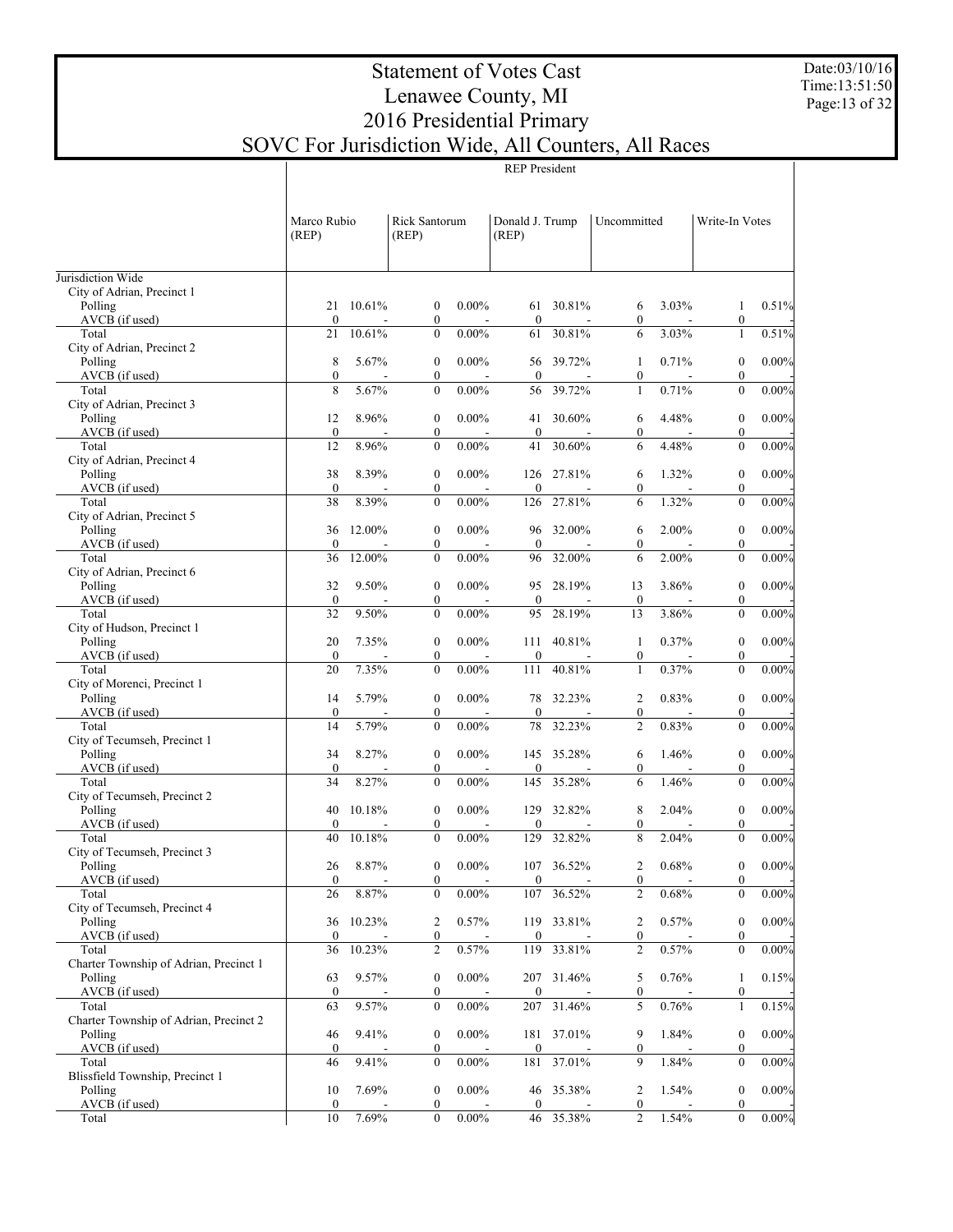#### Date:03/10/16 Time:13:51:50 Page:14 of 32

# Statement of Votes Cast Lenawee County, MI 2016 Presidential Primary SOVC For Jurisdiction Wide, All Counters, All Races

REP President

|                                                    | Marco Rubio<br>(REP)   |        | Rick Santorum<br>(REP)               |           | Donald J. Trump<br>(REP) |            | Uncommitted                    |          | Write-In Votes                       |                     |
|----------------------------------------------------|------------------------|--------|--------------------------------------|-----------|--------------------------|------------|--------------------------------|----------|--------------------------------------|---------------------|
| Blissfield Township, Precinct 2                    |                        |        |                                      |           |                          |            |                                |          |                                      |                     |
| Polling                                            | 38                     | 6.33%  | $\boldsymbol{0}$                     | $0.00\%$  |                          | 157 26.17% | 14                             | 2.33%    | $\boldsymbol{0}$                     | 0.00%               |
| $AVCB$ (if used)                                   | $\boldsymbol{0}$       |        | $\boldsymbol{0}$                     |           | $\boldsymbol{0}$         |            | $\boldsymbol{0}$               |          | $\boldsymbol{0}$                     |                     |
| Total                                              | 38                     | 6.33%  | $\mathbf{0}$                         | $0.00\%$  | 157                      | 26.17%     | 14                             | 2.33%    | $\mathbf{0}$                         | 0.00%               |
| Cambridge Township, Precinct 1<br>Polling          | 26                     | 6.27%  | $\boldsymbol{0}$                     | $0.00\%$  |                          | 176 42.41% | 6                              | 1.45%    | $\boldsymbol{0}$                     | 0.00%               |
| $AVCB$ (if used)                                   | $\mathbf{0}$           |        | $\boldsymbol{0}$                     |           | $\boldsymbol{0}$         |            | $\mathbf{0}$                   |          | $\boldsymbol{0}$                     |                     |
| Total                                              | 26                     | 6.27%  | $\mathbf{0}$                         | $0.00\%$  | 176                      | 42.41%     | 6                              | 1.45%    | $\mathbf{0}$                         | 0.00%               |
| Cambridge Township, Precinct 2                     |                        |        |                                      |           |                          |            |                                |          |                                      |                     |
| Polling<br>$AVCB$ (if used)                        | 23<br>$\mathbf{0}$     | 7.23%  | $\boldsymbol{0}$<br>$\boldsymbol{0}$ | $0.00\%$  | $\boldsymbol{0}$         | 151 47.48% | 5<br>$\boldsymbol{0}$          | 1.57%    | $\boldsymbol{0}$<br>$\boldsymbol{0}$ | 0.00%               |
| Total                                              | 23                     | 7.23%  | $\theta$                             | $0.00\%$  | 151                      | 47.48%     | 5                              | 1.57%    | $\mathbf{0}$                         | 0.00%               |
| Cambridge Township, Precinct 3                     |                        |        |                                      |           |                          |            |                                |          |                                      |                     |
| Polling                                            | 26                     | 8.72%  | 1                                    | 0.34%     |                          | 117 39.26% | $\mathbf{0}$                   | $0.00\%$ | $\boldsymbol{0}$                     | 0.00%               |
| $AVCB$ (if used)<br>Total                          | $\mathbf{0}$<br>26     | 8.72%  | $\boldsymbol{0}$<br>$\mathbf{1}$     | 0.34%     | $\boldsymbol{0}$<br>117  | 39.26%     | $\mathbf{0}$<br>$\theta$       | $0.00\%$ | $\boldsymbol{0}$<br>$\mathbf{0}$     | 0.00%               |
| Clinton Township, Precinct 1                       |                        |        |                                      |           |                          |            |                                |          |                                      |                     |
| Polling                                            | 12                     | 5.74%  | $\boldsymbol{0}$                     | $0.00\%$  | 81                       | 38.76%     | 1                              | 0.48%    | $\boldsymbol{0}$                     | 0.00%               |
| AVCB (if used)                                     | $\overline{2}$         | 7.41%  | $\boldsymbol{0}$                     | $0.00\%$  | 12                       | 44.44%     | 1                              | 3.70%    | $\mathbf{0}$                         | $0.00\%$            |
| Total                                              | 14                     | 5.93%  | $\theta$                             | $0.00\%$  |                          | 93 39.41%  | $\overline{c}$                 | 0.85%    | $\theta$                             | 0.00%               |
| Clinton Township, Precinct 2<br>Polling            | 24                     | 7.06%  | $\boldsymbol{0}$                     | $0.00\%$  | 133                      | 39.12%     | 5                              | 1.47%    | $\boldsymbol{0}$                     | 0.00%               |
| AVCB (if used)                                     | $\overline{4}$         | 13.33% | $\mathbf{1}$                         | 3.33%     | 17                       | 56.67%     | 1                              | 3.33%    | 1                                    | 3.33%               |
| Total                                              | 28                     | 7.57%  | $\mathbf{1}$                         | 0.27%     | 150                      | 40.54%     | 6                              | 1.62%    | $\mathbf{1}$                         | 0.27%               |
| Deerfield Township, Precinct 1                     |                        |        |                                      |           |                          |            |                                |          |                                      |                     |
| Polling                                            | 12<br>$\mathbf{0}$     | 5.15%  | $\boldsymbol{0}$                     | $0.00\%$  |                          | 79 33.91%  | $\overline{2}$                 | 0.86%    | $\boldsymbol{0}$                     | 0.00%               |
| AVCB (if used)<br>Total                            | 12                     | 5.15%  | $\boldsymbol{0}$<br>$\theta$         | $0.00\%$  | $\boldsymbol{0}$<br>79   | 33.91%     | $\mathbf{0}$<br>$\overline{2}$ | 0.86%    | $\mathbf{0}$<br>$\mathbf{0}$         | $0.00\%$            |
| Dover Township, Precinct 1                         |                        |        |                                      |           |                          |            |                                |          |                                      |                     |
| Polling                                            | 11                     | 4.38%  | $\boldsymbol{0}$                     | $0.00\%$  |                          | 85 33.86%  | $\overline{4}$                 | 1.59%    | $\boldsymbol{0}$                     | 0.00%               |
| $AVCB$ (if used)                                   | $\boldsymbol{0}$       |        | $\boldsymbol{0}$                     |           | $\boldsymbol{0}$         |            | $\mathbf{0}$                   |          | $\boldsymbol{0}$                     |                     |
| Total<br>Fairfield Township, Precinct 1            | 11                     | 4.38%  | $\theta$                             | $0.00\%$  | 85                       | 33.86%     | $\overline{4}$                 | 1.59%    | $\mathbf{0}$                         | 0.00%               |
| Polling                                            | 17                     | 6.23%  | 3                                    | 1.10%     | 77                       | 28.21%     | $\overline{2}$                 | 0.73%    | $\boldsymbol{0}$                     | 0.00%               |
| $AVCB$ (if used)                                   | $\boldsymbol{0}$       |        | $\boldsymbol{0}$                     |           | $\boldsymbol{0}$         |            | $\mathbf{0}$                   |          | $\mathbf{0}$                         |                     |
| Total                                              | 17                     | 6.23%  | 3                                    | 1.10%     | 77                       | 28.21%     | $\overline{2}$                 | 0.73%    | $\theta$                             | 0.00%               |
| Franklin Township, Precinct 1                      | 39                     |        |                                      | 0.18%     |                          |            |                                |          |                                      |                     |
| Polling<br>$AVCB$ (if used)                        | $\boldsymbol{0}$       | 7.09%  | $\mathbf{1}$<br>$\boldsymbol{0}$     |           | $\boldsymbol{0}$         | 227 41.27% | 9<br>$\boldsymbol{0}$          | 1.64%    | 1<br>$\boldsymbol{0}$                | 0.18%               |
| Total                                              | 39                     | 7.09%  | $\mathbf{1}$                         | 0.18%     |                          | 227 41.27% | 9                              | 1.64%    | $\mathbf{1}$                         | 0.18%               |
| Hudson Township, Precinct 1                        |                        |        |                                      |           |                          |            |                                |          |                                      |                     |
| Polling                                            | 16                     | 6.48%  | $\boldsymbol{0}$                     | $0.00\%$  |                          | 102 41.30% | $\mathbf{1}$                   | 0.40%    | $\mathbf{0}$                         | 0.00%               |
| AVCB (if used)<br>Total                            | $\mathbf{0}$<br>16     | 6.48%  | $\boldsymbol{0}$                     | $0$ 0.00% | $\boldsymbol{0}$         | 102 41.30% | $\mathbf{0}$<br>$1 \t 0.40\%$  |          | $\mathbf{0}$                         | $\frac{1}{0}$ 0.00% |
| Macon Township, Precinct 1                         |                        |        |                                      |           |                          |            |                                |          |                                      |                     |
| Polling                                            | 16                     | 4.49%  | $\boldsymbol{0}$                     | $0.00\%$  |                          | 165 46.35% | 9                              | 2.53%    | $\boldsymbol{0}$                     | 0.00%               |
| AVCB (if used)                                     | $\boldsymbol{0}$       |        | $\boldsymbol{0}$                     |           | 0                        |            | $\bf{0}$                       |          | 0                                    |                     |
| Total                                              | 16                     | 4.49%  | $\boldsymbol{0}$                     | $0.00\%$  | 165                      | 46.35%     | 9                              | 2.53%    | $\boldsymbol{0}$                     | 0.00%               |
| Charter Township of Madison, Precinct 1<br>Polling | 13                     | 5.53%  | $\boldsymbol{0}$                     | $0.00\%$  | 80                       | 34.04%     | 1                              | 0.43%    | $\boldsymbol{0}$                     | 0.00%               |
| AVCB (if used)                                     | $\boldsymbol{0}$       |        | $\boldsymbol{0}$                     |           | $\boldsymbol{0}$         |            | $\boldsymbol{0}$               |          | $\boldsymbol{0}$                     |                     |
| Total                                              | 13                     | 5.53%  | $\boldsymbol{0}$                     | $0.00\%$  | 80                       | 34.04%     | 1                              | 0.43%    | $\boldsymbol{0}$                     | 0.00%               |
| Charter Township of Madison, Precinct 2            |                        |        |                                      |           |                          |            |                                |          |                                      |                     |
| Polling<br>AVCB (if used)                          | 27                     | 7.09%  | $\boldsymbol{0}$                     | $0.00\%$  | 113                      | 29.66%     | 3                              | 0.79%    | $\boldsymbol{0}$                     | 0.00%               |
| Total                                              | $\boldsymbol{0}$<br>27 | 7.09%  | $\boldsymbol{0}$<br>$\boldsymbol{0}$ | $0.00\%$  | $\boldsymbol{0}$<br>113  | 29.66%     | $\boldsymbol{0}$<br>3          | 0.79%    | $\boldsymbol{0}$<br>$\mathbf{0}$     | 0.00%               |
| Charter Township of Madison, Precinct 3            |                        |        |                                      |           |                          |            |                                |          |                                      |                     |
| Polling                                            | 28                     | 9.24%  | $\mathbf{1}$                         | 0.33%     |                          | 75 24.75%  | 4                              | 1.32%    | 1                                    | 0.33%               |
| AVCB (if used)<br>Total                            | $\boldsymbol{0}$       | 9.24%  | $\boldsymbol{0}$                     | 0.33%     | $\boldsymbol{0}$<br>75   | 24.75%     | $\boldsymbol{0}$<br>4          | 1.32%    | $\boldsymbol{0}$                     | 0.33%               |
| Medina Township, Precinct 1                        | 28                     |        | 1                                    |           |                          |            |                                |          | 1                                    |                     |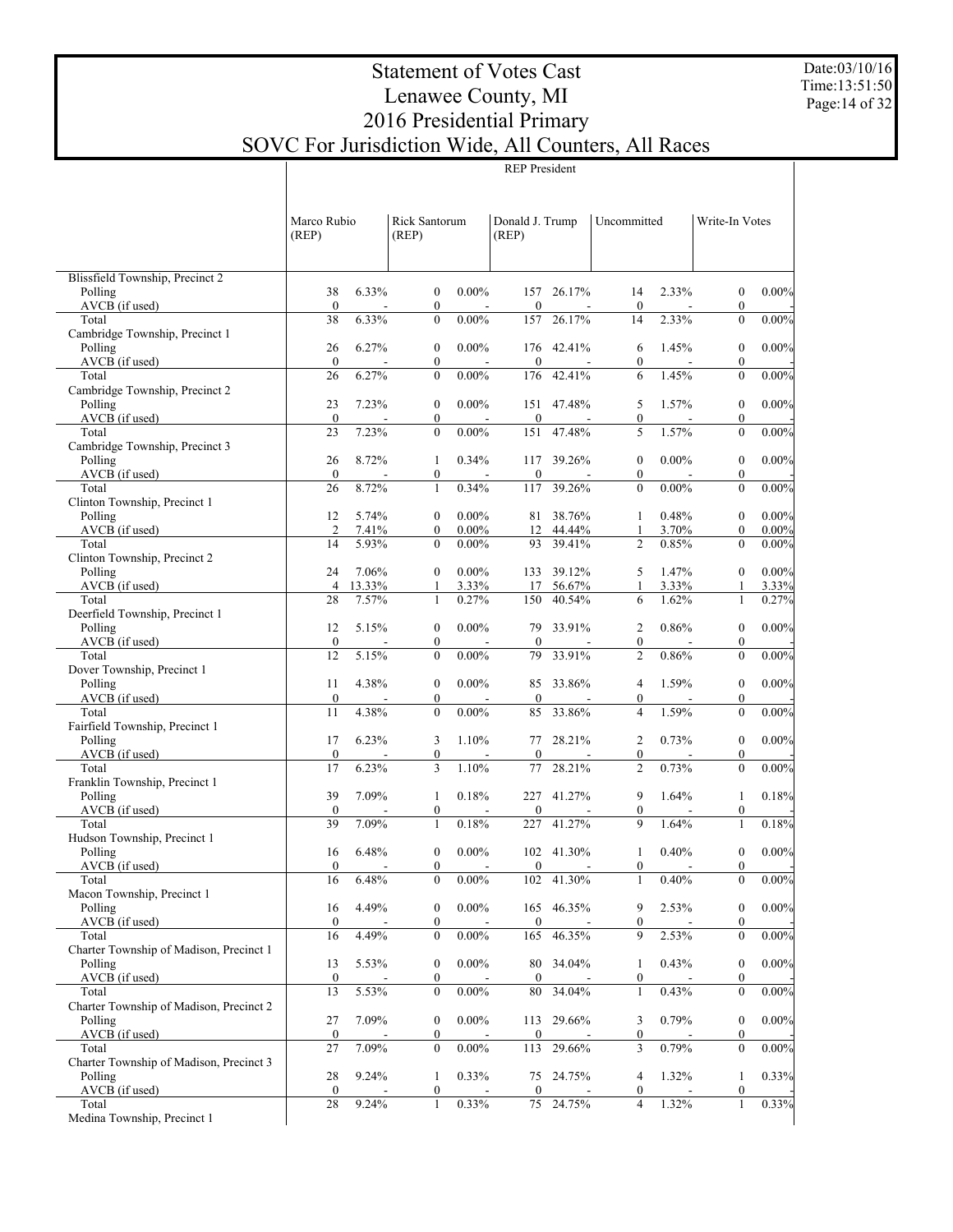#### Date:03/10/16 Time:13:51:50 Page:15 of 32

# Statement of Votes Cast Lenawee County, MI 2016 Presidential Primary SOVC For Jurisdiction Wide, All Counters, All Races

|                                                 | Marco Rubio<br>(REP)               |       | Rick Santorum<br>(REP)           |                 | Donald J. Trump<br>(REP) |            | Uncommitted                        |                  | Write-In Votes                   |          |
|-------------------------------------------------|------------------------------------|-------|----------------------------------|-----------------|--------------------------|------------|------------------------------------|------------------|----------------------------------|----------|
| Polling                                         | $\overline{4}$                     | 2.63% | $\mathbf{0}$                     | $0.00\%$        |                          | 56 36.84%  | $\mathbf{1}$                       | 0.66%            | $\mathbf{0}$                     | $0.00\%$ |
| AVCB (if used)<br>Total                         | $\boldsymbol{0}$<br>$\overline{4}$ | 2.63% | $\boldsymbol{0}$<br>$\mathbf{0}$ | $0.00\%$        | $\mathbf{0}$<br>56       | 36.84%     | 0<br>$\mathbf{1}$                  | 0.66%            | $\boldsymbol{0}$<br>$\theta$     | 0.00%    |
| Ogden Township, Precinct 1                      |                                    |       |                                  |                 |                          |            |                                    |                  |                                  |          |
| Polling                                         | 8                                  | 3.88% | $\mathbf{0}$                     | $0.00\%$        |                          | 52 25.24%  | $\mathbf{1}$                       | 0.49%            | $\boldsymbol{0}$                 | $0.00\%$ |
| AVCB (if used)                                  | $\boldsymbol{0}$                   |       | $\boldsymbol{0}$                 |                 | $\mathbf{0}$             |            | 0                                  |                  | $\boldsymbol{0}$                 |          |
| Total                                           | 8                                  | 3.88% | $\mathbf{0}$                     | $0.00\%$        | 52                       | 25.24%     | $\mathbf{1}$                       | 0.49%            | $\theta$                         | 0.00%    |
| Palmyra Township, Precinct 1<br>Polling         | 25                                 | 6.28% | $\mathbf{0}$                     | $0.00\%$        |                          | 131 32.91% | 2                                  | 0.50%            | $\boldsymbol{0}$                 | $0.00\%$ |
| AVCB (if used)                                  | $\mathbf{0}$                       |       | $\boldsymbol{0}$                 |                 | $\mathbf{0}$             |            | $\boldsymbol{0}$                   |                  | $\boldsymbol{0}$                 |          |
| Total                                           | 25                                 | 6.28% | $\mathbf{0}$                     | $0.00\%$        | 131                      | 32.91%     | $\overline{2}$                     | 0.50%            | $\theta$                         | 0.00%    |
| Charter Township of Raisin, Precinct 1          |                                    |       |                                  |                 |                          |            |                                    |                  |                                  |          |
| Polling                                         | 36                                 | 5.65% | $\boldsymbol{0}$                 | $0.00\%$        |                          | 253 39.72% | 3                                  | 0.47%            | $\mathbf{1}$                     | 0.16%    |
| AVCB (if used)                                  | $\bf{0}$                           |       | $\boldsymbol{0}$                 |                 | $\mathbf{0}$             |            | $\boldsymbol{0}$                   |                  | $\boldsymbol{0}$                 |          |
| Total<br>Charter Township of Raisin, Precinct 2 | 36                                 | 5.65% | $\mathbf{0}$                     | $0.00\%$        | 253                      | 39.72%     | 3                                  | 0.47%            | $\mathbf{1}$                     | 0.16%    |
| Polling                                         | 50                                 | 8.79% | $\boldsymbol{0}$                 | $0.00\%$        |                          | 195 34.27% | 7                                  | 1.23%            | $\mathbf{1}$                     | 0.18%    |
| AVCB (if used)                                  | $\mathbf{0}$                       |       | $\boldsymbol{0}$                 |                 | $\mathbf{0}$             |            | $\mathbf{0}$                       |                  | $\boldsymbol{0}$                 |          |
| Total                                           | 50                                 | 8.79% | $\mathbf{0}$                     | $0.00\%$        | 195                      | 34.27%     | $\overline{7}$                     | 1.23%            | $\mathbf{1}$                     | 0.18%    |
| Ridgeway Township, Precinct 1                   |                                    |       |                                  |                 |                          |            |                                    |                  |                                  |          |
| Polling                                         | 22                                 | 7.21% | $\boldsymbol{0}$                 | $0.00\%$        |                          | 133 43.61% | 1                                  | 0.33%            | $\boldsymbol{0}$                 | $0.00\%$ |
| AVCB (if used)<br>Total                         | $\mathbf{0}$<br>22                 | 7.21% | $\boldsymbol{0}$<br>$\mathbf{0}$ | $0.00\%$        | $\mathbf{0}$<br>133      | 43.61%     | 0<br>$\mathbf{1}$                  | 0.33%            | $\boldsymbol{0}$<br>$\theta$     | 0.00%    |
| Riga Township, Precinct 1                       |                                    |       |                                  |                 |                          |            |                                    |                  |                                  |          |
| Polling                                         | 16                                 | 5.52% | $\boldsymbol{0}$                 | $0.00\%$        |                          | 93 32.07%  | $\overline{c}$                     | 0.69%            | $\boldsymbol{0}$                 | $0.00\%$ |
| AVCB (if used)                                  | $\boldsymbol{0}$                   |       | $\boldsymbol{0}$                 |                 | $\mathbf{0}$             |            | $\boldsymbol{0}$                   |                  | $\boldsymbol{0}$                 |          |
| Total                                           | 16                                 | 5.52% | $\mathbf{0}$                     | $0.00\%$        | 93                       | 32.07%     | $\overline{c}$                     | 0.69%            | $\theta$                         | 0.00%    |
| Rollin Township, Precinct 1<br>Polling          | 27                                 | 4.80% | $\boldsymbol{0}$                 | $0.00\%$        |                          | 242 43.06% | 4                                  | 0.71%            | $\boldsymbol{0}$                 | $0.00\%$ |
| AVCB (if used)                                  | $\boldsymbol{0}$                   |       | $\boldsymbol{0}$                 |                 | $\mathbf{0}$             |            | 0                                  |                  | $\boldsymbol{0}$                 |          |
| Total                                           | 27                                 | 4.80% | $\mathbf{0}$                     | $0.00\%$        | 242                      | 43.06%     | $\overline{\mathbf{4}}$            | 0.71%            | $\theta$                         | 0.00%    |
| Rome Township, Precinct 1                       |                                    |       |                                  |                 |                          |            |                                    |                  |                                  |          |
| Polling                                         | $\tau$                             | 2.55% | $\boldsymbol{0}$                 | $0.00\%$        |                          | 110 40.15% | 1                                  | 0.36%            | $\boldsymbol{0}$                 | $0.00\%$ |
| AVCB (if used)                                  | $\boldsymbol{0}$                   |       | $\boldsymbol{0}$                 |                 | $\mathbf{0}$             |            | 0                                  |                  | $\boldsymbol{0}$                 |          |
| Total<br>Seneca Township, Precinct 1            | 7                                  | 2.55% | $\mathbf{0}$                     | $0.00\%$        | 110                      | 40.15%     | $\mathbf{1}$                       | 0.36%            | $\theta$                         | 0.00%    |
| Polling                                         | 9                                  | 5.63% | $\overline{c}$                   | 1.25%           |                          | 59 36.88%  | $\mathbf{0}$                       | $0.00\%$         | $\boldsymbol{0}$                 | $0.00\%$ |
| AVCB (if used)                                  | $\boldsymbol{0}$                   |       | $\boldsymbol{0}$                 |                 | $\mathbf{0}$             |            | 0                                  |                  | $\boldsymbol{0}$                 |          |
| Total                                           | 9                                  | 5.63% | $\overline{2}$                   | 1.25%           | 59                       | 36.88%     | $\overline{0}$                     | $0.00\%$         | $\theta$                         | 0.00%    |
| Tecumseh Township, Precinct 1                   |                                    |       |                                  |                 |                          |            |                                    |                  |                                  |          |
| Polling                                         | 21                                 | 4.51% | 1                                | 0.21%           |                          | 166 35.62% | 3                                  | 0.64%            | $\mathbf{1}$                     | 0.21%    |
| AVCB (if used)<br>Total                         | $\boldsymbol{0}$<br>21             | 4.51% | $\boldsymbol{0}$<br>$\mathbf{1}$ | 0.21%           | $\mathbf{0}$<br>166      | 35.62%     | $\boldsymbol{0}$<br>$\overline{3}$ | 0.64%            | $\boldsymbol{0}$<br>$\mathbf{1}$ | 0.21%    |
| Woodstock Township, Precinct 1                  |                                    |       |                                  |                 |                          |            |                                    |                  |                                  |          |
| Polling                                         | $28\,$                             | 7.76% |                                  | $0\quad 0.00\%$ |                          | 162 44.88% |                                    | $4 \quad 1.11\%$ | $\overline{0}$                   | $0.00\%$ |
| AVCB (if used)                                  | $\bf{0}$                           |       | $\boldsymbol{0}$                 |                 | $\bf{0}$                 |            | 0                                  |                  | 0                                |          |
| Total                                           | 28                                 | 7.76% | $\theta$                         | $0.00\%$        |                          | 162 44.88% | 4                                  | 1.11%            | 0                                | 0.00%    |
| Woodstock Township, Precinct 2<br>Polling       | 5                                  | 3.29% | $\boldsymbol{0}$                 | $0.00\%$        |                          | 70 46.05%  |                                    | 1.32%            | 0                                | $0.00\%$ |
| AVCB (if used)                                  | $\boldsymbol{0}$                   |       | 0                                |                 | $\bf{0}$                 |            | 2<br>0                             |                  | 0                                |          |
| Total                                           | 5                                  | 3.29% | $\mathbf{0}$                     | $0.00\%$        |                          | 70 46.05%  | $\overline{c}$                     | 1.32%            | $\Omega$                         | 0.00%    |
| WASHTENAW Bridgewater Twp P1                    |                                    |       |                                  |                 |                          |            |                                    |                  |                                  |          |
| Polling                                         |                                    |       |                                  |                 |                          |            |                                    |                  |                                  |          |
| AVCB (if used)                                  |                                    |       |                                  |                 |                          |            |                                    |                  |                                  |          |
| Total<br>WASHTENAW Manchester Twp P2            |                                    |       |                                  |                 |                          |            |                                    |                  |                                  |          |
| Polling                                         |                                    |       |                                  |                 |                          |            |                                    |                  |                                  |          |
| AVCB (if used)                                  |                                    |       |                                  |                 |                          |            |                                    |                  |                                  |          |
| Total                                           |                                    |       |                                  |                 |                          |            |                                    |                  |                                  |          |
| WASHTENAW Saline Twp P1                         |                                    |       |                                  |                 |                          |            |                                    |                  |                                  |          |
| Polling                                         |                                    |       |                                  |                 |                          |            |                                    |                  |                                  |          |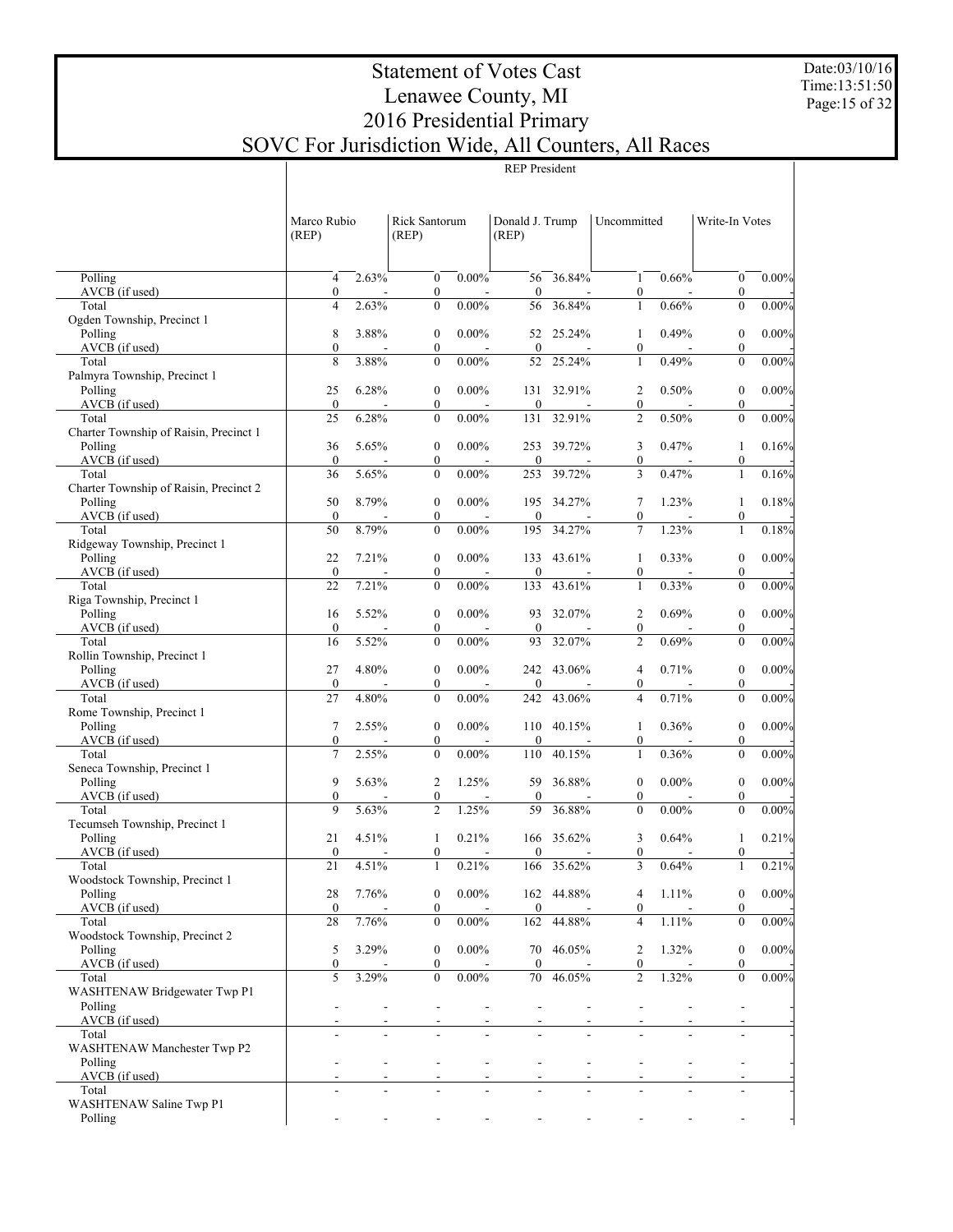## Statement of Votes Cast Lenawee County, MI 2016 Presidential Primary SOVC For Jurisdiction Wide, All Counters, All Races

 AVCB (if used) Total Total Polling AVCB (if used) Total Marco Rubio (REP) Rick Santorum (REP) Donald J. Trump (REP) Uncommitted Write-In Votes REP President - - - - - - - - - - - - - - - - - - - - 1022 7.12% 11 0.08% 5138 35.82% 172 1.20% 7 0.05%  $\frac{6}{1028}$  10.53% 1 1.75% 29 50.88% 2 3.51% 1 1.75% 1028 7.14% 12 0.08% 5167 35.88% 174 1.21% 8 0.06% 5167 35.88%

Date:03/10/16 Time:13:51:50 Page:16 of 32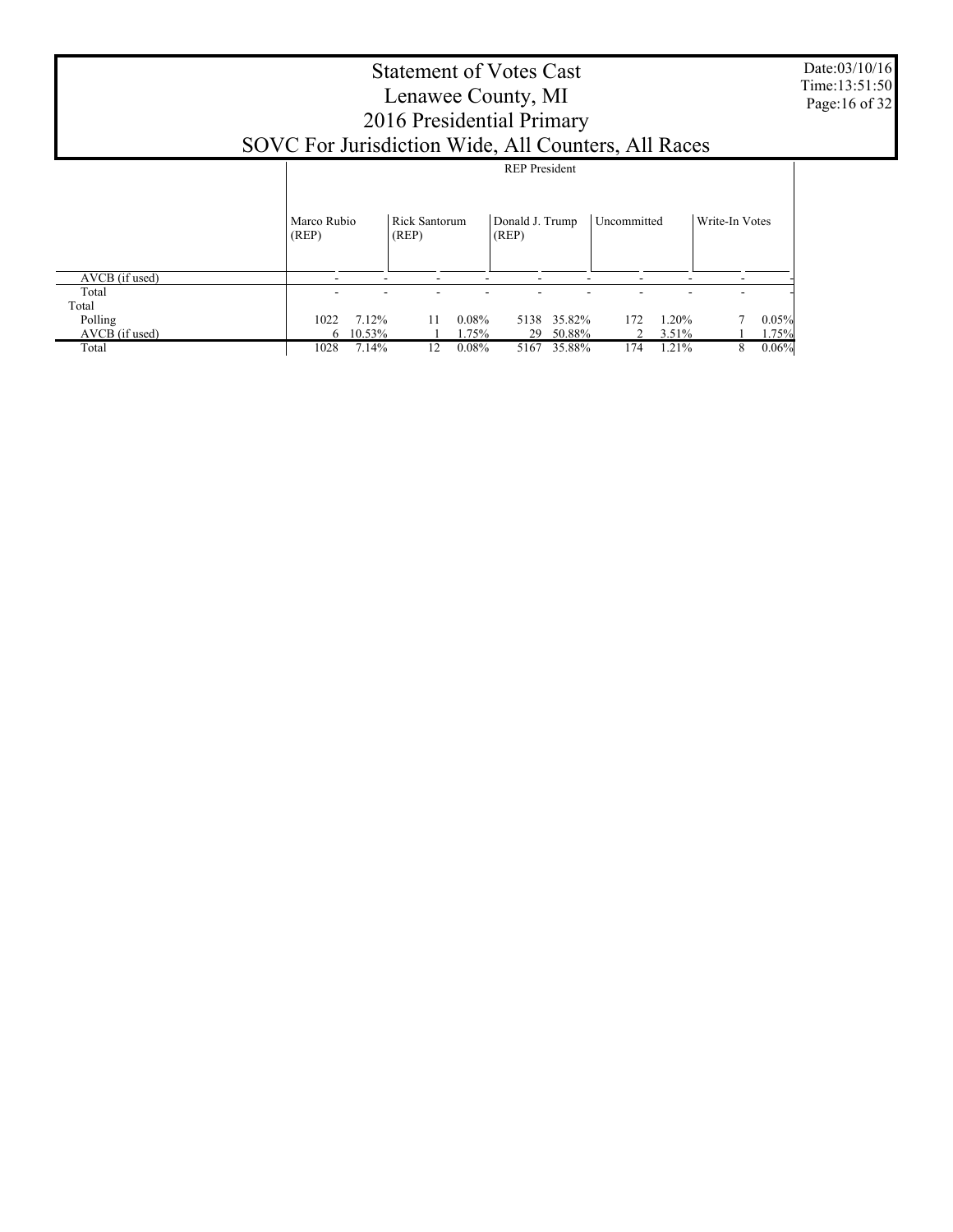Date:03/10/16 Time:13:51:50 Page:17 of 32

# Statement of Votes Cast Lenawee County, MI 2016 Presidential Primary SOVC For Jurisdiction Wide, All Counters, All Races

DEM President

|                                        | Reg.<br>Voters | Times<br>Counted        | Total<br>Votes          | Hillary Clinton<br>(DEM) |            | Rocky De La<br>Fuente (DEM) |          | Martin J. O'Malley   Bernie Sanders<br>(DEM) |          | (DEM)            |            |
|----------------------------------------|----------------|-------------------------|-------------------------|--------------------------|------------|-----------------------------|----------|----------------------------------------------|----------|------------------|------------|
| Jurisdiction Wide                      |                |                         |                         |                          |            |                             |          |                                              |          |                  |            |
| City of Adrian, Precinct 1             |                |                         |                         |                          |            |                             |          |                                              |          |                  |            |
| Polling                                | 2246           | 446                     | 446                     | 259                      | 58.07%     | 1                           | 0.22%    | 1                                            | 0.22%    | 174              | 39.01%     |
| AVCB (if used)                         | 2246           | $\boldsymbol{0}$        | $\theta$                | $\mathbf{0}$             |            | $\boldsymbol{0}$            |          | $\boldsymbol{0}$                             |          | $\mathbf{0}$     |            |
| Total                                  | 2246           | 446                     | 446                     | 259                      | 58.07%     | $\mathbf{1}$                | 0.22%    | $\mathbf{1}$                                 | 0.22%    | 174              | 39.01%     |
| City of Adrian, Precinct 2             |                |                         |                         |                          |            |                             |          |                                              |          |                  |            |
| Polling                                | 2215           | 209                     | 209                     | 79                       | 37.80%     | $\boldsymbol{0}$            | $0.00\%$ | 1                                            | 0.48%    | 123              | 58.85%     |
| AVCB (if used)                         | 2215           | $\boldsymbol{0}$        | $\mathbf{0}$            | $\mathbf{0}$             |            | $\boldsymbol{0}$            |          | $\boldsymbol{0}$                             |          | $\mathbf{0}$     |            |
| Total                                  | 2215           | 209                     | 209                     | 79                       | 37.80%     | $\boldsymbol{0}$            | $0.00\%$ | 1                                            | 0.48%    | 123              | 58.85%     |
| City of Adrian, Precinct 3             |                |                         |                         |                          |            |                             |          |                                              |          |                  |            |
| Polling                                | 2170           | 223                     | 222                     |                          | 102 45.95% | $\boldsymbol{0}$            | $0.00\%$ | $\boldsymbol{0}$                             | $0.00\%$ | 114              | 51.35%     |
| AVCB (if used)                         | 2170           | $\boldsymbol{0}$        | $\boldsymbol{0}$        | $\mathbf{0}$             |            | $\boldsymbol{0}$            |          | $\boldsymbol{0}$                             |          | $\mathbf{0}$     |            |
| Total                                  | 2170           | 223                     | 222                     | 102                      | 45.95%     | $\boldsymbol{0}$            | $0.00\%$ | $\boldsymbol{0}$                             | $0.00\%$ | 114              | 51.35%     |
| City of Adrian, Precinct 4             |                |                         |                         |                          |            |                             |          |                                              |          |                  |            |
| Polling                                | 2342           | 367                     | 365                     | 185                      | 50.68%     | $\boldsymbol{0}$            | $0.00\%$ | 2                                            | 0.55%    | 173              | 47.40%     |
| AVCB (if used)                         | 2342           | $\boldsymbol{0}$<br>367 | $\boldsymbol{0}$<br>365 | $\mathbf{0}$<br>185      |            | $\boldsymbol{0}$            | $0.00\%$ | $\boldsymbol{0}$<br>$\overline{c}$           | 0.55%    | $\mathbf{0}$     | 47.40%     |
| Total<br>City of Adrian, Precinct 5    | 2342           |                         |                         |                          | 50.68%     | $\boldsymbol{0}$            |          |                                              |          | 173              |            |
|                                        | 2509           | 315                     | 314                     | 137                      | 43.63%     | $\boldsymbol{0}$            | $0.00\%$ | 3                                            | 0.96%    |                  | 167 53.18% |
| Polling<br>AVCB (if used)              | 2509           | $\boldsymbol{0}$        | $\boldsymbol{0}$        | $\mathbf{0}$             |            | $\boldsymbol{0}$            |          | $\boldsymbol{0}$                             |          | $\mathbf{0}$     |            |
| Total                                  | 2509           | 315                     | 314                     | 137                      | 43.63%     | $\boldsymbol{0}$            | $0.00\%$ | 3                                            | 0.96%    | 167              | 53.18%     |
| City of Adrian, Precinct 6             |                |                         |                         |                          |            |                             |          |                                              |          |                  |            |
| Polling                                | 2490           | 265                     | 265                     | 126                      | 47.55%     | $\boldsymbol{0}$            | $0.00\%$ | $\boldsymbol{0}$                             | $0.00\%$ |                  | 131 49.43% |
| AVCB (if used)                         | 2490           | $\boldsymbol{0}$        | $\boldsymbol{0}$        | $\mathbf{0}$             |            | $\boldsymbol{0}$            |          | $\boldsymbol{0}$                             |          | $\mathbf{0}$     |            |
| Total                                  | 2490           | 265                     | 265                     | 126                      | 47.55%     | $\boldsymbol{0}$            | $0.00\%$ | $\overline{0}$                               | $0.00\%$ | 131              | 49.43%     |
| City of Hudson, Precinct 1             |                |                         |                         |                          |            |                             |          |                                              |          |                  |            |
| Polling                                | 1533           | 118                     | 118                     | 47                       | 39.83%     | $\overline{c}$              | 1.69%    | $\boldsymbol{0}$                             | $0.00\%$ |                  | 66 55.93%  |
| AVCB (if used)                         | 1533           | $\boldsymbol{0}$        | $\boldsymbol{0}$        | $\mathbf{0}$             |            | $\boldsymbol{0}$            |          | $\boldsymbol{0}$                             |          | $\mathbf{0}$     |            |
| Total                                  | 1533           | 118                     | 118                     | 47                       | 39.83%     | $\overline{2}$              | 1.69%    | $\mathbf{0}$                                 | $0.00\%$ | 66               | 55.93%     |
| City of Morenci, Precinct 1            |                |                         |                         |                          |            |                             |          |                                              |          |                  |            |
| Polling                                | 1655           | 119                     | 119                     | 52                       | 43.70%     | $\boldsymbol{0}$            | $0.00\%$ | $\boldsymbol{0}$                             | $0.00\%$ | 64               | 53.78%     |
| AVCB (if used)                         | 1655           | $\boldsymbol{0}$        | $\boldsymbol{0}$        | $\mathbf{0}$             |            | $\boldsymbol{0}$            |          | $\boldsymbol{0}$                             |          | $\mathbf{0}$     |            |
| Total                                  | 1655           | 119                     | 119                     | 52                       | 43.70%     | $\boldsymbol{0}$            | $0.00\%$ | $\mathbf{0}$                                 | $0.00\%$ | 64               | 53.78%     |
| City of Tecumseh, Precinct 1           |                |                         |                         |                          |            |                             |          |                                              |          |                  |            |
| Polling                                | 1614           | 281                     | 281                     | 119                      | 42.35%     | $\boldsymbol{0}$            | $0.00\%$ | 1                                            | 0.36%    | 149              | 53.02%     |
| AVCB (if used)                         | 1614           | $\boldsymbol{0}$        | $\boldsymbol{0}$        | $\mathbf{0}$             |            | $\boldsymbol{0}$            |          | $\boldsymbol{0}$                             |          | $\mathbf{0}$     |            |
| Total                                  | 1614           | 281                     | 281                     | 119                      | 42.35%     | $\boldsymbol{0}$            | $0.00\%$ | $\mathbf{1}$                                 | 0.36%    | 149              | 53.02%     |
| City of Tecumseh, Precinct 2           |                |                         |                         |                          |            |                             |          |                                              |          |                  |            |
| Polling                                | 1509           | 226                     | 226                     | 97                       | 42.92%     | $\boldsymbol{0}$            | $0.00\%$ | $\boldsymbol{0}$                             | $0.00\%$ |                  | 126 55.75% |
| AVCB (if used)                         | 1509           | $\boldsymbol{0}$        | $\boldsymbol{0}$        | $\mathbf{0}$             |            | $\boldsymbol{0}$            |          | $\boldsymbol{0}$                             |          | $\mathbf{0}$     |            |
| Total                                  | 1509           | 226                     | 226                     | 97                       | 42.92%     | $\mathbf{0}$                | $0.00\%$ | $\overline{0}$                               | $0.00\%$ | 126              | 55.75%     |
| City of Tecumseh, Precinct 3           |                |                         |                         |                          |            |                             |          |                                              |          |                  |            |
| Polling                                | 1546           | 266                     | 265                     |                          | 72 27.17%  | 1                           | 0.38%    | 1                                            | 0.38%    |                  | 185 69.81% |
| AVCB (if used)                         | <u>1546</u>    | $\mathbf{0}$            | $\theta$                | $\theta$                 |            | $\overline{0}$              |          | $\overline{0}$                               |          | $\overline{0}$   |            |
| Total                                  | 1546           | 266                     | 265                     |                          | 72 27.17%  | 1                           | $0.38\%$ | 1                                            | 0.38%    |                  | 185 69.81% |
| City of Tecumseh, Precinct 4           |                |                         |                         |                          |            |                             |          |                                              |          |                  |            |
| Polling                                | 1707           | 267                     | 267                     | 108                      | 40.45%     | $\boldsymbol{0}$            | $0.00\%$ | 1                                            | 0.37%    |                  | 152 56.93% |
| AVCB (if used)                         | 1707           | $\boldsymbol{0}$        | $\boldsymbol{0}$        | $\boldsymbol{0}$         |            | $\boldsymbol{0}$            |          | $\boldsymbol{0}$                             |          | $\boldsymbol{0}$ |            |
| Total                                  | 1707           | 267                     | 267                     | 108                      | 40.45%     | $\boldsymbol{0}$            | $0.00\%$ | 1                                            | 0.37%    | 152              | 56.93%     |
| Charter Township of Adrian, Precinct 1 |                |                         |                         |                          |            |                             |          |                                              |          |                  |            |
| Polling                                | 2470           | 283                     | 283                     |                          | 137 48.41% | $\boldsymbol{0}$            | $0.00\%$ | $\boldsymbol{0}$                             | $0.00\%$ |                  | 141 49.82% |
| AVCB (if used)                         | 2470           | $\boldsymbol{0}$        | $\boldsymbol{0}$        | $\boldsymbol{0}$         |            | $\boldsymbol{0}$            |          | $\boldsymbol{0}$                             |          | $\boldsymbol{0}$ |            |
| Total                                  | 2470           | 283                     | 283                     | 137                      | 48.41%     | $\boldsymbol{0}$            | $0.00\%$ | $\boldsymbol{0}$                             | $0.00\%$ | 141              | 49.82%     |
| Charter Township of Adrian, Precinct 2 |                |                         |                         |                          |            |                             |          |                                              |          |                  |            |
| Polling                                | 2407           | 284                     | 284                     |                          | 124 43.66% | $\boldsymbol{0}$            | $0.00\%$ | 2                                            | 0.70%    |                  | 155 54.58% |
| AVCB (if used)                         | 2407           | $\boldsymbol{0}$        | $\mathbf{0}$            | $\boldsymbol{0}$         |            | $\boldsymbol{0}$            |          | $\boldsymbol{0}$                             |          | $\boldsymbol{0}$ |            |
| Total                                  | 2407           | 284                     | 284                     | 124                      | 43.66%     | $\boldsymbol{0}$            | $0.00\%$ | $\overline{c}$                               | 0.70%    | 155              | 54.58%     |
| Blissfield Township, Precinct 1        |                |                         |                         |                          |            |                             |          |                                              |          |                  |            |
| Polling                                | 487            | 45                      | 45                      | 26                       | 57.78%     | $\boldsymbol{0}$            | $0.00\%$ | $\boldsymbol{0}$                             | $0.00\%$ | 18               | 40.00%     |
| AVCB (if used)                         | 487            | $\boldsymbol{0}$        | $\boldsymbol{0}$        | $\boldsymbol{0}$         |            | $\boldsymbol{0}$            |          | $\boldsymbol{0}$                             |          | $\boldsymbol{0}$ |            |
| Total                                  | 487            | 45                      | 45                      |                          | 26 57.78%  | $\boldsymbol{0}$            | $0.00\%$ | $\boldsymbol{0}$                             | $0.00\%$ | 18               | 40.00%     |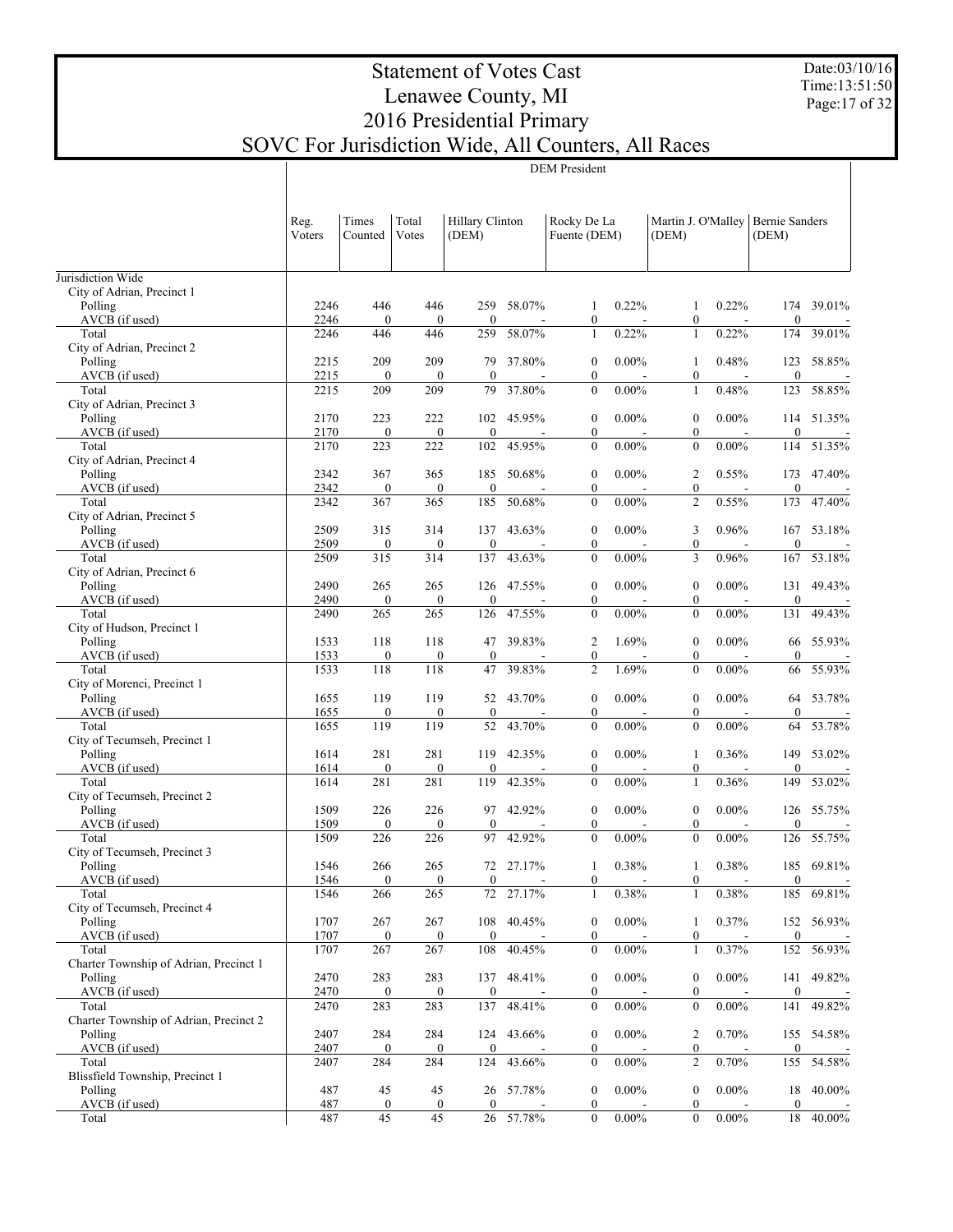Date:03/10/16 Time:13:51:50 Page:18 of 32

# Statement of Votes Cast Lenawee County, MI 2016 Presidential Primary SOVC For Jurisdiction Wide, All Counters, All Races

DEM President

|                                                  | Reg.<br>Voters | Times<br>Counted        | Total<br>Votes          | Hillary Clinton<br>(DEM) |                                    | Rocky De La<br>Fuente (DEM)          |                            | Martin J. O'Malley   Bernie Sanders<br>(DEM) |                                      | (DEM)                   |                          |
|--------------------------------------------------|----------------|-------------------------|-------------------------|--------------------------|------------------------------------|--------------------------------------|----------------------------|----------------------------------------------|--------------------------------------|-------------------------|--------------------------|
| Blissfield Township, Precinct 2                  |                |                         |                         |                          |                                    |                                      |                            |                                              |                                      |                         |                          |
| Polling<br>AVCB (if used)                        | 2399<br>2399   | 235<br>$\boldsymbol{0}$ | 235<br>$\boldsymbol{0}$ | 94<br>$\mathbf{0}$       | 40.00%<br>$\overline{\phantom{a}}$ | $\boldsymbol{0}$<br>$\boldsymbol{0}$ | $0.00\%$                   | $\mathbf{0}$<br>$\boldsymbol{0}$             | $0.00\%$<br>$\overline{\phantom{a}}$ | 133<br>$\boldsymbol{0}$ | 56.60%                   |
| Total                                            | 2399           | 235                     | 235                     | 94                       | 40.00%                             | $\boldsymbol{0}$                     | $0.00\%$                   | $\boldsymbol{0}$                             | $0.00\%$                             | 133                     | 56.60%                   |
| Cambridge Township, Precinct 1                   |                |                         |                         |                          |                                    |                                      |                            |                                              |                                      |                         |                          |
| Polling                                          | 1698           | 187                     | 187                     |                          | 72 38.50%                          | $\boldsymbol{0}$                     | $0.00\%$                   | 2                                            | 1.07%                                | 108                     | 57.75%                   |
| AVCB (if used)<br>Total                          | 1698<br>1698   | $\boldsymbol{0}$<br>187 | $\boldsymbol{0}$<br>187 | $\mathbf{0}$<br>72       | $\overline{\phantom{a}}$<br>38.50% | $\boldsymbol{0}$<br>$\boldsymbol{0}$ | $\overline{a}$<br>$0.00\%$ | $\boldsymbol{0}$<br>$\overline{\mathbf{c}}$  | $\overline{\phantom{a}}$<br>1.07%    | $\boldsymbol{0}$<br>108 | 57.75%                   |
| Cambridge Township, Precinct 2                   |                |                         |                         |                          |                                    |                                      |                            |                                              |                                      |                         |                          |
| Polling                                          | 1531           | 182                     | 182                     | 88                       | 48.35%                             | $\boldsymbol{0}$                     | $0.00\%$                   | $\boldsymbol{0}$                             | $0.00\%$                             | 91                      | 50.00%                   |
| AVCB (if used)                                   | 1531           | $\boldsymbol{0}$        | $\boldsymbol{0}$        | $\mathbf{0}$             | $\overline{\phantom{a}}$           | $\boldsymbol{0}$                     | $\overline{a}$             | $\boldsymbol{0}$                             | $\overline{\phantom{a}}$             | $\boldsymbol{0}$        |                          |
| Total                                            | 1531           | 182                     | 182                     | 88                       | 48.35%                             | $\boldsymbol{0}$                     | $0.00\%$                   | $\boldsymbol{0}$                             | $0.00\%$                             | 91                      | 50.00%                   |
| Cambridge Township, Precinct 3<br>Polling        | 1212           | 150                     | 150                     | 54                       | 36.00%                             | $\boldsymbol{0}$                     | $0.00\%$                   | $\boldsymbol{0}$                             | $0.00\%$                             | 92                      | 61.33%                   |
| AVCB (if used)                                   | 1212           | $\boldsymbol{0}$        | $\mathbf{0}$            | $\mathbf{0}$             | $\overline{\phantom{a}}$           | $\boldsymbol{0}$                     | $\overline{a}$             | $\boldsymbol{0}$                             | $\overline{\phantom{a}}$             | $\boldsymbol{0}$        |                          |
| Total                                            | 1212           | 150                     | 150                     | 54                       | 36.00%                             | $\boldsymbol{0}$                     | $0.00\%$                   | $\boldsymbol{0}$                             | $0.00\%$                             | 92                      | $61.33\%$                |
| Clinton Township, Precinct 1                     |                |                         |                         |                          |                                    |                                      |                            |                                              |                                      |                         |                          |
| Polling                                          | 964            | 90                      | 90                      | 36                       | 40.00%                             | $\boldsymbol{0}$                     | $0.00\%$                   | $\boldsymbol{0}$                             | $0.00\%$                             | 53                      | 58.89%                   |
| AVCB (if used)<br>Total                          | 964<br>964     | 12<br>102               | 12<br>102               | $\overline{4}$<br>40     | 33.33%<br>39.22%                   | $\mathbf{0}$<br>$\boldsymbol{0}$     | $0.00\%$<br>$0.00\%$       | $\boldsymbol{0}$<br>$\boldsymbol{0}$         | $0.00\%$<br>$0.00\%$                 | 7<br>60                 | 58.33%<br>58.82%         |
| Clinton Township, Precinct 2                     |                |                         |                         |                          |                                    |                                      |                            |                                              |                                      |                         |                          |
| Polling                                          | 1791           | 231                     | 230                     | 76                       | 33.04%                             | $\boldsymbol{0}$                     | $0.00\%$                   | $\boldsymbol{0}$                             | $0.00\%$                             | 150                     | 65.22%                   |
| AVCB (if used)                                   | 1791           | 21                      | 21                      | 14                       | 66.67%                             | $\mathbf{0}$                         | $0.00\%$                   | $\boldsymbol{0}$                             | $0.00\%$                             | 5                       | 23.81%                   |
| Total                                            | 1791           | 252                     | 251                     | 90                       | 35.86%                             | $\boldsymbol{0}$                     | $0.00\%$                   | $\boldsymbol{0}$                             | $0.00\%$                             | 155                     | 61.75%                   |
| Deerfield Township, Precinct 1                   |                |                         |                         |                          | 38.96%                             |                                      |                            |                                              |                                      |                         | 57.14%                   |
| Polling<br>AVCB (if used)                        | 1082<br>1082   | 77<br>$\boldsymbol{0}$  | 77<br>$\boldsymbol{0}$  | 30<br>$\mathbf{0}$       | $\overline{\phantom{a}}$           | 1<br>$\boldsymbol{0}$                | 1.30%<br>$\overline{a}$    | 1<br>$\boldsymbol{0}$                        | 1.30%<br>$\overline{\phantom{a}}$    | 44<br>$\boldsymbol{0}$  |                          |
| Total                                            | 1082           | 77                      | 77                      | 30                       | 38.96%                             | $\mathbf{1}$                         | 1.30%                      | $\mathbf{1}$                                 | 1.30%                                | 44                      | 57.14%                   |
| Dover Township, Precinct 1                       |                |                         |                         |                          |                                    |                                      |                            |                                              |                                      |                         |                          |
| Polling                                          | 1202           | 95                      | 95                      | 47                       | 49.47%                             | $\boldsymbol{0}$                     | $0.00\%$                   | 1                                            | 1.05%                                | 46                      | 48.42%                   |
| AVCB (if used)                                   | 1202           | $\boldsymbol{0}$        | $\boldsymbol{0}$        | $\mathbf{0}$             | $\overline{\phantom{a}}$           | $\boldsymbol{0}$                     | $\overline{a}$             | $\boldsymbol{0}$                             | $\overline{\phantom{a}}$             | $\boldsymbol{0}$        |                          |
| Total<br>Fairfield Township, Precinct 1          | 1202           | 95                      | 95                      | 47                       | 49.47%                             | $\boldsymbol{0}$                     | $0.00\%$                   | $\mathbf{1}$                                 | 1.05%                                | 46                      | 48.42%                   |
| Polling                                          | 1272           | 94                      | 94                      | 41                       | 43.62%                             | $\boldsymbol{0}$                     | $0.00\%$                   | 1                                            | 1.06%                                | 51                      | 54.26%                   |
| AVCB (if used)                                   | 1272           | $\boldsymbol{0}$        | $\mathbf{0}$            | $\mathbf{0}$             | $\overline{\phantom{a}}$           | $\boldsymbol{0}$                     | $\overline{a}$             | $\boldsymbol{0}$                             | $\overline{\phantom{a}}$             | $\boldsymbol{0}$        | $\overline{\phantom{a}}$ |
| Total                                            | 1272           | 94                      | 94                      | 41                       | 43.62%                             | $\boldsymbol{0}$                     | $0.00\%$                   | $\mathbf{1}$                                 | 1.06%                                | 51                      | 54.26%                   |
| Franklin Township, Precinct 1                    |                |                         |                         |                          |                                    |                                      |                            |                                              |                                      |                         | 58.46%                   |
| Polling<br>AVCB (if used)                        | 2337<br>2337   | 272<br>$\boldsymbol{0}$ | 272<br>$\boldsymbol{0}$ | 106<br>$\mathbf{0}$      | 38.97%<br>$\overline{\phantom{a}}$ | $\boldsymbol{0}$<br>$\boldsymbol{0}$ | $0.00\%$<br>$\overline{a}$ | $\boldsymbol{0}$<br>$\boldsymbol{0}$         | $0.00\%$<br>$\overline{\phantom{a}}$ | 159<br>$\boldsymbol{0}$ |                          |
| Total                                            | 2337           | 272                     | 272                     | 106                      | 38.97%                             | $\boldsymbol{0}$                     | $0.00\%$                   | $\boldsymbol{0}$                             | $0.00\%$                             | 159                     | 58.46%                   |
| Hudson Township, Precinct 1                      |                |                         |                         |                          |                                    |                                      |                            |                                              |                                      |                         |                          |
| Polling                                          | 1224           | 94                      | 94                      | 57                       | 60.64%                             | $\boldsymbol{0}$                     | $0.00\%$                   | $\boldsymbol{0}$                             | $0.00\%$                             | 34                      | 36.17%                   |
| AVCB (if used)                                   | 1224<br>1224   | $\mathbf{0}$<br>94      | $\mathbf{0}$<br>94      | $\boldsymbol{0}$<br>57   | $\overline{\phantom{a}}$<br>60.64% | $\boldsymbol{0}$<br>$\boldsymbol{0}$ | $\overline{a}$<br>$0.00\%$ | $\boldsymbol{0}$<br>$\boldsymbol{0}$         | $0.00\%$                             | $\boldsymbol{0}$        | 34 36.17%                |
| Total<br>Macon Township, Precinct 1              |                |                         |                         |                          |                                    |                                      |                            |                                              |                                      |                         |                          |
| Polling                                          | 1051           | 106                     | 106                     | 39                       | 36.79%                             | $\boldsymbol{0}$                     | $0.00\%$                   | 1                                            | 0.94%                                | 65                      | 61.32%                   |
| AVCB (if used)                                   | 1051           | $\boldsymbol{0}$        | $\boldsymbol{0}$        | $\boldsymbol{0}$         |                                    | $\boldsymbol{0}$                     |                            | $\boldsymbol{0}$                             |                                      | $\boldsymbol{0}$        |                          |
| Total                                            | 1051           | 106                     | 106                     | 39                       | 36.79%                             | $\bf{0}$                             | $0.00\%$                   | 1                                            | 0.94%                                | 65                      | 61.32%                   |
| Charter Township of Madison, Precinct 1          |                |                         |                         |                          |                                    |                                      |                            |                                              |                                      |                         |                          |
| Polling<br>AVCB (if used)                        | 1927<br>1927   | 193<br>$\boldsymbol{0}$ | 193<br>$\boldsymbol{0}$ | 87<br>$\boldsymbol{0}$   | 45.08%                             | $\boldsymbol{0}$<br>$\boldsymbol{0}$ | $0.00\%$                   | $\boldsymbol{0}$<br>$\boldsymbol{0}$         | $0.00\%$                             | $\boldsymbol{0}$        | 105 54.40%               |
| Total                                            | 1927           | 193                     | 193                     | 87                       | 45.08%                             | $\boldsymbol{0}$                     | $0.00\%$                   | $\boldsymbol{0}$                             | $0.00\%$                             | 105                     | 54.40%                   |
| Charter Township of Madison, Precinct 2          |                |                         |                         |                          |                                    |                                      |                            |                                              |                                      |                         |                          |
| Polling                                          | 1447           | 137                     | 136                     | 82                       | 60.29%                             | $\boldsymbol{0}$                     | $0.00\%$                   | $\boldsymbol{0}$                             | $0.00\%$                             | 53                      | 38.97%                   |
| AVCB (if used)                                   | 1447           | $\boldsymbol{0}$        | $\boldsymbol{0}$        | $\boldsymbol{0}$         |                                    | $\boldsymbol{0}$                     |                            | $\boldsymbol{0}$                             |                                      | $\boldsymbol{0}$        |                          |
| Total<br>Charter Township of Madison, Precinct 3 | 1447           | 137                     | 136                     | 82                       | 60.29%                             | $\boldsymbol{0}$                     | $0.00\%$                   | $\boldsymbol{0}$                             | $0.00\%$                             | 53                      | 38.97%                   |
| Polling                                          | 1281           | 164                     | 164                     | 71                       | 43.29%                             | $\boldsymbol{0}$                     | $0.00\%$                   | $\boldsymbol{0}$                             | $0.00\%$                             | 90                      | 54.88%                   |
| AVCB (if used)                                   | 1281           | $\boldsymbol{0}$        | $\bf{0}$                | $\boldsymbol{0}$         |                                    | $\boldsymbol{0}$                     |                            | $\boldsymbol{0}$                             |                                      | $\boldsymbol{0}$        |                          |
| Total                                            | 1281           | 164                     | 164                     | 71                       | 43.29%                             | $\boldsymbol{0}$                     | $0.00\%$                   | $\boldsymbol{0}$                             | $0.00\%$                             | 90                      | 54.88%                   |
| Medina Township, Precinct 1                      |                |                         |                         |                          |                                    |                                      |                            |                                              |                                      |                         |                          |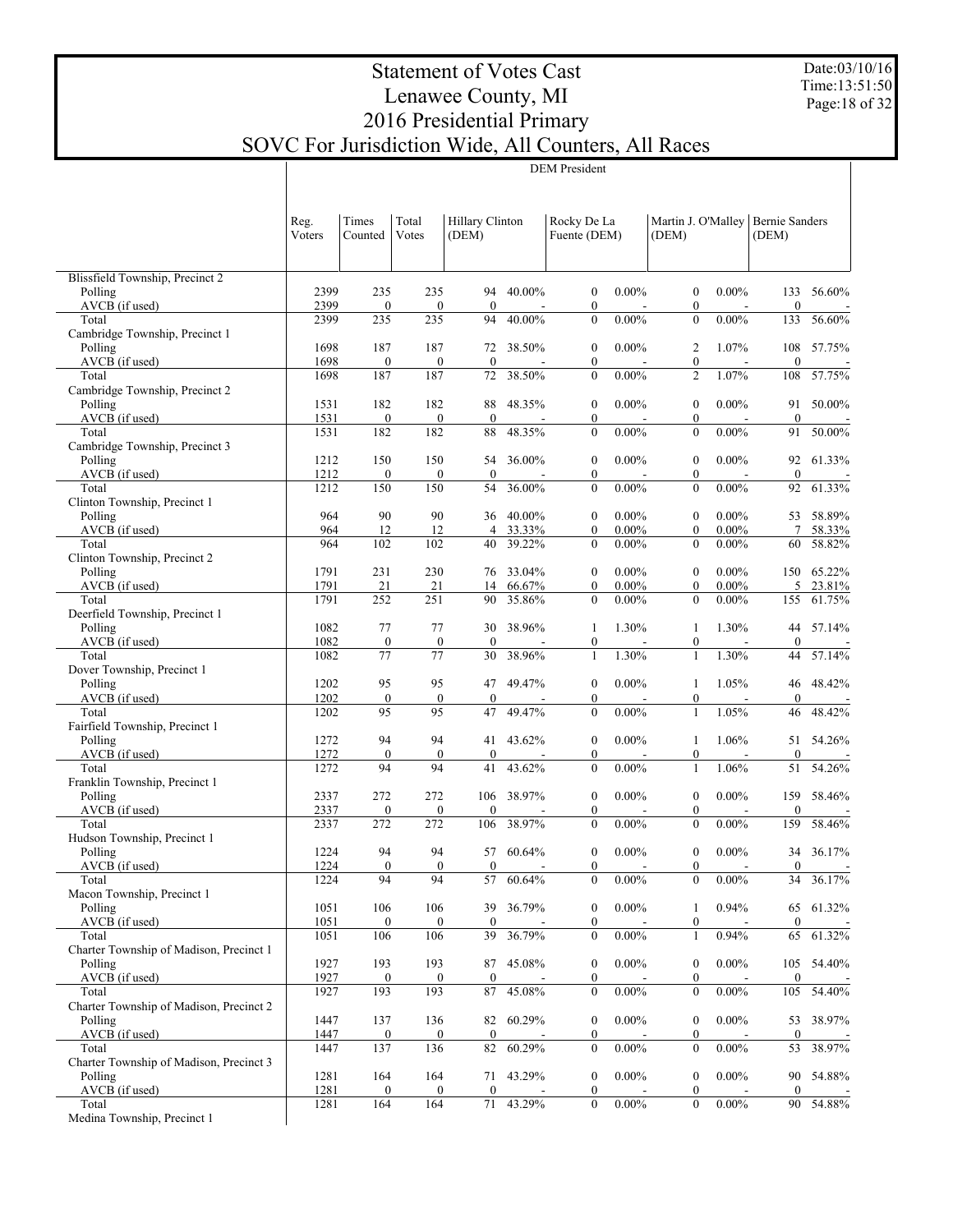Date:03/10/16 Time:13:51:50 Page:19 of 32

# Statement of Votes Cast Lenawee County, MI 2016 Presidential Primary SOVC For Jurisdiction Wide, All Counters, All Races

DEM President

|                                           | Reg.<br>Voters | Times<br>Counted        | Total<br>Votes          | Hillary Clinton<br>(DEM) |           | Rocky De La<br>Fuente (DEM)          |                | Martin J. O'Malley<br>(DEM)          |          | <b>Bernie Sanders</b><br>(DEM) |                          |
|-------------------------------------------|----------------|-------------------------|-------------------------|--------------------------|-----------|--------------------------------------|----------------|--------------------------------------|----------|--------------------------------|--------------------------|
| Polling                                   | 859            | 46                      | 46                      | 15                       | 32.61%    | $\boldsymbol{0}$                     | $0.00\%$       | $\mathbf{0}$                         | $0.00\%$ | 30                             | 65.22%                   |
| AVCB (if used)                            | 859            | $\boldsymbol{0}$        | $\boldsymbol{0}$        | $\boldsymbol{0}$         |           | $\boldsymbol{0}$                     |                | $\boldsymbol{0}$                     |          | $\boldsymbol{0}$               |                          |
| Total                                     | 859            | 46                      | 46                      | 15                       | 32.61%    | $\boldsymbol{0}$                     | $0.00\%$       | $\boldsymbol{0}$                     | $0.00\%$ | 30                             | 65.22%                   |
| Ogden Township, Precinct 1<br>Polling     | 744            | 43                      | 43                      | 19                       | 44.19%    | $\boldsymbol{0}$                     | $0.00\%$       | $\boldsymbol{0}$                     | $0.00\%$ | 24                             | 55.81%                   |
| AVCB (if used)                            | 744            | $\boldsymbol{0}$        | $\boldsymbol{0}$        | $\boldsymbol{0}$         |           | $\boldsymbol{0}$                     |                | $\boldsymbol{0}$                     |          | $\boldsymbol{0}$               |                          |
| Total                                     | 744            | 43                      | 43                      | 19                       | 44.19%    | $\mathbf{0}$                         | $0.00\%$       | $\boldsymbol{0}$                     | $0.00\%$ | 24                             | 55.81%                   |
| Palmyra Township, Precinct 1              |                |                         |                         |                          |           |                                      |                |                                      |          |                                |                          |
| Polling<br>AVCB (if used)                 | 1609<br>1609   | 122<br>$\boldsymbol{0}$ | 122<br>$\boldsymbol{0}$ | 58<br>$\boldsymbol{0}$   | 47.54%    | $\boldsymbol{0}$<br>$\boldsymbol{0}$ | $0.00\%$       | $\boldsymbol{0}$<br>$\boldsymbol{0}$ | $0.00\%$ | 61<br>$\boldsymbol{0}$         | 50.00%                   |
| Total                                     | 1609           | 122                     | 122                     | 58                       | 47.54%    | $\boldsymbol{0}$                     | $0.00\%$       | $\boldsymbol{0}$                     | $0.00\%$ | 61                             | 50.00%                   |
| Charter Township of Raisin, Precinct 1    |                |                         |                         |                          |           |                                      |                |                                      |          |                                |                          |
| Polling                                   | 3109           | 344                     | 344                     | 141                      | 40.99%    | $\boldsymbol{0}$                     | $0.00\%$       | 1                                    | 0.29%    | 195                            | 56.69%                   |
| AVCB (if used)<br>Total                   | 3109<br>3109   | $\boldsymbol{0}$<br>344 | $\boldsymbol{0}$<br>344 | $\boldsymbol{0}$<br>141  | 40.99%    | $\boldsymbol{0}$<br>$\boldsymbol{0}$ | $0.00\%$       | $\boldsymbol{0}$<br>$\mathbf{1}$     | 0.29%    | $\boldsymbol{0}$<br>195        | 56.69%                   |
| Charter Township of Raisin, Precinct 2    |                |                         |                         |                          |           |                                      |                |                                      |          |                                |                          |
| Polling                                   | 2592           | 310                     | 310                     | 131                      | 42.26%    | $\boldsymbol{0}$                     | $0.00\%$       | $\boldsymbol{0}$                     | $0.00\%$ | 174                            | 56.13%                   |
| AVCB (if used)                            | 2592           | $\boldsymbol{0}$        | $\boldsymbol{0}$        | $\boldsymbol{0}$         |           | $\boldsymbol{0}$                     |                | $\boldsymbol{0}$                     |          | $\mathbf{0}$                   |                          |
| Total                                     | 2592           | 310                     | 310                     | 131                      | 42.26%    | $\boldsymbol{0}$                     | $0.00\%$       | $\boldsymbol{0}$                     | $0.00\%$ | 174                            | 56.13%                   |
| Ridgeway Township, Precinct 1<br>Polling  | 1106           | 124                     | 122                     | 47                       | 38.52%    | $\boldsymbol{0}$                     | $0.00\%$       | $\boldsymbol{0}$                     | $0.00\%$ | 74                             | 60.66%                   |
| AVCB (if used)                            | 1106           | $\boldsymbol{0}$        | $\boldsymbol{0}$        | $\boldsymbol{0}$         |           | $\boldsymbol{0}$                     |                | $\boldsymbol{0}$                     |          | $\boldsymbol{0}$               |                          |
| Total                                     | 1106           | 124                     | 122                     | 47                       | 38.52%    | $\boldsymbol{0}$                     | $0.00\%$       | $\boldsymbol{0}$                     | $0.00\%$ | 74                             | 60.66%                   |
| Riga Township, Precinct 1                 |                |                         |                         |                          |           |                                      |                |                                      |          |                                |                          |
| Polling<br>AVCB (if used)                 | 1074<br>1074   | 89<br>$\boldsymbol{0}$  | 89<br>$\boldsymbol{0}$  | 27<br>$\boldsymbol{0}$   | 30.34%    | $\boldsymbol{0}$<br>$\boldsymbol{0}$ | $0.00\%$       | $\boldsymbol{0}$<br>$\boldsymbol{0}$ | $0.00\%$ | 58<br>$\boldsymbol{0}$         | 65.17%                   |
| Total                                     | 1074           | 89                      | 89                      | 27                       | 30.34%    | $\boldsymbol{0}$                     | $0.00\%$       | $\boldsymbol{0}$                     | $0.00\%$ | 58                             | 65.17%                   |
| Rollin Township, Precinct 1               |                |                         |                         |                          |           |                                      |                |                                      |          |                                |                          |
| Polling                                   | 2413           | 216                     | 215                     | 107                      | 49.77%    | $\boldsymbol{0}$                     | $0.00\%$       | $\boldsymbol{0}$                     | $0.00\%$ | 101                            | 46.98%                   |
| AVCB (if used)                            | 2413           | $\boldsymbol{0}$        | $\boldsymbol{0}$        | $\boldsymbol{0}$         |           | $\boldsymbol{0}$                     |                | $\boldsymbol{0}$                     |          | 0                              |                          |
| Total<br>Rome Township, Precinct 1        | 2413           | 216                     | 215                     | 107                      | 49.77%    | $\mathbf{0}$                         | $0.00\%$       | $\mathbf{0}$                         | $0.00\%$ | 101                            | 46.98%                   |
| Polling                                   | 1350           | 85                      | 85                      | 37                       | 43.53%    | $\boldsymbol{0}$                     | $0.00\%$       | 1                                    | 1.18%    | 47                             | 55.29%                   |
| AVCB (if used)                            | 1350           | $\boldsymbol{0}$        | $\boldsymbol{0}$        | $\boldsymbol{0}$         |           | $\boldsymbol{0}$                     |                | $\boldsymbol{0}$                     |          | $\boldsymbol{0}$               |                          |
| Total                                     | 1350           | 85                      | 85                      | 37                       | 43.53%    | $\mathbf{0}$                         | $0.00\%$       | $\mathbf{1}$                         | 1.18%    | 47                             | 55.29%                   |
| Seneca Township, Precinct 1               |                |                         |                         |                          |           |                                      |                |                                      |          |                                |                          |
| Polling<br>AVCB (if used)                 | 851<br>851     | 53<br>$\boldsymbol{0}$  | 53<br>$\boldsymbol{0}$  | 24<br>$\boldsymbol{0}$   | 45.28%    | $\boldsymbol{0}$<br>$\boldsymbol{0}$ | $0.00\%$       | $\boldsymbol{0}$<br>$\boldsymbol{0}$ | $0.00\%$ | 28<br>$\boldsymbol{0}$         | 52.83%                   |
| Total                                     | 851            | 53                      | 53                      | 24                       | 45.28%    | $\mathbf{0}$                         | $0.00\%$       | $\boldsymbol{0}$                     | $0.00\%$ | 28                             | 52.83%                   |
| Tecumseh Township, Precinct 1             |                |                         |                         |                          |           |                                      |                |                                      |          |                                |                          |
| Polling                                   | 1678           | 184                     | 184                     | 77                       | 41.85%    | $\boldsymbol{0}$                     | $0.00\%$       | $\boldsymbol{0}$                     | $0.00\%$ | 107                            | 58.15%                   |
| AVCB (if used)<br>Total                   | 1678<br>1678   | $\boldsymbol{0}$<br>184 | $\boldsymbol{0}$<br>184 | $\boldsymbol{0}$<br>77   | 41.85%    | $\boldsymbol{0}$<br>$\mathbf{0}$     | $0.00\%$       | $\boldsymbol{0}$<br>$\overline{0}$   | $0.00\%$ | $\boldsymbol{0}$<br>107        | 58.15%                   |
| Woodstock Township, Precinct 1            |                |                         |                         |                          |           |                                      |                |                                      |          |                                |                          |
| Polling                                   | 1867           | 170                     | 170                     |                          | 73 42.94% | $\boldsymbol{0}$                     | $0.00\%$       | $\boldsymbol{0}$                     | $0.00\%$ |                                | 94 55.29%                |
| AVCB (if used)                            | 1867           | $\boldsymbol{0}$        | $\mathbf{0}$            | $\mathbf{0}$             |           | $\bf{0}$                             |                | $\mathbf{0}$                         |          | $\mathbf{0}$                   |                          |
| Total                                     | 1867           | 170                     | 170                     | 73                       | 42.94%    | $\boldsymbol{0}$                     | $0.00\%$       | $\boldsymbol{0}$                     | $0.00\%$ | 94                             | 55.29%                   |
| Woodstock Township, Precinct 2<br>Polling | 998            | 73                      | 73                      | 31                       | 42.47%    | $\boldsymbol{0}$                     | $0.00\%$       | 1                                    | 1.37%    | 39                             | 53.42%                   |
| AVCB (if used)                            | 998            | $\boldsymbol{0}$        | $\boldsymbol{0}$        | $\boldsymbol{0}$         |           | $\bf{0}$                             |                | $\boldsymbol{0}$                     |          | $\mathbf{0}$                   |                          |
| Total                                     | 998            | 73                      | 73                      | 31                       | 42.47%    | $\mathbf{0}$                         | $0.00\%$       | $\mathbf{1}$                         | 1.37%    | 39                             | 53.42%                   |
| WASHTENAW Bridgewater Twp P1              |                |                         |                         |                          |           |                                      |                |                                      |          |                                |                          |
| Polling                                   |                |                         |                         |                          |           |                                      | $\overline{a}$ |                                      |          | $\overline{a}$                 | $\overline{a}$           |
| AVCB (if used)<br>Total                   |                |                         |                         |                          |           |                                      |                |                                      |          |                                |                          |
| <b>WASHTENAW Manchester Twp P2</b>        |                |                         |                         |                          |           |                                      |                |                                      |          |                                |                          |
| Polling                                   |                | ٠                       |                         | $\overline{\phantom{a}}$ |           | $\overline{\phantom{a}}$             | $\overline{a}$ |                                      |          |                                | $\overline{\phantom{a}}$ |
| AVCB (if used)                            |                |                         |                         |                          |           |                                      |                |                                      |          |                                |                          |
| Total<br>WASHTENAW Saline Twp P1          |                |                         |                         |                          |           |                                      |                |                                      |          |                                |                          |
| Polling                                   |                |                         |                         |                          |           |                                      |                |                                      |          |                                |                          |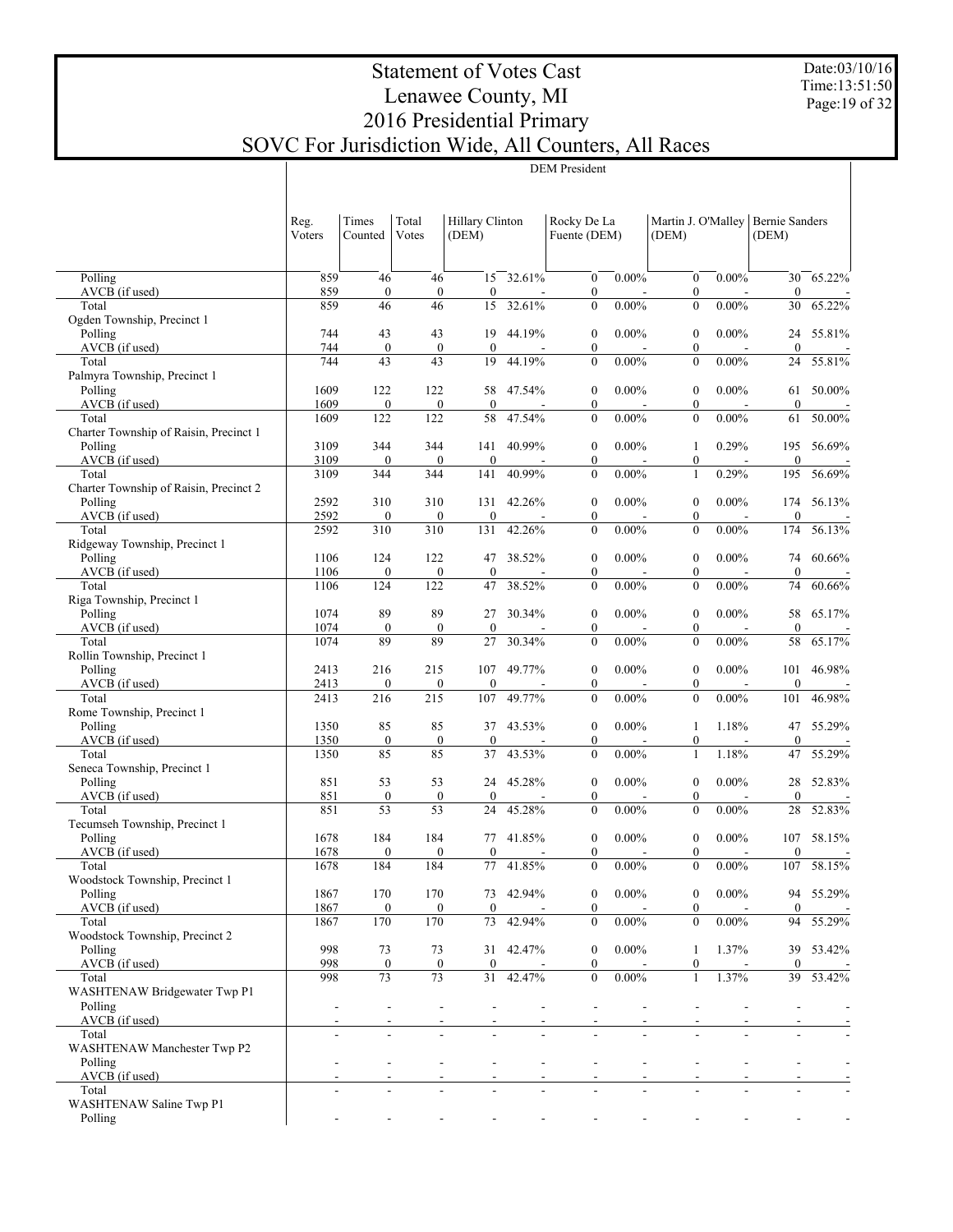# Statement of Votes Cast Lenawee County, MI 2016 Presidential Primary SOVC For Jurisdiction Wide, All Counters, All Races

Date:03/10/16 Time:13:51:50 Page:20 of 32

|                |                |                  |                |                                 |        | <b>DEM</b> President        |                      |                             |          |                                |           |
|----------------|----------------|------------------|----------------|---------------------------------|--------|-----------------------------|----------------------|-----------------------------|----------|--------------------------------|-----------|
|                | Reg.<br>Voters | Times<br>Counted | Total<br>Votes | <b>Hillary Clinton</b><br>(DEM) |        | Rocky De La<br>Fuente (DEM) |                      | Martin J. O'Malley<br>(DEM) |          | <b>Bernie Sanders</b><br>(DEM) |           |
| AVCB (if used) | ۰              |                  | -              |                                 |        |                             | -                    | -                           | -        |                                |           |
| Total          |                |                  |                |                                 |        |                             |                      |                             |          |                                |           |
| Total          |                |                  |                |                                 |        |                             |                      |                             |          |                                |           |
| Polling        | 71568          | 7880             | 7870           | 3437                            | 43.67% |                             | 0.06%<br>5           | 21                          | $0.27\%$ | 4244                           | 53.93%    |
| AVCB (if used) | 71568          | 33               | 33             | 18                              | 54.55% |                             | $0.00\%$<br>0        | $\overline{0}$              | $0.00\%$ |                                | 12 36.36% |
| Total          | 71568          | 7913             | 7903           | 3455                            | 43.72% |                             | 0.06%<br>$5^{\circ}$ | 21                          | 0.27%    | 4256                           | 53.85%    |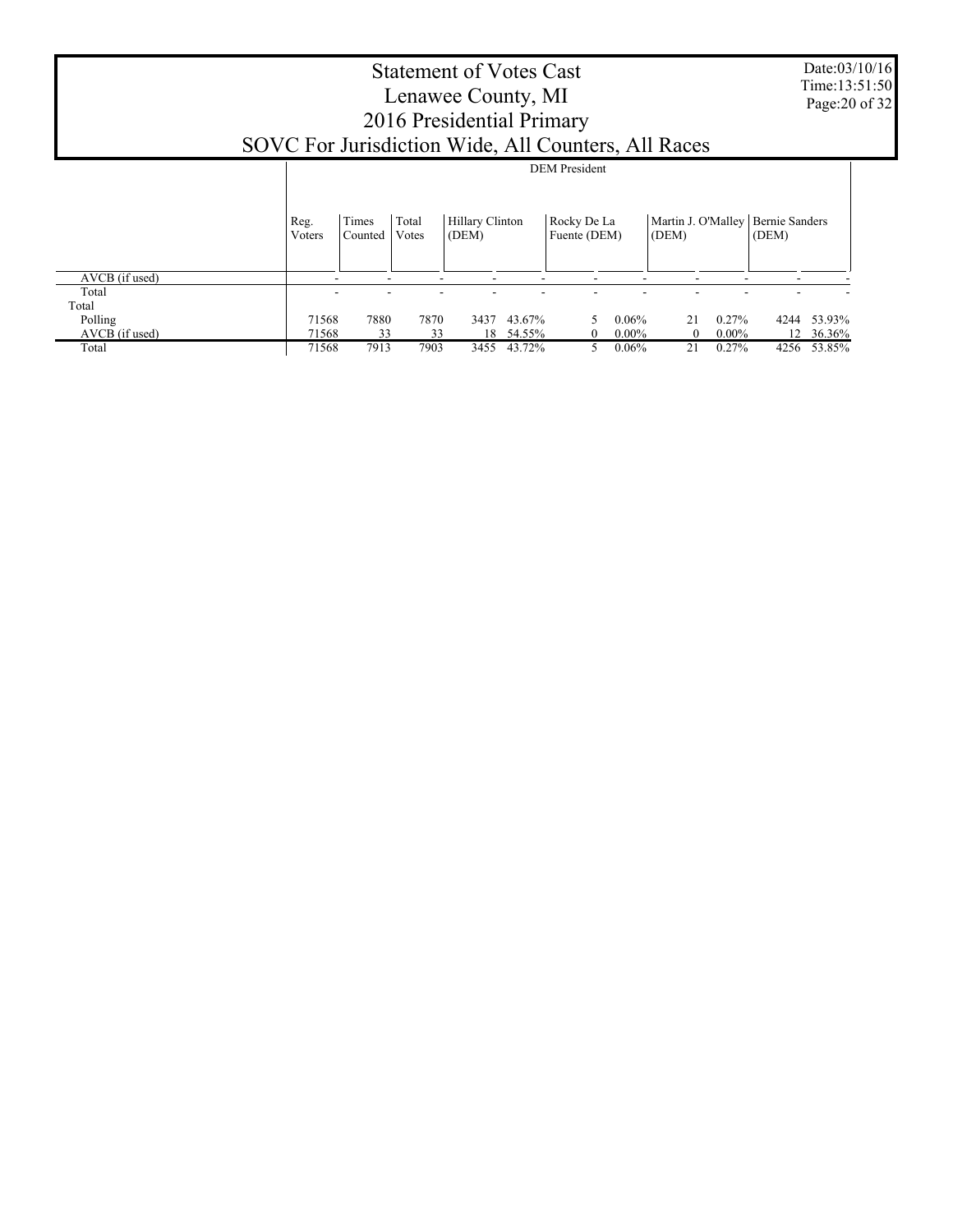Date:03/10/16 Time:13:51:50 Page:21 of 32

# Statement of Votes Cast Lenawee County, MI 2016 Presidential Primary

|             | SOVC For Jurisdiction Wide, All Counters, All Races |                |                  |                |                   |     |
|-------------|-----------------------------------------------------|----------------|------------------|----------------|-------------------|-----|
|             | <b>DEM</b> President                                |                |                  |                | Ridgeway Twp Prop |     |
| Uncommitted | Write-In Votes                                      | Reg.<br>Voters | Times<br>Counted | Total<br>Votes | <b>YES</b>        | NO. |

|                                            | Uncommitted            |       | Write-In Votes                       |          | Reg.<br>Voters | Times<br>Counted                                     | Total<br>Votes | <b>YES</b>               |                          | NO |                |
|--------------------------------------------|------------------------|-------|--------------------------------------|----------|----------------|------------------------------------------------------|----------------|--------------------------|--------------------------|----|----------------|
| Jurisdiction Wide                          |                        |       |                                      |          |                |                                                      |                |                          |                          |    |                |
| City of Adrian, Precinct 1<br>Polling      |                        | 2.47% |                                      |          |                |                                                      |                |                          |                          |    |                |
| AVCB (if used)                             | 11<br>$\boldsymbol{0}$ |       | $\bf{0}$<br>$\boldsymbol{0}$         | 0.00%    |                |                                                      |                |                          |                          |    |                |
| Total                                      | 11                     | 2.47% | $\mathbf{0}$                         | 0.00%    |                |                                                      |                |                          |                          |    |                |
| City of Adrian, Precinct 2                 |                        |       |                                      |          |                |                                                      |                |                          |                          |    |                |
| Polling                                    | 6                      | 2.87% | $\boldsymbol{0}$                     | 0.00%    |                |                                                      |                |                          |                          |    |                |
| AVCB (if used)<br>Total                    | $\boldsymbol{0}$<br>6  | 2.87% | $\boldsymbol{0}$<br>$\mathbf{0}$     | 0.00%    |                |                                                      |                |                          |                          |    |                |
| City of Adrian, Precinct 3                 |                        |       |                                      |          |                |                                                      |                |                          |                          |    |                |
| Polling                                    | 6                      | 2.70% | $\boldsymbol{0}$                     | 0.00%    |                |                                                      |                |                          |                          |    |                |
| AVCB (if used)                             | $\boldsymbol{0}$       |       | $\boldsymbol{0}$                     |          |                |                                                      |                |                          |                          |    |                |
| Total<br>City of Adrian, Precinct 4        | 6                      | 2.70% | $\mathbf{0}$                         | 0.00%    |                |                                                      |                |                          |                          |    |                |
| Polling                                    | 5                      | 1.37% | $\boldsymbol{0}$                     | 0.00%    |                |                                                      |                |                          |                          |    |                |
| AVCB (if used)                             | $\boldsymbol{0}$       |       | $\boldsymbol{0}$                     |          |                |                                                      |                |                          |                          |    |                |
| Total                                      | 5                      | 1.37% | $\mathbf{0}$                         | 0.00%    |                |                                                      |                |                          |                          |    |                |
| City of Adrian, Precinct 5<br>Polling      | 7                      | 2.23% | $\boldsymbol{0}$                     | 0.00%    |                |                                                      |                |                          |                          |    |                |
| AVCB (if used)                             | $\boldsymbol{0}$       |       | $\boldsymbol{0}$                     |          |                |                                                      |                |                          |                          |    |                |
| Total                                      | $\overline{7}$         | 2.23% | $\mathbf{0}$                         | 0.00%    |                |                                                      |                |                          |                          |    |                |
| City of Adrian, Precinct 6                 |                        |       |                                      |          |                |                                                      |                |                          |                          |    |                |
| Polling                                    | 7<br>$\boldsymbol{0}$  | 2.64% | 1                                    | 0.38%    |                |                                                      |                |                          |                          |    |                |
| AVCB (if used)<br>Total                    | $\overline{7}$         | 2.64% | $\boldsymbol{0}$<br>1                | 0.38%    |                |                                                      |                |                          |                          |    |                |
| City of Hudson, Precinct 1                 |                        |       |                                      |          |                |                                                      |                |                          |                          |    |                |
| Polling                                    | 3                      | 2.54% | $\boldsymbol{0}$                     | 0.00%    |                |                                                      |                |                          |                          |    |                |
| AVCB (if used)                             | $\boldsymbol{0}$       |       | $\boldsymbol{0}$                     |          |                |                                                      |                |                          |                          |    |                |
| Total<br>City of Morenci, Precinct 1       | 3                      | 2.54% | $\mathbf{0}$                         | 0.00%    |                |                                                      |                |                          |                          |    |                |
| Polling                                    | $\overline{c}$         | 1.68% | 1                                    | 0.84%    |                |                                                      |                |                          |                          |    |                |
| AVCB (if used)                             | $\boldsymbol{0}$       |       | $\boldsymbol{0}$                     |          |                |                                                      |                |                          |                          |    |                |
| Total                                      | $\overline{c}$         | 1.68% | 1                                    | 0.84%    |                |                                                      |                |                          |                          |    |                |
| City of Tecumseh, Precinct 1               |                        |       |                                      |          |                |                                                      |                |                          |                          |    |                |
| Polling<br>AVCB (if used)                  | 12<br>$\bf{0}$         | 4.27% | $\boldsymbol{0}$<br>$\boldsymbol{0}$ | 0.00%    |                |                                                      |                |                          |                          |    |                |
| Total                                      | 12                     | 4.27% | $\mathbf{0}$                         | 0.00%    |                |                                                      |                |                          |                          |    |                |
| City of Tecumseh, Precinct 2               |                        |       |                                      |          |                |                                                      |                |                          |                          |    |                |
| Polling                                    | 3                      | 1.33% | $\boldsymbol{0}$                     | 0.00%    |                | $\blacksquare$                                       |                |                          |                          |    |                |
| AVCB (if used)                             | $\boldsymbol{0}$<br>3  |       | $\boldsymbol{0}$<br>$\mathbf{0}$     |          |                |                                                      |                | $\overline{a}$           |                          |    |                |
| Total<br>City of Tecumseh, Precinct 3      |                        | 1.33% |                                      | 0.00%    |                |                                                      |                |                          |                          |    |                |
| Polling                                    | 6                      | 2.26% | $\boldsymbol{0}$                     | 0.00%    |                | L,                                                   |                |                          |                          |    |                |
| AVCB (if used)                             | $\mathbf{0}$           |       | $\overline{0}$                       |          |                |                                                      |                |                          |                          |    |                |
| Total                                      | 6                      | 2.26% | $\boldsymbol{0}$                     | $0.00\%$ |                |                                                      |                |                          |                          |    |                |
| City of Tecumseh, Precinct 4<br>Polling    |                        | 2.25% | $\boldsymbol{0}$                     | 0.00%    |                |                                                      |                |                          |                          |    |                |
| AVCB (if used)                             | 6<br>$\boldsymbol{0}$  |       | $\boldsymbol{0}$                     |          |                |                                                      |                |                          |                          |    |                |
| Total                                      | 6                      | 2.25% | $\boldsymbol{0}$                     | 0.00%    |                | $\blacksquare$<br>$\overline{a}$                     |                | $\overline{a}$           |                          |    |                |
| Charter Township of Adrian, Precinct 1     |                        |       |                                      |          |                |                                                      |                |                          |                          |    |                |
| Polling                                    | 5                      | 1.77% | $\boldsymbol{0}$                     | 0.00%    |                | ÷                                                    |                | $\overline{a}$           |                          |    |                |
| AVCB (if used)<br>Total                    | $\boldsymbol{0}$<br>5  | 1.77% | $\boldsymbol{0}$<br>$\boldsymbol{0}$ | 0.00%    |                | $\blacksquare$<br>$\overline{a}$                     |                | $\overline{a}$           |                          |    |                |
| Charter Township of Adrian, Precinct 2     |                        |       |                                      |          |                |                                                      |                |                          |                          |    |                |
| Polling                                    | 3                      | 1.06% | $\boldsymbol{0}$                     | 0.00%    |                | $\blacksquare$<br>÷                                  |                | $\overline{\phantom{a}}$ |                          |    |                |
| AVCB (if used)                             | $\boldsymbol{0}$       |       | $\boldsymbol{0}$                     |          |                |                                                      |                |                          |                          |    |                |
| Total                                      | 3                      | 1.06% | $\boldsymbol{0}$                     | 0.00%    |                | $\blacksquare$<br>$\overline{\phantom{a}}$           |                | $\overline{a}$           |                          |    |                |
| Blissfield Township, Precinct 1<br>Polling | $\mathbf{1}$           | 2.22% | $\boldsymbol{0}$                     | 0.00%    |                | L,<br>$\blacksquare$                                 |                | $\blacksquare$           |                          |    |                |
| AVCB (if used)                             | $\boldsymbol{0}$       |       | $\boldsymbol{0}$                     |          |                |                                                      |                |                          |                          |    |                |
| Total                                      | 1                      | 2.22% | $\boldsymbol{0}$                     | 0.00%    |                | $\overline{\phantom{a}}$<br>$\overline{\phantom{a}}$ |                | $\sim$                   | $\overline{\phantom{a}}$ |    | $\blacksquare$ |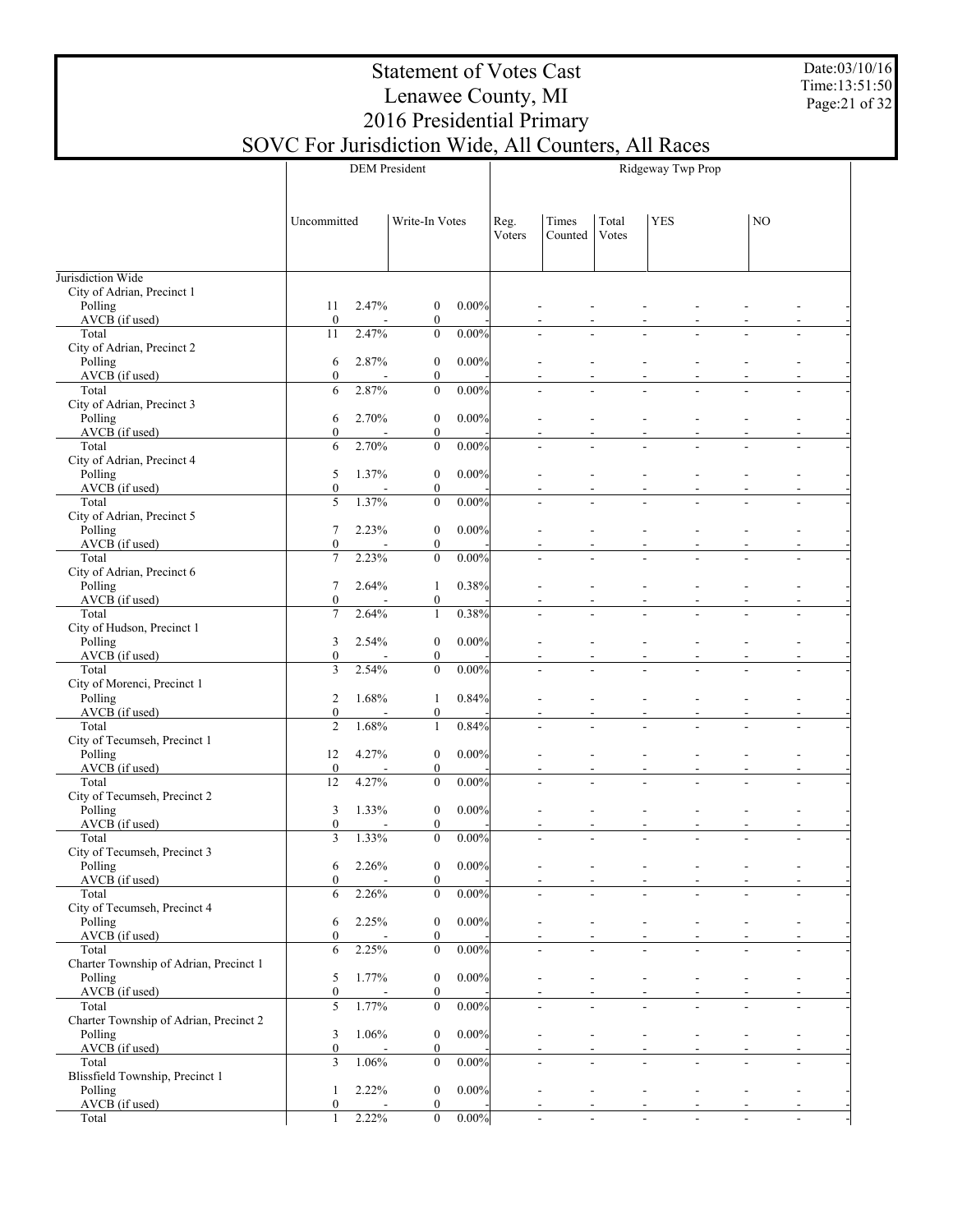Date:03/10/16 Time:13:51:50 Page:22 of 32

|                                                  | <b>DEM</b> President    |       |                  |          |                | Ridgeway Twp Prop |                |            |  |    |  |  |  |
|--------------------------------------------------|-------------------------|-------|------------------|----------|----------------|-------------------|----------------|------------|--|----|--|--|--|
|                                                  |                         |       |                  |          |                |                   |                |            |  |    |  |  |  |
|                                                  | Uncommitted             |       | Write-In Votes   |          | Reg.<br>Voters | Times<br>Counted  | Total<br>Votes | <b>YES</b> |  | NO |  |  |  |
|                                                  |                         |       |                  |          |                |                   |                |            |  |    |  |  |  |
| Blissfield Township, Precinct 2<br>Polling       | 8                       | 3.40% | $\boldsymbol{0}$ | $0.00\%$ |                |                   |                |            |  |    |  |  |  |
| AVCB (if used)                                   | $\boldsymbol{0}$        |       | $\boldsymbol{0}$ |          |                |                   |                |            |  |    |  |  |  |
| Total                                            | 8                       | 3.40% | $\boldsymbol{0}$ | $0.00\%$ |                |                   |                |            |  |    |  |  |  |
| Cambridge Township, Precinct 1<br>Polling        | 5                       | 2.67% | $\boldsymbol{0}$ | $0.00\%$ |                |                   |                |            |  |    |  |  |  |
| AVCB (if used)                                   | $\boldsymbol{0}$        |       | $\boldsymbol{0}$ |          |                |                   |                |            |  |    |  |  |  |
| Total                                            | $\overline{5}$          | 2.67% | $\boldsymbol{0}$ | $0.00\%$ |                |                   |                |            |  |    |  |  |  |
| Cambridge Township, Precinct 2<br>Polling        | 3                       | 1.65% | $\boldsymbol{0}$ | $0.00\%$ |                |                   |                |            |  |    |  |  |  |
| AVCB (if used)                                   | $\boldsymbol{0}$        |       | $\boldsymbol{0}$ |          |                |                   |                |            |  |    |  |  |  |
| Total                                            | $\overline{\mathbf{3}}$ | 1.65% | $\mathbf{0}$     | 0.00%    |                |                   |                |            |  |    |  |  |  |
| Cambridge Township, Precinct 3<br>Polling        | $\overline{4}$          | 2.67% | $\boldsymbol{0}$ | $0.00\%$ |                |                   |                |            |  |    |  |  |  |
| AVCB (if used)                                   | $\boldsymbol{0}$        |       | $\boldsymbol{0}$ |          |                |                   |                |            |  |    |  |  |  |
| Total                                            | $\overline{4}$          | 2.67% | $\mathbf{0}$     | $0.00\%$ |                |                   |                |            |  |    |  |  |  |
| Clinton Township, Precinct 1<br>Polling          | 1                       | 1.11% | $\boldsymbol{0}$ | $0.00\%$ |                |                   |                |            |  |    |  |  |  |
| AVCB (if used)                                   | 1                       | 8.33% | $\boldsymbol{0}$ | 0.00%    |                |                   |                |            |  |    |  |  |  |
| Total                                            | $\overline{c}$          | 1.96% | $\mathbf{0}$     | $0.00\%$ |                |                   |                |            |  |    |  |  |  |
| Clinton Township, Precinct 2<br>Polling          | 4                       | 1.74% | $\boldsymbol{0}$ | $0.00\%$ |                |                   |                |            |  |    |  |  |  |
| AVCB (if used)                                   | $\overline{c}$          | 9.52% | $\boldsymbol{0}$ | $0.00\%$ |                |                   |                |            |  |    |  |  |  |
| Total<br>Deerfield Township, Precinct 1          | 6                       | 2.39% | $\mathbf{0}$     | $0.00\%$ |                |                   |                |            |  |    |  |  |  |
| Polling                                          | $\mathbf{1}$            | 1.30% | $\boldsymbol{0}$ | $0.00\%$ |                |                   |                |            |  |    |  |  |  |
| AVCB (if used)                                   | $\boldsymbol{0}$        |       | $\boldsymbol{0}$ |          |                |                   |                |            |  |    |  |  |  |
| Total<br>Dover Township, Precinct 1              | $\mathbf{1}$            | 1.30% | $\mathbf{0}$     | $0.00\%$ |                |                   |                |            |  |    |  |  |  |
| Polling                                          | $\mathbf{1}$            | 1.05% | $\boldsymbol{0}$ | $0.00\%$ |                |                   |                |            |  |    |  |  |  |
| AVCB (if used)                                   | $\boldsymbol{0}$        |       | $\boldsymbol{0}$ |          |                |                   |                |            |  |    |  |  |  |
| Total<br>Fairfield Township, Precinct 1          | $\mathbf{1}$            | 1.05% | $\mathbf{0}$     | $0.00\%$ |                |                   |                |            |  |    |  |  |  |
| Polling                                          | $\mathbf{1}$            | 1.06% | $\boldsymbol{0}$ | $0.00\%$ |                |                   |                |            |  |    |  |  |  |
| AVCB (if used)                                   | $\boldsymbol{0}$        |       | $\boldsymbol{0}$ |          |                |                   |                |            |  |    |  |  |  |
| Total<br>Franklin Township, Precinct 1           | $\mathbf{1}$            | 1.06% | $\mathbf{0}$     | $0.00\%$ |                |                   |                |            |  |    |  |  |  |
| Polling                                          | 7                       | 2.57% | $\boldsymbol{0}$ | $0.00\%$ |                |                   |                |            |  |    |  |  |  |
| AVCB (if used)                                   | $\boldsymbol{0}$        |       | $\boldsymbol{0}$ |          |                |                   |                |            |  |    |  |  |  |
| Total<br>Hudson Township, Precinct 1             | $\overline{7}$          | 2.57% | $\mathbf{0}$     | $0.00\%$ |                |                   |                |            |  |    |  |  |  |
| Polling                                          | 3                       | 3.19% | $\boldsymbol{0}$ | $0.00\%$ |                |                   |                |            |  |    |  |  |  |
| AVCB (if used)                                   | $\bf{0}$                |       | $\bf{0}$         |          |                |                   |                |            |  |    |  |  |  |
| Total<br>Macon Township, Precinct 1              | 3                       | 3.19% | $\boldsymbol{0}$ | $0.00\%$ |                |                   |                |            |  |    |  |  |  |
| Polling                                          | $\mathbf{1}$            | 0.94% | $\boldsymbol{0}$ | $0.00\%$ |                |                   |                |            |  |    |  |  |  |
| AVCB (if used)                                   | $\boldsymbol{0}$        |       | $\boldsymbol{0}$ |          |                |                   |                |            |  |    |  |  |  |
| Total<br>Charter Township of Madison, Precinct 1 | $\mathbf{1}$            | 0.94% | $\boldsymbol{0}$ | $0.00\%$ |                |                   |                |            |  |    |  |  |  |
| Polling                                          | $\mathbf{1}$            | 0.52% | $\boldsymbol{0}$ | $0.00\%$ |                |                   |                |            |  |    |  |  |  |
| AVCB (if used)                                   | $\boldsymbol{0}$        |       | $\boldsymbol{0}$ |          |                |                   |                |            |  |    |  |  |  |
| Total<br>Charter Township of Madison, Precinct 2 | $\mathbf{1}$            | 0.52% | $\boldsymbol{0}$ | $0.00\%$ |                |                   |                |            |  |    |  |  |  |
| Polling                                          | $\mathbf{1}$            | 0.74% | $\boldsymbol{0}$ | $0.00\%$ |                |                   |                |            |  |    |  |  |  |
| AVCB (if used)                                   | $\boldsymbol{0}$        |       | $\boldsymbol{0}$ |          |                |                   |                |            |  |    |  |  |  |
| Total<br>Charter Township of Madison, Precinct 3 | $\mathbf{1}$            | 0.74% | $\boldsymbol{0}$ | $0.00\%$ |                |                   |                |            |  |    |  |  |  |
| Polling                                          | 3                       | 1.83% | $\boldsymbol{0}$ | $0.00\%$ |                |                   |                |            |  |    |  |  |  |
| AVCB (if used)                                   | $\boldsymbol{0}$        |       | $\boldsymbol{0}$ |          |                |                   |                |            |  |    |  |  |  |
| Total<br>Medina Township, Precinct 1             | 3                       | 1.83% | $\boldsymbol{0}$ | 0.00%    |                |                   |                |            |  |    |  |  |  |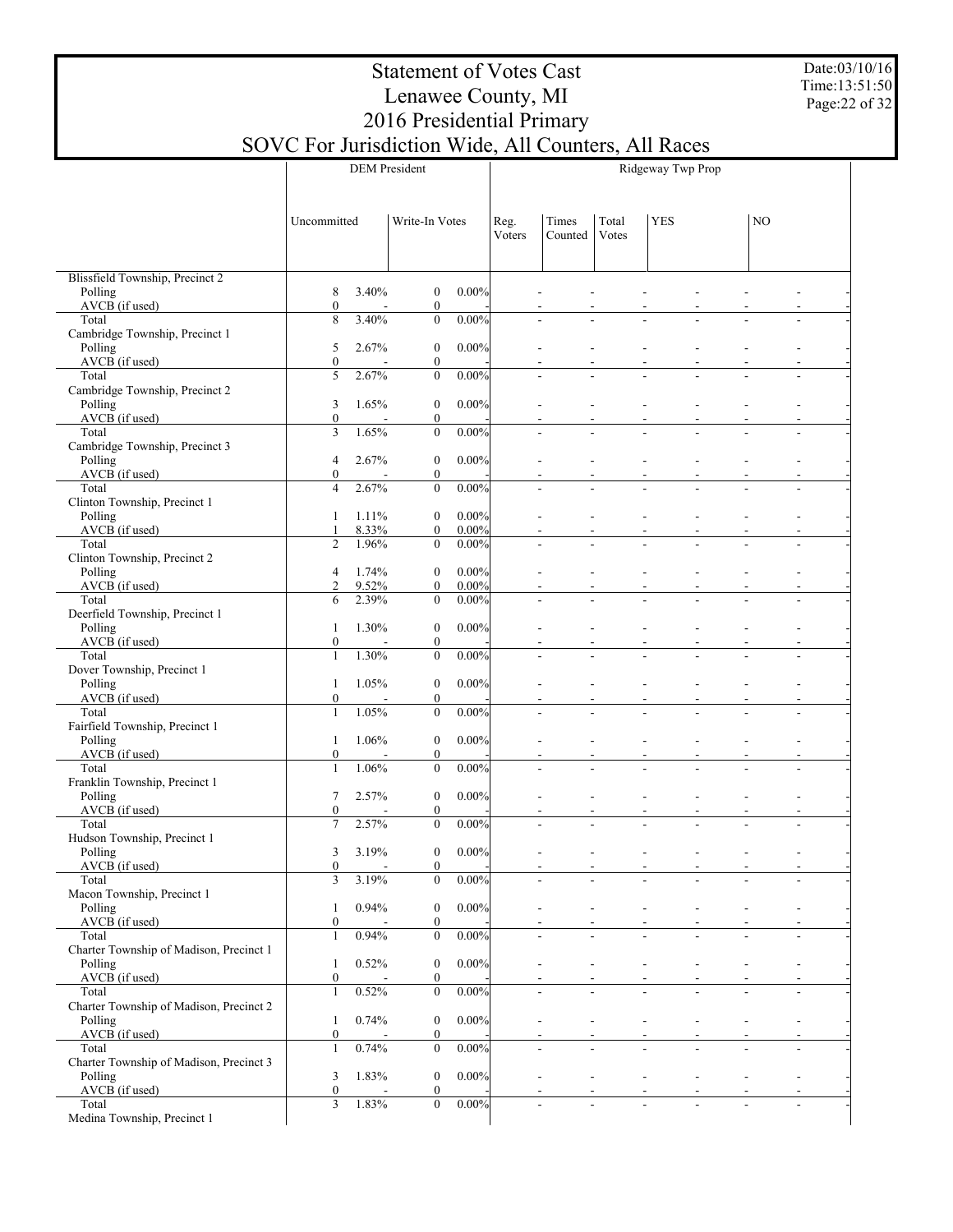Date:03/10/16 Time:13:51:50 Page:23 of 32

|                                                 |                                      |          | <b>DEM</b> President                             | Ridgeway Twp Prop |                  |                  |              |        |                          |        |  |
|-------------------------------------------------|--------------------------------------|----------|--------------------------------------------------|-------------------|------------------|------------------|--------------|--------|--------------------------|--------|--|
|                                                 |                                      |          |                                                  |                   |                  |                  |              |        |                          |        |  |
|                                                 | Uncommitted                          |          | Write-In Votes                                   | Reg.<br>Voters    | Times<br>Counted | Total<br>Votes   | <b>YES</b>   |        | N <sub>O</sub>           |        |  |
|                                                 |                                      |          |                                                  |                   |                  |                  |              |        |                          |        |  |
| Polling<br>AVCB (if used)                       | 1<br>$\boldsymbol{0}$                | 2.17%    | $\boldsymbol{0}$<br>$0.00\%$<br>$\boldsymbol{0}$ |                   |                  |                  |              |        |                          |        |  |
| Total                                           | $\mathbf{1}$                         | 2.17%    | $\boldsymbol{0}$<br>0.00%                        | L.                |                  |                  |              |        |                          |        |  |
| Ogden Township, Precinct 1<br>Polling           | $\boldsymbol{0}$                     | $0.00\%$ | $0.00\%$                                         |                   |                  |                  |              |        |                          |        |  |
| AVCB (if used)                                  | $\boldsymbol{0}$                     |          | $\boldsymbol{0}$<br>$\boldsymbol{0}$             |                   |                  |                  |              |        |                          |        |  |
| Total<br>Palmyra Township, Precinct 1           | $\boldsymbol{0}$                     | $0.00\%$ | $\boldsymbol{0}$<br>$0.00\%$                     | L.                |                  |                  |              |        | ÷.                       |        |  |
| Polling                                         | 3                                    | 2.46%    | $0.00\%$<br>$\boldsymbol{0}$                     |                   |                  |                  |              |        |                          |        |  |
| AVCB (if used)                                  | $\boldsymbol{0}$                     |          | $\boldsymbol{0}$                                 |                   |                  |                  |              |        |                          |        |  |
| Total<br>Charter Township of Raisin, Precinct 1 | $\overline{3}$                       | 2.46%    | $\boldsymbol{0}$<br>$0.00\%$                     | L.                |                  |                  |              |        | ÷.                       |        |  |
| Polling                                         | $\tau$                               | 2.03%    | $\boldsymbol{0}$<br>$0.00\%$                     |                   |                  |                  |              |        |                          |        |  |
| AVCB (if used)<br>Total                         | $\boldsymbol{0}$<br>$\overline{7}$   | 2.03%    | $\boldsymbol{0}$<br>$\mathbf{0}$<br>$0.00\%$     | L.                |                  |                  |              |        | ÷.                       |        |  |
| Charter Township of Raisin, Precinct 2          |                                      |          |                                                  |                   |                  |                  |              |        |                          |        |  |
| Polling<br>AVCB (if used)                       | $\overline{4}$<br>$\boldsymbol{0}$   | 1.29%    | 0.32%<br>$\mathbf{1}$<br>$\boldsymbol{0}$        |                   |                  |                  |              |        |                          |        |  |
| Total                                           | $\overline{4}$                       | 1.29%    | 0.32%<br>$\mathbf{1}$                            | L.                |                  | L,               |              |        | ÷.                       |        |  |
| Ridgeway Township, Precinct 1<br>Polling        | 1                                    | 0.82%    | $0.00\%$<br>$\boldsymbol{0}$                     | 1106              | 449              | 439              | 322          | 73.35% | 117                      | 26.65% |  |
| AVCB (if used)                                  | $\boldsymbol{0}$                     |          | $\boldsymbol{0}$                                 | 1106              | $\boldsymbol{0}$ | $\boldsymbol{0}$ | $\mathbf{0}$ |        | $\boldsymbol{0}$         |        |  |
| Total                                           | $\mathbf{1}$                         | 0.82%    | $\boldsymbol{0}$<br>0.00%                        | 1106              | 449              | 439              | 322          | 73.35% | 117                      | 26.65% |  |
| Riga Township, Precinct 1<br>Polling            | $\overline{4}$                       | 4.49%    | $\boldsymbol{0}$<br>$0.00\%$                     |                   |                  |                  |              |        |                          |        |  |
| AVCB (if used)                                  | $\boldsymbol{0}$                     |          | $\boldsymbol{0}$                                 |                   |                  |                  |              |        |                          |        |  |
| Total<br>Rollin Township, Precinct 1            | $\overline{4}$                       | 4.49%    | $\mathbf{0}$<br>0.00%                            | L.                |                  |                  |              |        |                          |        |  |
| Polling                                         | 7                                    | 3.26%    | $\boldsymbol{0}$<br>$0.00\%$                     |                   |                  |                  |              |        |                          |        |  |
| AVCB (if used)<br>Total                         | $\boldsymbol{0}$<br>$\overline{7}$   | 3.26%    | $\boldsymbol{0}$<br>$\mathbf{0}$<br>0.00%        |                   |                  |                  |              |        | $\overline{a}$           |        |  |
| Rome Township, Precinct 1                       |                                      |          |                                                  |                   |                  |                  |              |        |                          |        |  |
| Polling<br>AVCB (if used)                       | $\boldsymbol{0}$<br>$\boldsymbol{0}$ | $0.00\%$ | $\boldsymbol{0}$<br>$0.00\%$                     |                   |                  |                  |              |        |                          |        |  |
| Total                                           | $\boldsymbol{0}$                     | $0.00\%$ | $\boldsymbol{0}$<br>$\mathbf{0}$<br>0.00%        |                   |                  |                  |              |        | ÷.                       |        |  |
| Seneca Township, Precinct 1                     |                                      |          |                                                  |                   |                  |                  |              |        |                          |        |  |
| Polling<br>AVCB (if used)                       | 1<br>$\boldsymbol{0}$                | 1.89%    | $\boldsymbol{0}$<br>$0.00\%$<br>$\boldsymbol{0}$ |                   |                  |                  |              |        |                          |        |  |
| Total                                           | $\mathbf{1}$                         | 1.89%    | 0.00%<br>$\mathbf{0}$                            |                   |                  |                  |              |        | ÷.                       |        |  |
| Tecumseh Township, Precinct 1<br>Polling        | $\boldsymbol{0}$                     | $0.00\%$ | $0.00\%$<br>$\boldsymbol{0}$                     |                   |                  |                  |              |        |                          |        |  |
| AVCB (if used)                                  | $\boldsymbol{0}$                     |          | $\boldsymbol{0}$                                 |                   |                  |                  |              |        |                          |        |  |
| Total<br>Woodstock Township, Precinct 1         | $\boldsymbol{0}$                     | $0.00\%$ | 0.00%<br>$\boldsymbol{0}$                        |                   |                  |                  |              |        |                          |        |  |
| Polling                                         | 3                                    | 1.76%    | 0.00%<br>$\boldsymbol{0}$                        |                   |                  |                  |              |        |                          |        |  |
| AVCB (if used)<br>Total                         | $\boldsymbol{0}$<br>$\mathfrak{Z}$   | 1.76%    | $\boldsymbol{0}$<br>$\boldsymbol{0}$<br>0.00%    | $\blacksquare$    |                  | $\overline{a}$   | L.           |        | $\overline{a}$           |        |  |
| Woodstock Township, Precinct 2                  |                                      |          |                                                  |                   |                  |                  |              |        |                          |        |  |
| Polling                                         | $\overline{c}$                       | 2.74%    | 0.00%<br>$\boldsymbol{0}$                        |                   |                  |                  |              |        |                          |        |  |
| AVCB (if used)<br>Total                         | $\boldsymbol{0}$<br>$\overline{2}$   | 2.74%    | $\boldsymbol{0}$<br>$\boldsymbol{0}$<br>$0.00\%$ | $\blacksquare$    |                  | L,               | L.           |        | ÷.                       |        |  |
| WASHTENAW Bridgewater Twp P1                    |                                      |          |                                                  |                   |                  |                  |              |        |                          |        |  |
| Polling<br>AVCB (if used)                       |                                      |          |                                                  |                   |                  |                  |              |        |                          |        |  |
| Total                                           |                                      | L.       | $\overline{a}$                                   | L.                |                  | L,               | L.           |        | $\overline{a}$           |        |  |
| WASHTENAW Manchester Twp P2<br>Polling          |                                      |          |                                                  |                   |                  |                  |              |        |                          |        |  |
| AVCB (if used)                                  |                                      |          |                                                  |                   |                  |                  |              |        |                          |        |  |
| Total<br>WASHTENAW Saline Twp P1                |                                      |          | $\overline{a}$                                   |                   |                  | $\overline{a}$   | L.           |        | $\overline{\phantom{a}}$ |        |  |
| Polling                                         |                                      |          |                                                  |                   |                  |                  |              |        |                          |        |  |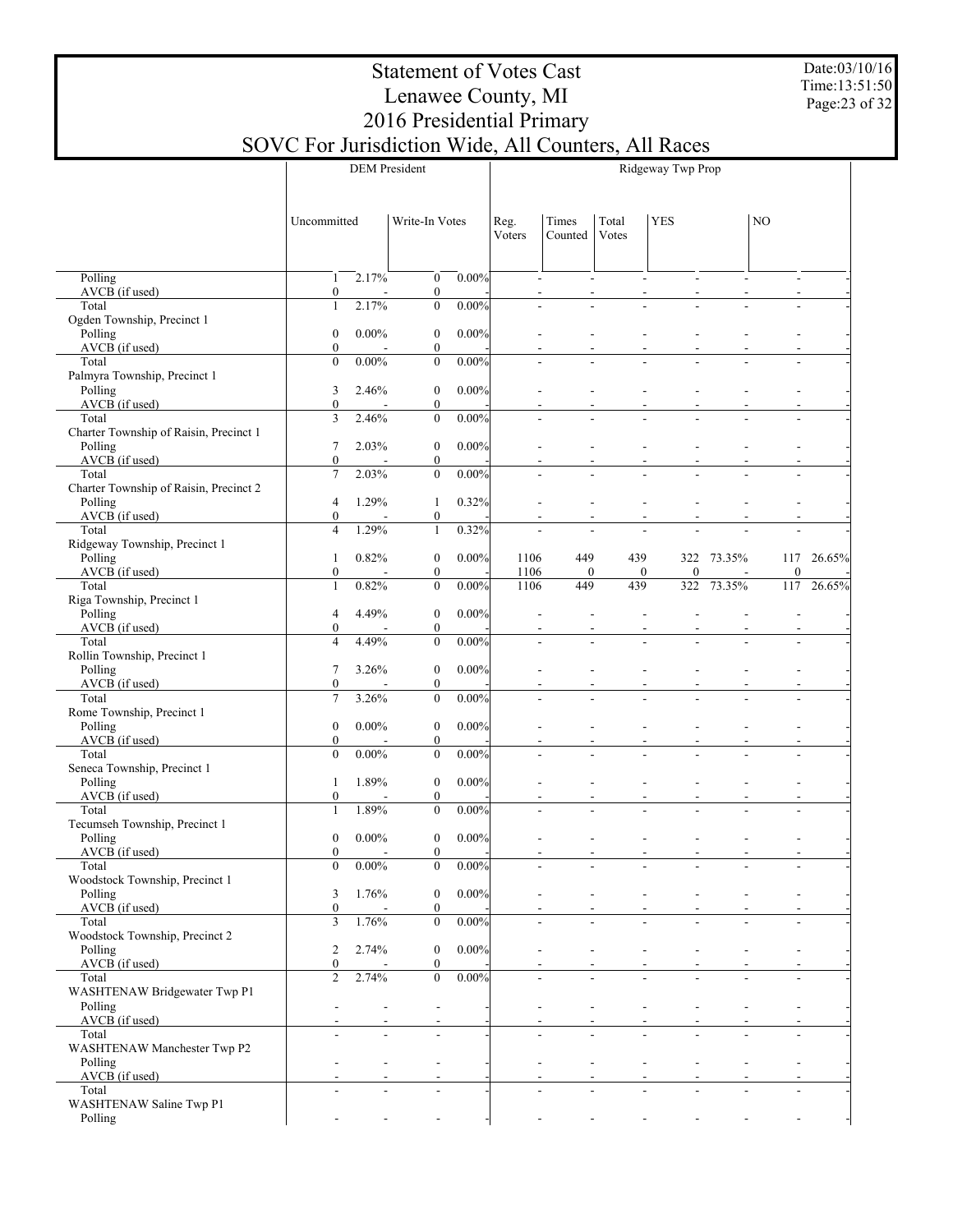|                           | SOVC For Jurisdiction Wide, All Counters, All Races | Date:03/10/16<br>Time:13:51:50<br>Page: 24 of 32 |                                    |                                    |                               |        |
|---------------------------|-----------------------------------------------------|--------------------------------------------------|------------------------------------|------------------------------------|-------------------------------|--------|
|                           |                                                     | <b>DEM</b> President                             |                                    | Ridgeway Twp Prop                  |                               |        |
|                           | Uncommitted                                         | Write-In Votes                                   | Times<br>Reg.<br>Counted<br>Voters | <b>YES</b><br>Total<br>Votes       | NO                            |        |
| AVCB (if used)            |                                                     | ۰                                                |                                    |                                    | ٠                             |        |
| Total<br>Total            |                                                     |                                                  |                                    |                                    |                               |        |
| Polling<br>AVCB (if used) | 2.03%<br>160<br>9.09%                               | 0.04%<br>$0.00\%$<br>0                           | 1106<br>449<br>1106<br>$\theta$    | 439<br>322<br>$\Omega$<br>$\theta$ | 73.35%<br>117<br>$\mathbf{0}$ | 26.65% |
| Total                     | 2.06%<br>163                                        | 0.04%<br>3                                       | 449<br>1106                        | 439<br>322                         | 117<br>73.35%                 | 26.65% |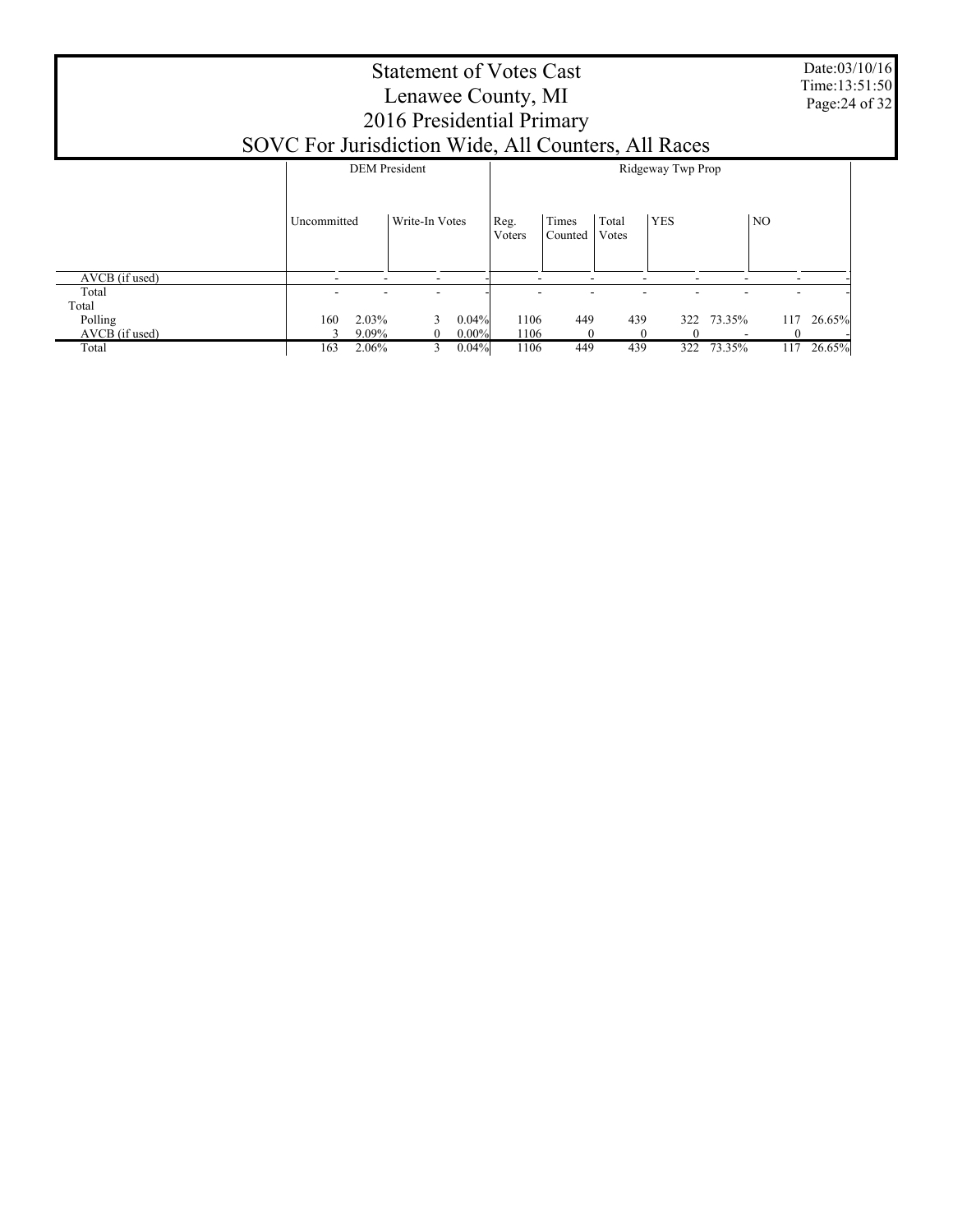Date:03/10/16 Time:13:51:50 Page:25 of 32

|                                                   | Clinton Sch Prop |                                  |                |                          |                |                                  |                |  |  |  |  |
|---------------------------------------------------|------------------|----------------------------------|----------------|--------------------------|----------------|----------------------------------|----------------|--|--|--|--|
|                                                   | Reg.<br>Voters   | Times<br>Counted                 | Total<br>Votes | <b>YES</b>               |                | NO.                              |                |  |  |  |  |
| Jurisdiction Wide                                 |                  |                                  |                |                          |                |                                  |                |  |  |  |  |
| City of Adrian, Precinct 1                        |                  |                                  |                |                          |                |                                  |                |  |  |  |  |
| Polling                                           |                  | $\overline{a}$                   |                | L.                       | ÷.             | $\overline{a}$                   |                |  |  |  |  |
| AVCB (if used)<br>Total                           |                  | $\overline{a}$<br>÷,             | ÷.             | ÷.                       | L.             | $\overline{a}$<br>$\overline{a}$ | $\overline{a}$ |  |  |  |  |
| City of Adrian, Precinct 2                        |                  |                                  |                |                          |                |                                  |                |  |  |  |  |
| Polling                                           |                  |                                  |                |                          | L.             | $\overline{a}$                   |                |  |  |  |  |
| AVCB (if used)<br>Total                           |                  | $\overline{a}$                   | ÷.             | ÷.                       | L.             | $\overline{a}$                   | ÷.             |  |  |  |  |
| City of Adrian, Precinct 3                        |                  |                                  |                |                          |                |                                  |                |  |  |  |  |
| Polling                                           |                  | L.                               |                | $\overline{a}$           | $\overline{a}$ | $\overline{\phantom{a}}$         | L.             |  |  |  |  |
| AVCB (if used)                                    |                  |                                  |                |                          | L,             |                                  |                |  |  |  |  |
| Total<br>City of Adrian, Precinct 4               |                  | $\overline{a}$                   | ÷.             | ÷.                       | L.             | $\overline{a}$                   | ÷.             |  |  |  |  |
| Polling                                           |                  | L.                               |                | $\overline{a}$           | $\overline{a}$ | $\overline{\phantom{a}}$         | L.             |  |  |  |  |
| AVCB (if used)                                    |                  |                                  |                |                          | L,             |                                  |                |  |  |  |  |
| Total                                             |                  | $\overline{a}$                   | ÷.             | ÷.                       | L.             | $\overline{a}$                   | ÷.             |  |  |  |  |
| City of Adrian, Precinct 5<br>Polling             |                  | L.                               |                | $\overline{\phantom{0}}$ | $\overline{a}$ | $\overline{\phantom{a}}$         | ÷.             |  |  |  |  |
| $AVCB$ (if used)                                  |                  |                                  |                |                          | L,             |                                  |                |  |  |  |  |
| Total                                             |                  | $\overline{\phantom{a}}$         | ÷.             | ÷.                       | L.             | $\overline{a}$                   | ÷.             |  |  |  |  |
| City of Adrian, Precinct 6<br>Polling             |                  | L.                               |                | $\overline{\phantom{0}}$ | $\overline{a}$ | $\overline{\phantom{a}}$         | ÷.             |  |  |  |  |
| $AVCB$ (if used)                                  |                  |                                  |                |                          | L,             |                                  |                |  |  |  |  |
| Total                                             |                  | $\overline{\phantom{a}}$         | ÷.             | ÷.                       | $\overline{a}$ | $\overline{a}$                   | ÷.             |  |  |  |  |
| City of Hudson, Precinct 1                        |                  |                                  |                |                          |                |                                  |                |  |  |  |  |
| Polling<br>AVCB (if used)                         |                  | L.                               |                | $\overline{\phantom{0}}$ | $\overline{a}$ | $\overline{\phantom{a}}$         | ÷.             |  |  |  |  |
| Total                                             |                  | $\overline{a}$                   | ÷.             | ÷.                       | L.             | $\overline{a}$                   | ÷.             |  |  |  |  |
| City of Morenci, Precinct 1                       |                  |                                  |                |                          |                |                                  |                |  |  |  |  |
| Polling                                           |                  | $\overline{a}$                   |                | $\overline{\phantom{0}}$ | $\overline{a}$ | $\overline{\phantom{a}}$         | ÷,             |  |  |  |  |
| AVCB (if used)<br>Total                           |                  | $\overline{a}$                   | ÷.             | $\overline{a}$           | L,<br>L.       | $\overline{a}$                   | ÷.             |  |  |  |  |
| City of Tecumseh, Precinct 1                      |                  |                                  |                |                          |                |                                  |                |  |  |  |  |
| Polling                                           |                  | $\overline{a}$                   |                | $\overline{\phantom{0}}$ | $\overline{a}$ | $\overline{\phantom{a}}$         | ÷,             |  |  |  |  |
| $AVCB$ (if used)<br>Total                         |                  | $\overline{a}$<br>$\overline{a}$ | ÷.             | $\overline{a}$           | L,<br>L.       | $\overline{a}$<br>$\overline{a}$ | ÷.             |  |  |  |  |
| City of Tecumseh, Precinct 2                      |                  |                                  |                |                          |                |                                  |                |  |  |  |  |
| Polling                                           |                  | $\overline{a}$                   |                | ÷,                       | ÷.             | $\blacksquare$                   | ÷.             |  |  |  |  |
| AVCB (if used)                                    |                  |                                  |                |                          | L,             | $\overline{\phantom{a}}$         |                |  |  |  |  |
| Total<br>City of Tecumseh, Precinct 3             |                  | L.                               |                |                          | L,             | ÷.                               | L.             |  |  |  |  |
| Polling                                           |                  |                                  |                |                          |                |                                  |                |  |  |  |  |
| AVCB (if used)                                    |                  |                                  |                |                          |                |                                  |                |  |  |  |  |
| Total                                             |                  | L.                               |                |                          | $\overline{a}$ |                                  |                |  |  |  |  |
| City of Tecumseh, Precinct 4<br>Polling           |                  | $\overline{a}$                   |                | ÷.                       | ÷.             |                                  |                |  |  |  |  |
| $AVCB$ (if used)                                  |                  |                                  |                |                          |                |                                  |                |  |  |  |  |
| Total                                             |                  | ÷.                               | $\overline{a}$ | ÷.                       | L.             | $\overline{a}$                   | $\overline{a}$ |  |  |  |  |
| Charter Township of Adrian, Precinct 1<br>Polling |                  | $\overline{a}$                   |                | ÷.                       | ÷.             |                                  |                |  |  |  |  |
| $AVCB$ (if used)                                  |                  |                                  |                |                          |                |                                  |                |  |  |  |  |
| Total                                             |                  | $\overline{a}$                   | $\overline{a}$ | ÷.                       | L.             | $\overline{a}$                   | $\overline{a}$ |  |  |  |  |
| Charter Township of Adrian, Precinct 2            |                  |                                  |                |                          |                |                                  |                |  |  |  |  |
| Polling<br>$AVCB$ (if used)                       |                  | $\overline{a}$                   |                | ÷.                       | ÷.             | $\overline{\phantom{a}}$         |                |  |  |  |  |
| Total                                             |                  | $\overline{a}$                   | $\overline{a}$ | ÷.                       | L.             | $\overline{a}$                   | $\overline{a}$ |  |  |  |  |
| Blissfield Township, Precinct 1                   |                  |                                  |                |                          |                |                                  |                |  |  |  |  |
| Polling                                           |                  | $\overline{\phantom{a}}$         |                | $\blacksquare$           | $\blacksquare$ | $\blacksquare$                   |                |  |  |  |  |
| $AVCB$ (if used)<br>Total                         |                  | $\overline{\phantom{a}}$         | $\overline{a}$ | $\mathbf{r}$             | $\equiv$       | $\overline{\phantom{a}}$         | $\overline{a}$ |  |  |  |  |
|                                                   |                  |                                  |                |                          |                |                                  |                |  |  |  |  |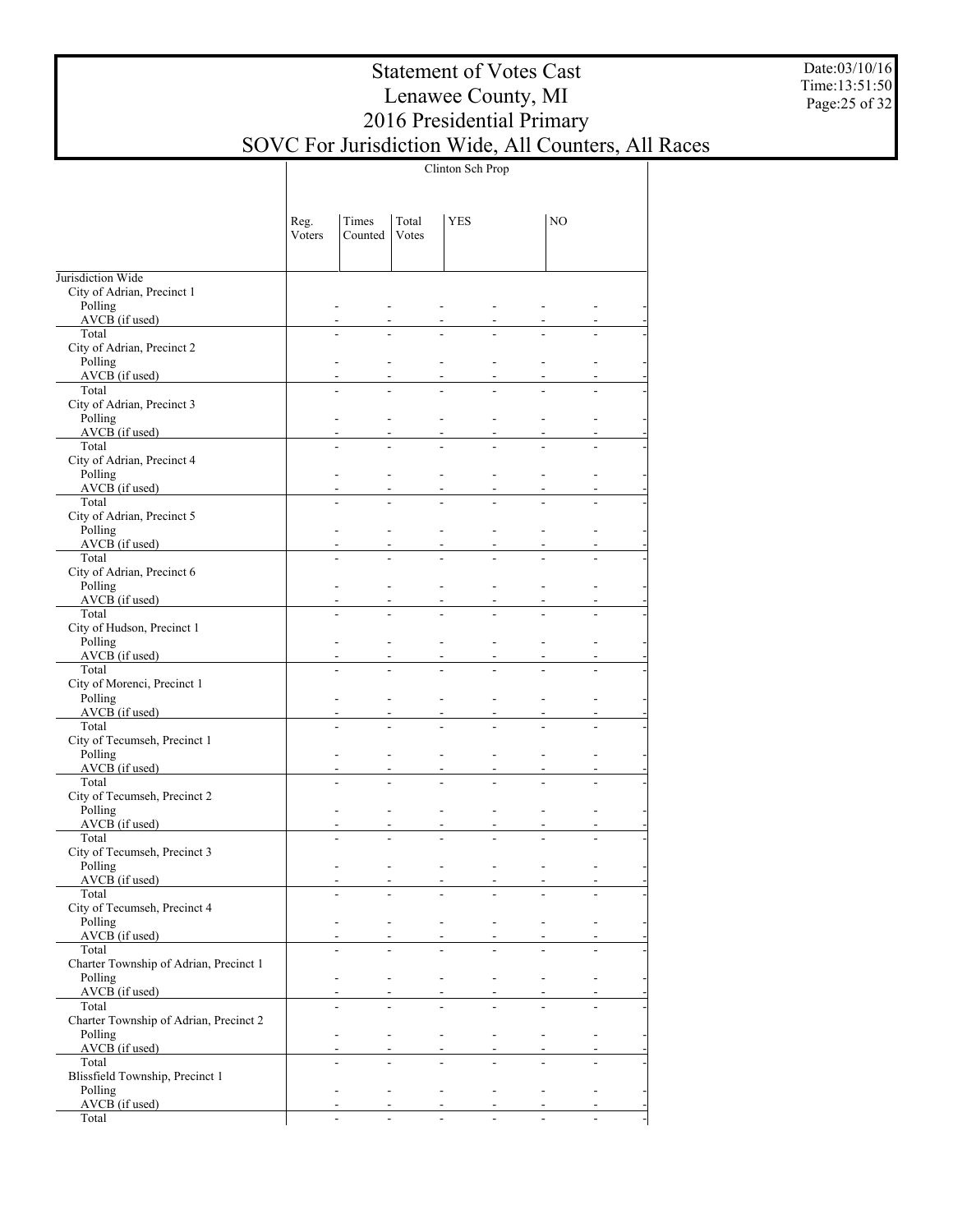Date:03/10/16 Time:13:51:50 Page:26 of 32

|                                                  |                          |                       |                     | Clinton Sch Prop                  |                            |                            |                      |
|--------------------------------------------------|--------------------------|-----------------------|---------------------|-----------------------------------|----------------------------|----------------------------|----------------------|
|                                                  | Reg.<br>Voters           | Times<br>Counted      | Total<br>Votes      | <b>YES</b>                        |                            | NO.                        |                      |
| Blissfield Township, Precinct 2                  |                          |                       |                     |                                   |                            |                            |                      |
| Polling                                          |                          |                       |                     |                                   |                            |                            |                      |
| AVCB (if used)                                   |                          |                       |                     |                                   |                            |                            |                      |
| Total                                            |                          |                       |                     |                                   |                            |                            |                      |
| Cambridge Township, Precinct 1<br>Polling        |                          |                       |                     |                                   |                            |                            |                      |
| $AVCB$ (if used)                                 |                          |                       |                     |                                   |                            |                            |                      |
| Total                                            |                          |                       |                     |                                   |                            |                            |                      |
| Cambridge Township, Precinct 2                   |                          |                       |                     |                                   |                            |                            |                      |
| Polling<br>$AVCB$ (if used)                      | $\overline{\phantom{a}}$ |                       | ÷.                  | $\overline{a}$                    |                            |                            |                      |
| Total                                            |                          |                       |                     |                                   |                            |                            |                      |
| Cambridge Township, Precinct 3                   |                          |                       |                     |                                   |                            |                            |                      |
| Polling                                          | $\overline{\phantom{a}}$ |                       | ÷.                  | $\overline{a}$                    |                            | L.                         |                      |
| $AVCB$ (if used)                                 |                          |                       |                     |                                   |                            |                            |                      |
| Total<br>Clinton Township, Precinct 1            |                          |                       |                     |                                   |                            |                            |                      |
| Polling                                          | 828                      | 263                   | 255                 |                                   | 196 76.86%                 |                            | 59 23.14%            |
| $AVCB$ (if used)                                 | 828                      | 35                    | 35                  |                                   | 22 62.86%                  |                            | 13 37.14%            |
| Total                                            | 828                      | 298                   | 290                 | 218                               | 75.17%                     | 72                         | 24.83%               |
| Clinton Township, Precinct 2                     |                          |                       |                     |                                   |                            |                            |                      |
| Polling<br>AVCB (if used)                        | 1791<br>1791             | 578<br>53             | 550<br>50           |                                   | 444 80.73%<br>37 74.00%    | 13                         | 106 19.27%<br>26.00% |
| Total                                            | 1791                     | 631                   | 600                 | 481                               | 80.17%                     | 119                        | 19.83%               |
| Deerfield Township, Precinct 1                   |                          |                       |                     |                                   |                            |                            |                      |
| Polling                                          | $\blacksquare$           |                       | ÷.                  | $\overline{a}$                    |                            |                            |                      |
| AVCB (if used)<br>Total                          | $\overline{a}$           |                       |                     |                                   |                            |                            |                      |
| Dover Township, Precinct 1                       |                          |                       |                     |                                   |                            |                            |                      |
| Polling                                          | $\overline{a}$           |                       | ÷.                  | $\overline{a}$                    |                            |                            |                      |
| AVCB (if used)                                   |                          |                       |                     |                                   |                            |                            |                      |
| Total                                            | $\overline{a}$           |                       |                     |                                   |                            |                            |                      |
| Fairfield Township, Precinct 1<br>Polling        | $\overline{\phantom{a}}$ |                       | ÷.                  | $\overline{a}$                    |                            |                            |                      |
| $AVCB$ (if used)                                 |                          |                       |                     |                                   |                            |                            |                      |
| Total                                            |                          |                       |                     |                                   |                            |                            |                      |
| Franklin Township, Precinct 1                    |                          |                       |                     |                                   |                            |                            |                      |
| Polling                                          | 806                      | 278                   | 261                 |                                   | 167 63.98%                 |                            | 94 36.02%            |
| AVCB (if used)<br>Total                          | 806<br>806               | $\overline{0}$<br>278 | $\mathbf{0}$<br>261 | $\bf{0}$<br>167                   | 63.98%                     | $\boldsymbol{0}$<br>94     | 36.02%               |
| Hudson Township, Precinct 1                      |                          |                       |                     |                                   |                            |                            |                      |
| Polling                                          | $\overline{a}$           |                       | ÷.                  | $\overline{a}$                    | $\overline{\phantom{a}}$   | $\overline{a}$             |                      |
| AVCB (if used)                                   |                          |                       |                     |                                   |                            |                            |                      |
| Total<br>Macon Township, Precinct 1              |                          |                       |                     |                                   |                            |                            |                      |
| Polling                                          | $\sqrt{5}$               | $\overline{2}$        |                     | $\overline{2}$                    | 2 100.00%                  | $\mathbf{0}$               | $0.00\%$             |
| $AVCB$ (if used)                                 | 5                        |                       | $\mathbf{0}$        | $\mathbf{0}$                      | $0 -$                      | $\mathbf{0}$               |                      |
| Total                                            | $\varsigma$              | $\overline{2}$        | $\overline{2}$      |                                   | 2 100.00%                  | $\overline{0}$             | 0.00%                |
| Charter Township of Madison, Precinct 1          |                          |                       |                     |                                   |                            |                            |                      |
| Polling<br>AVCB (if used)                        | $\mathbf{r}$             |                       | ÷.                  | $\omega_{\rm{max}}$               | and the state of the state | $\omega$<br>$\blacksquare$ |                      |
| Total                                            |                          | ÷                     |                     | L.                                |                            |                            |                      |
| Charter Township of Madison, Precinct 2          |                          |                       |                     |                                   |                            |                            |                      |
| Polling                                          |                          | $\mathcal{L}$         | All Controller      | and the state of the state of the |                            | $\omega$                   |                      |
| AVCB (if used)                                   |                          | ÷                     |                     |                                   |                            |                            |                      |
| Total<br>Charter Township of Madison, Precinct 3 |                          |                       |                     |                                   |                            |                            |                      |
| Polling                                          | $\mathcal{L}$            |                       | All Controller      | and the state of the state of the |                            | $\blacksquare$             |                      |
| AVCB (if used)                                   |                          |                       |                     |                                   |                            | $\sim$                     |                      |
| Total                                            |                          | $\mathbf{r}$          |                     |                                   |                            |                            |                      |
| Medina Township, Precinct 1                      |                          |                       |                     |                                   |                            |                            |                      |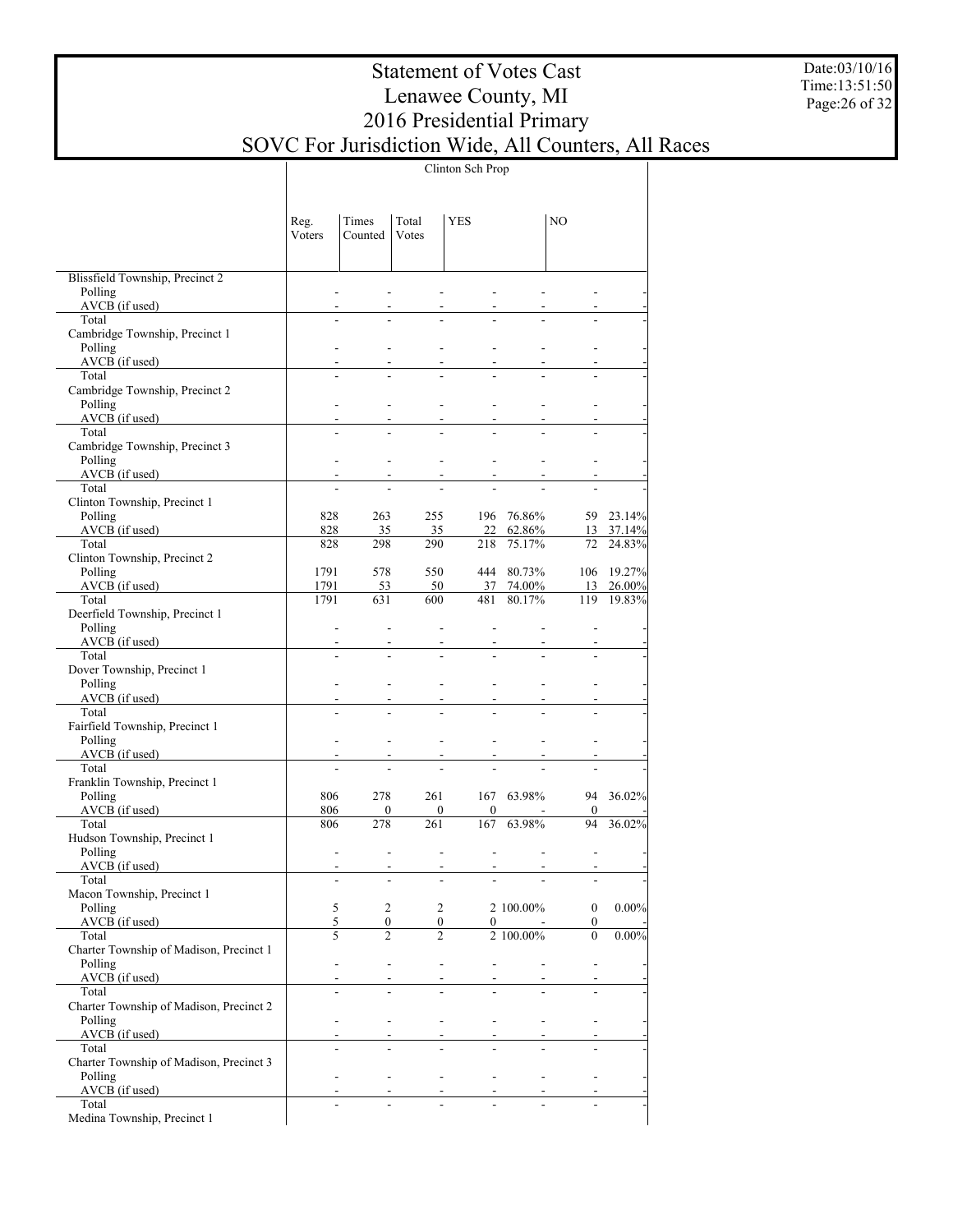Date:03/10/16 Time:13:51:50 Page:27 of 32

|                                                 | Clinton Sch Prop |                          |                            |                                    |                          |                        |        |  |  |  |  |  |
|-------------------------------------------------|------------------|--------------------------|----------------------------|------------------------------------|--------------------------|------------------------|--------|--|--|--|--|--|
|                                                 | Reg.<br>Voters   | Times<br>Counted         | Total<br>Votes             | <b>YES</b>                         |                          | NO.                    |        |  |  |  |  |  |
| Polling                                         |                  | $\overline{a}$           | ÷                          | ÷                                  |                          | ÷                      |        |  |  |  |  |  |
| AVCB (if used)<br>Total                         |                  | L.                       |                            |                                    |                          |                        |        |  |  |  |  |  |
| Ogden Township, Precinct 1                      |                  |                          |                            |                                    |                          |                        |        |  |  |  |  |  |
| Polling                                         |                  |                          |                            |                                    |                          |                        |        |  |  |  |  |  |
| $AVCB$ (if used)<br>Total                       |                  |                          |                            |                                    |                          |                        |        |  |  |  |  |  |
| Palmyra Township, Precinct 1                    |                  |                          |                            |                                    |                          |                        |        |  |  |  |  |  |
| Polling                                         |                  | $\overline{a}$           |                            |                                    |                          |                        |        |  |  |  |  |  |
| AVCB (if used)<br>Total                         |                  |                          |                            |                                    |                          |                        |        |  |  |  |  |  |
| Charter Township of Raisin, Precinct 1          |                  |                          |                            |                                    |                          |                        |        |  |  |  |  |  |
| Polling                                         |                  | ÷.                       |                            |                                    |                          |                        |        |  |  |  |  |  |
| AVCB (if used)                                  |                  |                          |                            |                                    |                          |                        |        |  |  |  |  |  |
| Total<br>Charter Township of Raisin, Precinct 2 |                  |                          |                            |                                    |                          |                        |        |  |  |  |  |  |
| Polling                                         |                  | ÷.                       |                            |                                    |                          |                        |        |  |  |  |  |  |
| AVCB (if used)                                  |                  |                          |                            |                                    |                          |                        |        |  |  |  |  |  |
| Total                                           |                  |                          |                            |                                    |                          |                        |        |  |  |  |  |  |
| Ridgeway Township, Precinct 1<br>Polling        |                  | ÷.                       |                            |                                    |                          |                        |        |  |  |  |  |  |
| AVCB (if used)                                  |                  |                          |                            |                                    |                          |                        |        |  |  |  |  |  |
| Total                                           |                  |                          |                            |                                    |                          |                        |        |  |  |  |  |  |
| Riga Township, Precinct 1<br>Polling            |                  | $\overline{a}$           |                            |                                    |                          |                        |        |  |  |  |  |  |
| AVCB (if used)                                  |                  |                          |                            |                                    |                          |                        |        |  |  |  |  |  |
| Total                                           |                  |                          |                            |                                    |                          |                        |        |  |  |  |  |  |
| Rollin Township, Precinct 1                     |                  |                          |                            |                                    |                          |                        |        |  |  |  |  |  |
| Polling<br>$AVCB$ (if used)                     |                  | $\overline{a}$           |                            |                                    |                          |                        |        |  |  |  |  |  |
| Total                                           |                  |                          |                            |                                    |                          |                        |        |  |  |  |  |  |
| Rome Township, Precinct 1                       |                  |                          |                            |                                    |                          |                        |        |  |  |  |  |  |
| Polling                                         |                  | $\overline{a}$           |                            | L.                                 |                          |                        |        |  |  |  |  |  |
| AVCB (if used)<br>Total                         |                  | $\overline{a}$           |                            |                                    |                          |                        |        |  |  |  |  |  |
| Seneca Township, Precinct 1                     |                  |                          |                            |                                    |                          |                        |        |  |  |  |  |  |
| Polling                                         |                  | $\blacksquare$           |                            | L.                                 |                          |                        |        |  |  |  |  |  |
| $AVCB$ (if used)<br>Total                       |                  | ÷.                       |                            | $\overline{a}$                     |                          |                        |        |  |  |  |  |  |
| Tecumseh Township, Precinct 1                   |                  |                          |                            |                                    |                          |                        |        |  |  |  |  |  |
| Polling                                         | 348              | 113                      | 107                        | 81                                 | 75.70%                   | 26                     | 24.30% |  |  |  |  |  |
| AVCB (if used)                                  | 348              |                          | $\mathbf{0}$               | $\mathbf{0}$<br>$\overline{0}$     | $\overline{\phantom{a}}$ | $\overline{0}$         |        |  |  |  |  |  |
| Total<br>Woodstock Township, Precinct 1         | 348              | 113                      | 107                        | $8\sqrt{1}$                        | 75.70%                   | 26                     | 24.30% |  |  |  |  |  |
| Polling                                         |                  | $\blacksquare$           | L.                         | ÷,<br>÷,                           | $\blacksquare$           | $\overline{a}$         |        |  |  |  |  |  |
| $AVCB$ (if used)                                |                  | $\overline{\phantom{a}}$ |                            |                                    |                          |                        |        |  |  |  |  |  |
| Total<br>Woodstock Township, Precinct 2         |                  | $\blacksquare$           | ÷.                         | L.<br>L.                           | $\overline{a}$           | L.                     |        |  |  |  |  |  |
| Polling                                         |                  | $\overline{a}$           | $\overline{a}$             | ÷.<br>$\overline{a}$               | $\overline{\phantom{a}}$ | ÷,                     |        |  |  |  |  |  |
| AVCB (if used)                                  |                  | $\overline{a}$           |                            |                                    |                          |                        |        |  |  |  |  |  |
| Total                                           |                  | $\overline{a}$           | L.                         | L.                                 |                          | ÷.                     |        |  |  |  |  |  |
| <b>WASHTENAW Bridgewater Twp P1</b><br>Polling  | 536              | 214                      | 214                        | 163                                | 76.17%                   | 51                     | 23.83% |  |  |  |  |  |
| AVCB (if used)                                  | 536              |                          | $\bf{0}$                   | $\boldsymbol{0}$<br>$\overline{0}$ |                          | $\bf{0}$               |        |  |  |  |  |  |
| Total                                           | 536              | 214                      | 214                        | 163                                | 76.17%                   | 51                     | 23.83% |  |  |  |  |  |
| WASHTENAW Manchester Twp P2                     |                  |                          |                            |                                    | 66.67%                   |                        |        |  |  |  |  |  |
| Polling<br>AVCB (if used)                       | 263<br>263       | 93                       | 93<br>$\bf{0}$<br>$\bf{0}$ | 62<br>$\boldsymbol{0}$             |                          | 31<br>$\boldsymbol{0}$ | 33.33% |  |  |  |  |  |
| Total                                           | 263              | 93                       | 93                         | 62                                 | 66.67%                   | 31                     | 33.33% |  |  |  |  |  |
| WASHTENAW Saline Twp P1                         |                  |                          |                            |                                    |                          |                        |        |  |  |  |  |  |
| Polling                                         | 69               | 24                       | 24                         | 17                                 | 70.83%                   | 7                      | 29.17% |  |  |  |  |  |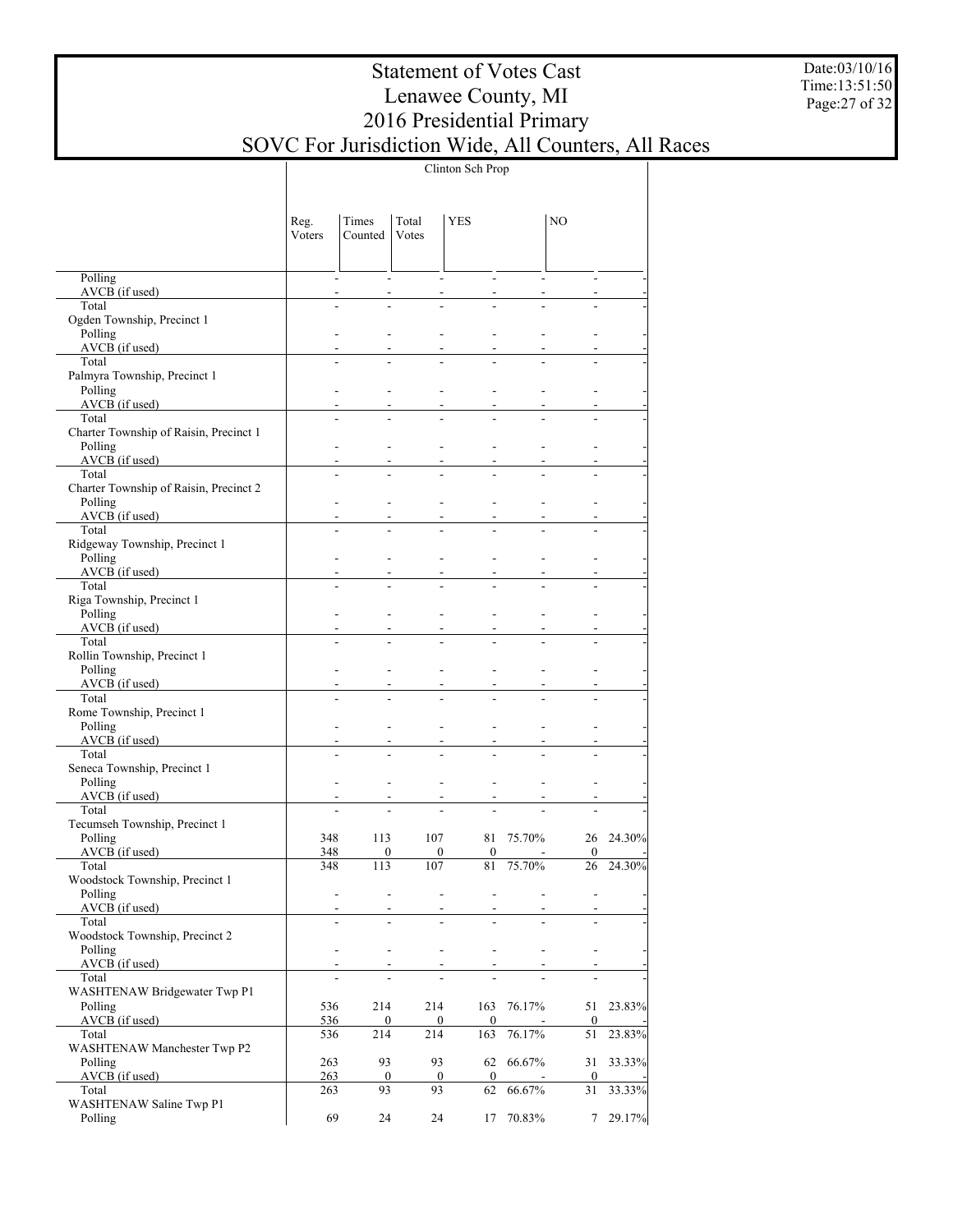|                                                     | <b>Statement of Votes Cast</b><br>Lenawee County, MI<br>2016 Presidential Primary |                  |                |                  |        |                |        |  |  |  |  |  |
|-----------------------------------------------------|-----------------------------------------------------------------------------------|------------------|----------------|------------------|--------|----------------|--------|--|--|--|--|--|
| SOVC For Jurisdiction Wide, All Counters, All Races |                                                                                   |                  |                |                  |        |                |        |  |  |  |  |  |
|                                                     |                                                                                   |                  |                | Clinton Sch Prop |        |                |        |  |  |  |  |  |
|                                                     |                                                                                   |                  |                |                  |        |                |        |  |  |  |  |  |
|                                                     | Reg.<br>Voters                                                                    | Times<br>Counted | Total<br>Votes | <b>YES</b>       |        | N <sub>O</sub> |        |  |  |  |  |  |
| AVCB (if used)                                      | 69                                                                                | $\Omega$         | $\Omega$       | $\theta$         |        | $\Omega$       |        |  |  |  |  |  |
| Total                                               | 69                                                                                | 24               | 24             | 17               | 70.83% | 7              | 29.17% |  |  |  |  |  |
| Total<br>Polling                                    | 4646                                                                              | 1565             | 1506           | 1132             | 75.17% | 374            | 24.83% |  |  |  |  |  |
| AVCB (if used)                                      | 4646                                                                              | 88               | 85             | 59               | 69.41% | 26             | 30.59% |  |  |  |  |  |
| Total                                               | 4646                                                                              | 1653             | 1591           | 1191             | 74.86% | 400            | 25.14% |  |  |  |  |  |

Date:03/10/16 Time:13:51:50 Page:28 of 32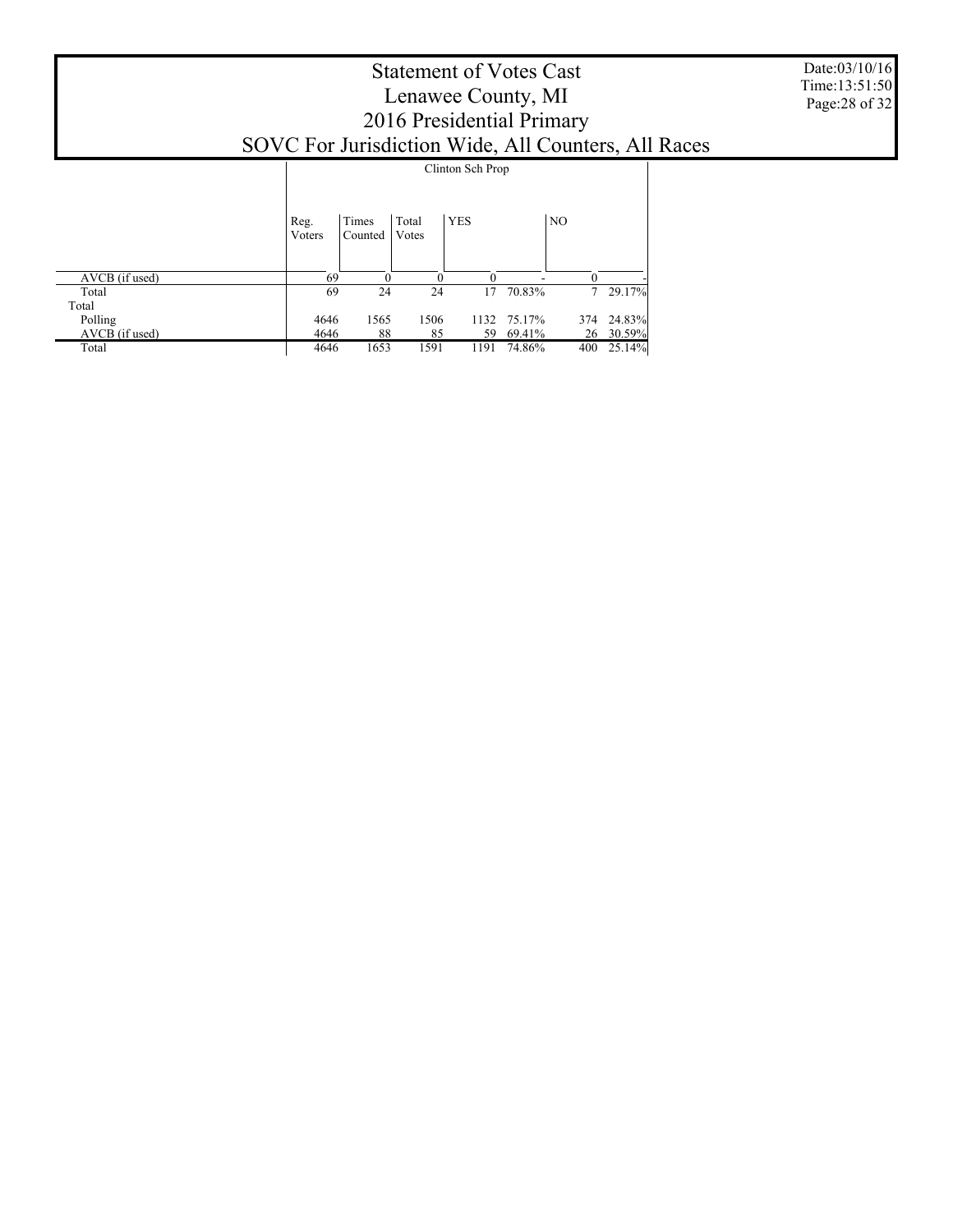Date:03/10/16 Time:13:51:50 Page:29 of 32

|                                                 |                |                          |                         | Tecumseh Sch Prop                          |                |                         |            |
|-------------------------------------------------|----------------|--------------------------|-------------------------|--------------------------------------------|----------------|-------------------------|------------|
|                                                 | Reg.<br>Voters | Times<br>Counted         | Total<br>Votes          | <b>YES</b>                                 |                | NO.                     |            |
| Jurisdiction Wide                               |                |                          |                         |                                            |                |                         |            |
| City of Adrian, Precinct 1                      |                |                          |                         |                                            |                |                         |            |
| Polling                                         |                | L.                       |                         | L,                                         |                |                         |            |
| AVCB (if used)<br>Total                         |                | $\overline{a}$           |                         | ÷.<br>L.                                   | L.             |                         |            |
| City of Adrian, Precinct 2                      |                |                          |                         |                                            |                |                         |            |
| Polling                                         |                |                          |                         |                                            | ÷              |                         |            |
| AVCB (if used)<br>Total                         |                | L.                       |                         | ÷.<br>L.                                   | L.             |                         |            |
| City of Adrian, Precinct 3                      |                |                          |                         |                                            |                |                         |            |
| Polling                                         |                |                          |                         |                                            | ÷              |                         |            |
| AVCB (if used)<br>Total                         |                | L.                       |                         | ÷.<br>L.                                   | $\overline{a}$ | ÷.                      |            |
| City of Adrian, Precinct 4                      |                |                          |                         |                                            |                |                         |            |
| Polling                                         |                |                          |                         |                                            | $\overline{a}$ |                         |            |
| AVCB (if used)                                  |                |                          |                         | L,                                         |                |                         |            |
| Total<br>City of Adrian, Precinct 5             |                | $\overline{a}$           |                         | ÷.<br>$\overline{a}$                       | $\overline{a}$ | ÷.                      |            |
| Polling                                         |                |                          |                         | $\overline{a}$                             | $\overline{a}$ |                         |            |
| AVCB (if used)                                  |                |                          |                         | L,                                         |                |                         |            |
| Total<br>City of Adrian, Precinct 6             |                | $\overline{a}$           | L.                      | ÷.<br>$\overline{a}$                       | $\overline{a}$ | ÷.                      |            |
| Polling                                         |                |                          |                         | $\overline{a}$                             | $\overline{a}$ |                         |            |
| AVCB (if used)                                  |                |                          |                         |                                            |                |                         |            |
| Total                                           |                | $\overline{a}$           | L.                      | ÷.<br>$\overline{a}$                       | $\overline{a}$ | ÷.                      |            |
| City of Hudson, Precinct 1<br>Polling           |                |                          |                         | $\overline{a}$                             | $\overline{a}$ |                         |            |
| AVCB (if used)                                  |                |                          |                         |                                            |                |                         |            |
| Total                                           |                | $\overline{a}$           | L.                      | ÷.<br>$\overline{a}$                       | $\overline{a}$ | L.                      |            |
| City of Morenci, Precinct 1<br>Polling          |                |                          |                         |                                            |                |                         |            |
| AVCB (if used)                                  |                |                          |                         |                                            |                |                         |            |
| Total                                           |                | L.                       |                         | L.<br>L,                                   |                | L.                      |            |
| City of Tecumseh, Precinct 1                    |                |                          |                         |                                            |                |                         |            |
| Polling<br>AVCB (if used)                       | 1614<br>1614   | 723<br>$\mathbf{0}$      | 711                     | 588<br>$\mathbf{0}$<br>$\mathbf{0}$        | 82.70%         | 123<br>$\mathbf{0}$     | 17.30%     |
| Total                                           | 1614           | 723                      | 711                     | 588                                        | 82.70%         | 123                     | 17.30%     |
| City of Tecumseh, Precinct 2                    |                |                          |                         |                                            |                |                         |            |
| Polling<br>AVCB (if used)                       | 1509<br>1509   | 638                      | 625<br>$\mathbf{0}$     | 506<br>$\overline{0}$<br>$\mathbf{0}$      | 80.96%         | 119<br>$\mathbf{0}$     | 19.04%     |
| Total                                           | 1509           | 638                      | 625                     | 506                                        | 80.96%         | 119                     | 19.04%     |
| City of Tecumseh, Precinct 3                    |                |                          |                         |                                            |                |                         |            |
| Polling                                         | 1546           | 572                      | 561                     |                                            | 433 77.18%     |                         | 128 22.82% |
| AVCB (if used)<br>Total                         | 1546<br>1546   | $\bf{0}$<br>572          | 561                     | $\bf{0}$<br>$\overline{0}$<br>433          | 77.18%         | $\boldsymbol{0}$<br>128 | 22.82%     |
| City of Tecumseh, Precinct 4                    |                |                          |                         |                                            |                |                         |            |
| Polling                                         | 1707           | 643                      | 630                     | 507                                        | 80.48%         | 123                     | 19.52%     |
| AVCB (if used)<br>Total                         | 1707<br>1707   | 643                      | $\boldsymbol{0}$<br>630 | $\overline{0}$<br>$\overline{0}$<br>507    | 80.48%         | $\boldsymbol{0}$<br>123 | 19.52%     |
| Charter Township of Adrian, Precinct 1          |                |                          |                         |                                            |                |                         |            |
| Polling                                         |                | $\overline{\phantom{a}}$ | $\blacksquare$          | ÷,<br>ä,                                   | $\overline{a}$ | L.                      |            |
| AVCB (if used)                                  |                | $\overline{\phantom{a}}$ |                         | $\frac{1}{2}$<br>$\overline{a}$            | $\overline{a}$ | $\blacksquare$          |            |
| Total<br>Charter Township of Adrian, Precinct 2 |                | $\overline{a}$           | $\overline{a}$          | $\overline{\phantom{a}}$<br>$\blacksquare$ |                | $\overline{a}$          |            |
| Polling                                         | 17             |                          | 6                       | 6                                          | 5 83.33%       | 1                       | 16.67%     |
| AVCB (if used)                                  | 17             |                          | $\mathbf{0}$            | $\overline{0}$<br>$\overline{0}$           |                | $\boldsymbol{0}$        |            |
| Total<br>Blissfield Township, Precinct 1        | 17             |                          | 6                       | 6<br>5 <sup>1</sup>                        | 83.33%         | $\mathbf{1}$            | 16.67%     |
| Polling                                         |                | $\overline{\phantom{a}}$ | ÷.                      | $\blacksquare$<br>$\overline{\phantom{a}}$ | $\blacksquare$ | L.                      |            |
| AVCB (if used)                                  |                |                          |                         | $\mathbf{r}$                               |                |                         |            |
| Total                                           |                | $\overline{a}$           | $\overline{a}$          | $\overline{a}$<br>$\overline{a}$           | $\mathbf{r}$   | ÷.                      |            |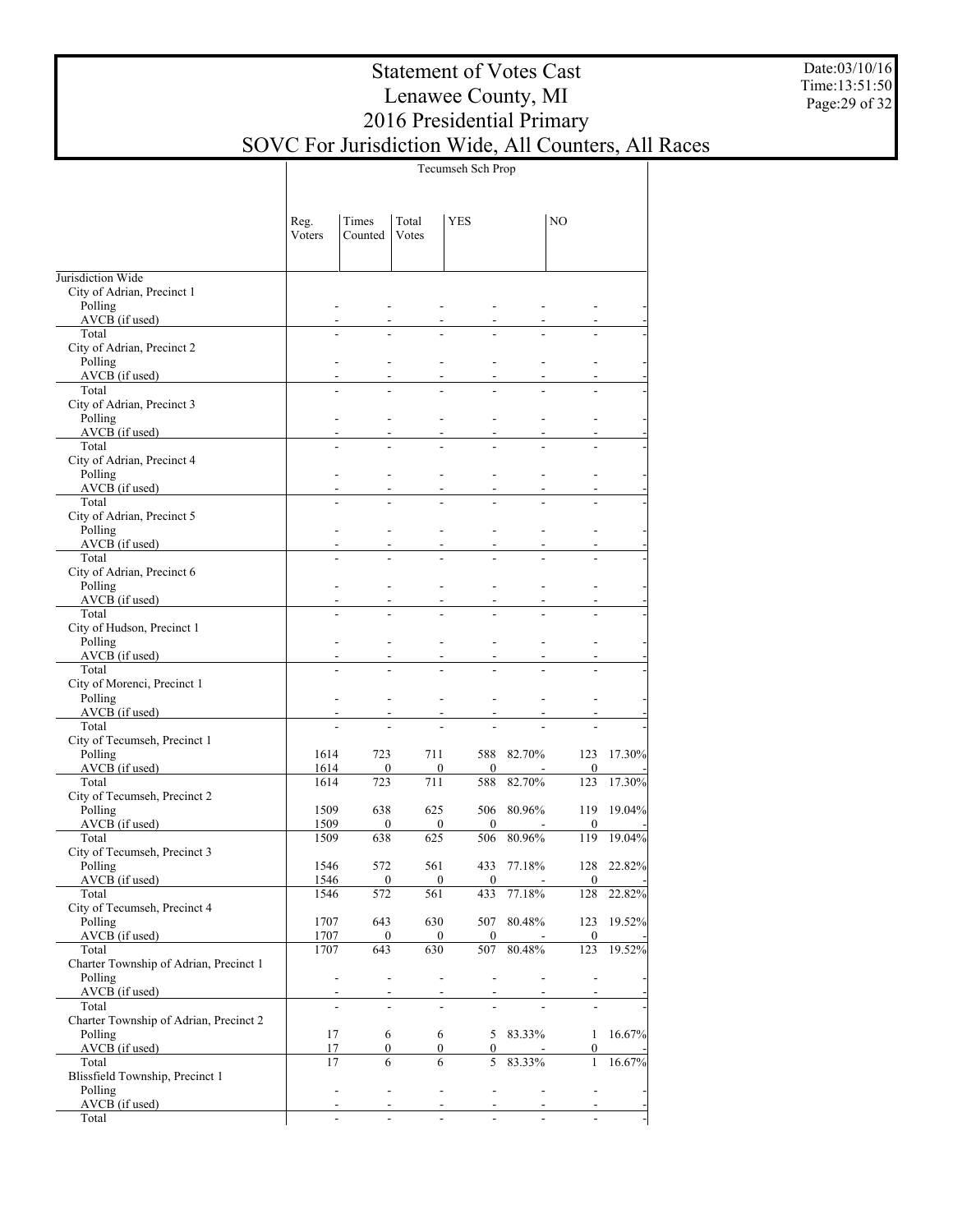Date:03/10/16 Time:13:51:50 Page:30 of 32

|                                                    |                          |                          |                                                                                                                                                                                                                                                                                                                                                                                                                                              | Tecumseh Sch Prop                  |                                             |                          |           |
|----------------------------------------------------|--------------------------|--------------------------|----------------------------------------------------------------------------------------------------------------------------------------------------------------------------------------------------------------------------------------------------------------------------------------------------------------------------------------------------------------------------------------------------------------------------------------------|------------------------------------|---------------------------------------------|--------------------------|-----------|
|                                                    | Reg.<br>Voters           | Times<br>Counted         | Total<br>Votes                                                                                                                                                                                                                                                                                                                                                                                                                               | <b>YES</b>                         |                                             | NO.                      |           |
|                                                    |                          |                          |                                                                                                                                                                                                                                                                                                                                                                                                                                              |                                    |                                             |                          |           |
|                                                    |                          |                          |                                                                                                                                                                                                                                                                                                                                                                                                                                              |                                    |                                             |                          |           |
| Blissfield Township, Precinct 2<br>Polling         |                          |                          |                                                                                                                                                                                                                                                                                                                                                                                                                                              |                                    |                                             |                          |           |
| AVCB (if used)                                     |                          |                          |                                                                                                                                                                                                                                                                                                                                                                                                                                              |                                    |                                             |                          |           |
| Total                                              |                          |                          |                                                                                                                                                                                                                                                                                                                                                                                                                                              |                                    |                                             |                          |           |
| Cambridge Township, Precinct 1<br>Polling          |                          |                          |                                                                                                                                                                                                                                                                                                                                                                                                                                              |                                    |                                             |                          |           |
| $AVCB$ (if used)                                   |                          |                          |                                                                                                                                                                                                                                                                                                                                                                                                                                              |                                    |                                             |                          |           |
| Total                                              |                          |                          |                                                                                                                                                                                                                                                                                                                                                                                                                                              |                                    |                                             |                          |           |
| Cambridge Township, Precinct 2                     |                          |                          |                                                                                                                                                                                                                                                                                                                                                                                                                                              |                                    |                                             |                          |           |
| Polling<br>AVCB (if used)                          | $\overline{\phantom{a}}$ |                          |                                                                                                                                                                                                                                                                                                                                                                                                                                              |                                    |                                             |                          |           |
| Total                                              |                          |                          |                                                                                                                                                                                                                                                                                                                                                                                                                                              |                                    |                                             |                          |           |
| Cambridge Township, Precinct 3                     |                          |                          |                                                                                                                                                                                                                                                                                                                                                                                                                                              |                                    |                                             |                          |           |
| Polling                                            | $\overline{a}$           |                          | ÷.                                                                                                                                                                                                                                                                                                                                                                                                                                           | $\overline{a}$                     |                                             |                          |           |
| $AVCB$ (if used)<br>Total                          |                          |                          |                                                                                                                                                                                                                                                                                                                                                                                                                                              |                                    |                                             |                          |           |
| Clinton Township, Precinct 1                       |                          |                          |                                                                                                                                                                                                                                                                                                                                                                                                                                              |                                    |                                             |                          |           |
| Polling                                            | 136                      | 38                       | 38                                                                                                                                                                                                                                                                                                                                                                                                                                           |                                    | 20 52.63%                                   |                          | 18 47.37% |
| $AVCB$ (if used)                                   | 136                      | 7<br>45                  | 7<br>45                                                                                                                                                                                                                                                                                                                                                                                                                                      |                                    | 6 85.71%                                    | $\mathbf{1}$             | 14.29%    |
| Total<br>Clinton Township, Precinct 2              | 136                      |                          |                                                                                                                                                                                                                                                                                                                                                                                                                                              | 26                                 | 57.78%                                      | 19                       | 42.22%    |
| Polling                                            | $\blacksquare$           |                          | ÷.                                                                                                                                                                                                                                                                                                                                                                                                                                           | ÷,                                 |                                             |                          |           |
| AVCB (if used)                                     |                          |                          |                                                                                                                                                                                                                                                                                                                                                                                                                                              |                                    |                                             |                          |           |
| Total                                              | $\overline{a}$           |                          |                                                                                                                                                                                                                                                                                                                                                                                                                                              |                                    |                                             |                          |           |
| Deerfield Township, Precinct 1<br>Polling          | $\overline{a}$           |                          |                                                                                                                                                                                                                                                                                                                                                                                                                                              | $\overline{a}$                     |                                             |                          |           |
| AVCB (if used)                                     |                          |                          |                                                                                                                                                                                                                                                                                                                                                                                                                                              |                                    |                                             |                          |           |
| Total                                              |                          |                          |                                                                                                                                                                                                                                                                                                                                                                                                                                              |                                    |                                             |                          |           |
| Dover Township, Precinct 1                         | $\overline{a}$           |                          | ÷.                                                                                                                                                                                                                                                                                                                                                                                                                                           |                                    |                                             |                          |           |
| Polling<br>AVCB (if used)                          |                          |                          |                                                                                                                                                                                                                                                                                                                                                                                                                                              | $\overline{a}$                     |                                             |                          |           |
| Total                                              | $\overline{a}$           |                          |                                                                                                                                                                                                                                                                                                                                                                                                                                              |                                    |                                             |                          |           |
| Fairfield Township, Precinct 1                     |                          |                          |                                                                                                                                                                                                                                                                                                                                                                                                                                              |                                    |                                             |                          |           |
| Polling<br>$AVCB$ (if used)                        | $\overline{\phantom{a}}$ |                          | ÷.                                                                                                                                                                                                                                                                                                                                                                                                                                           | $\overline{a}$                     |                                             |                          |           |
| Total                                              |                          |                          |                                                                                                                                                                                                                                                                                                                                                                                                                                              |                                    |                                             |                          |           |
| Franklin Township, Precinct 1                      |                          |                          |                                                                                                                                                                                                                                                                                                                                                                                                                                              |                                    |                                             |                          |           |
| Polling                                            | 866                      | 324                      | 309                                                                                                                                                                                                                                                                                                                                                                                                                                          |                                    | 188 60.84%                                  | 121                      | 39.16%    |
| $AVCB$ (if used)<br>Total                          | 866<br>866               | $\overline{0}$<br>324    | $\mathbf{0}$<br>309                                                                                                                                                                                                                                                                                                                                                                                                                          | $\mathbf{0}$<br>188                | 60.84%                                      | $\boldsymbol{0}$<br>121  | 39.16%    |
| Hudson Township, Precinct 1                        |                          |                          |                                                                                                                                                                                                                                                                                                                                                                                                                                              |                                    |                                             |                          |           |
| Polling                                            | $\overline{a}$           | $\overline{\phantom{a}}$ | ÷.                                                                                                                                                                                                                                                                                                                                                                                                                                           | ÷,                                 | $\overline{\phantom{a}}$                    | $\overline{a}$           |           |
| AVCB (if used)                                     |                          |                          |                                                                                                                                                                                                                                                                                                                                                                                                                                              |                                    |                                             |                          |           |
| Total<br>Macon Township, Precinct 1                |                          |                          |                                                                                                                                                                                                                                                                                                                                                                                                                                              |                                    |                                             |                          |           |
| Polling                                            | 377                      | 198                      |                                                                                                                                                                                                                                                                                                                                                                                                                                              | 196                                |                                             | 122 62.24% 74 37.76%     |           |
| AVCB (if used)                                     | 377                      | $\boldsymbol{0}$         |                                                                                                                                                                                                                                                                                                                                                                                                                                              | $\mathbf{0}$                       | $\mathbf{0}$<br>$\sim 10^{-11}$             | $\overline{0}$           |           |
| Total                                              | 377                      | 198                      | 196                                                                                                                                                                                                                                                                                                                                                                                                                                          |                                    | 122 62.24%                                  |                          | 74 37.76% |
| Charter Township of Madison, Precinct 1<br>Polling | $\overline{\phantom{a}}$ |                          | $\mathcal{L}^{\mathcal{L}}$                                                                                                                                                                                                                                                                                                                                                                                                                  | $\omega_{\rm{max}}$                | and the state of the state of               | $\mathbb{Z}^2$           |           |
| AVCB (if used)                                     |                          |                          |                                                                                                                                                                                                                                                                                                                                                                                                                                              |                                    | $\omega_{\rm{max}}$ and $\omega_{\rm{max}}$ | $\sim$                   |           |
| Total                                              |                          | $\mathbf{r}$             |                                                                                                                                                                                                                                                                                                                                                                                                                                              | ÷.                                 |                                             |                          |           |
| Charter Township of Madison, Precinct 2            |                          |                          |                                                                                                                                                                                                                                                                                                                                                                                                                                              | <b>All Contracts</b>               | <b>Service</b>                              | <b>Contract Contract</b> |           |
| Polling<br>AVCB (if used)                          | $\mathcal{L}$            |                          | $\Delta \sim 10^{11}$ m $^{-1}$                                                                                                                                                                                                                                                                                                                                                                                                              |                                    |                                             | $\omega$                 |           |
| Total                                              | ÷                        |                          |                                                                                                                                                                                                                                                                                                                                                                                                                                              |                                    |                                             |                          |           |
| Charter Township of Madison, Precinct 3            |                          |                          |                                                                                                                                                                                                                                                                                                                                                                                                                                              |                                    |                                             |                          |           |
| Polling<br>AVCB (if used)                          | $\mathcal{L}$            |                          | All Controller                                                                                                                                                                                                                                                                                                                                                                                                                               | design and the control of the con- |                                             | $\blacksquare$           |           |
| Total                                              |                          | $\sim$                   | $\frac{1}{\sqrt{2}}\left(\frac{1}{\sqrt{2}}\right)^{2}=\frac{1}{\sqrt{2}}\left(\frac{1}{\sqrt{2}}\right)^{2}=\frac{1}{\sqrt{2}}\left(\frac{1}{\sqrt{2}}\right)^{2}=\frac{1}{\sqrt{2}}\left(\frac{1}{\sqrt{2}}\right)^{2}=\frac{1}{\sqrt{2}}\left(\frac{1}{\sqrt{2}}\right)^{2}=\frac{1}{\sqrt{2}}\left(\frac{1}{\sqrt{2}}\right)^{2}=\frac{1}{\sqrt{2}}\left(\frac{1}{\sqrt{2}}\right)^{2}=\frac{1}{\sqrt{2}}\left(\frac{1}{\sqrt{2}}\right$ |                                    |                                             |                          |           |
| Medina Township, Precinct 1                        |                          |                          |                                                                                                                                                                                                                                                                                                                                                                                                                                              |                                    |                                             |                          |           |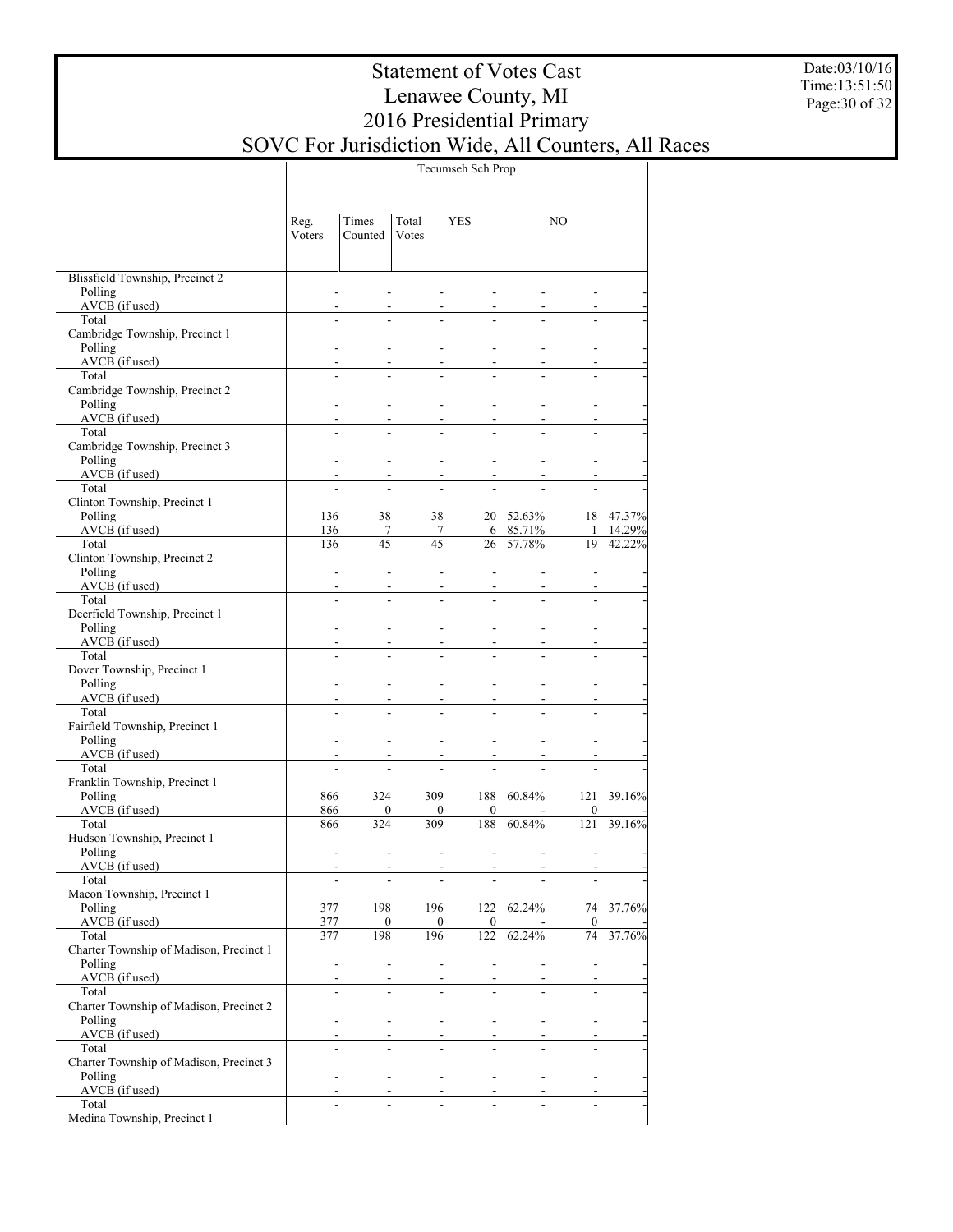Date:03/10/16 Time:13:51:50 Page:31 of 32

|                                                   | Tecumseh Sch Prop        |                      |                |                          |                          |                  |        |  |  |  |  |  |
|---------------------------------------------------|--------------------------|----------------------|----------------|--------------------------|--------------------------|------------------|--------|--|--|--|--|--|
|                                                   | Reg.<br>Voters           | Times<br>Counted     | Total<br>Votes | <b>YES</b>               |                          | NO.              |        |  |  |  |  |  |
| Polling                                           | $\blacksquare$           |                      |                |                          |                          | $\sim$           |        |  |  |  |  |  |
| $AVCB$ (if used)<br>Total                         | $\overline{a}$<br>L.     |                      |                |                          | L.                       |                  |        |  |  |  |  |  |
| Ogden Township, Precinct 1                        |                          |                      |                |                          |                          |                  |        |  |  |  |  |  |
| Polling                                           | $\overline{a}$           |                      |                |                          |                          |                  |        |  |  |  |  |  |
| AVCB (if used)                                    | $\overline{a}$           |                      |                |                          |                          |                  |        |  |  |  |  |  |
| Total<br>Palmyra Township, Precinct 1             | L.                       |                      |                |                          |                          |                  |        |  |  |  |  |  |
| Polling                                           | $\overline{a}$           |                      | L.             |                          |                          |                  |        |  |  |  |  |  |
| $AVCB$ (if used)                                  | $\overline{a}$           |                      |                |                          |                          |                  |        |  |  |  |  |  |
| Total<br>Charter Township of Raisin, Precinct 1   | L.                       |                      | L.             |                          |                          |                  |        |  |  |  |  |  |
| Polling                                           | 2259                     | 773                  | 753            |                          | 505 67.07%               | 248              | 32.93% |  |  |  |  |  |
| $AVCB$ (if used)                                  | 2259                     | $\mathbf{0}$         | $\overline{0}$ | $\mathbf{0}$             |                          | $\mathbf{0}$     |        |  |  |  |  |  |
| Total                                             | 2259                     | 773                  | 753            | 505                      | 67.07%                   | 248              | 32.93% |  |  |  |  |  |
| Charter Township of Raisin, Precinct 2<br>Polling | 2109                     | 734                  | 713            | 526                      | 73.77%                   | 187              | 26.23% |  |  |  |  |  |
| $AVCB$ (if used)                                  | 2109                     | $\mathbf{0}$         | $\overline{0}$ | $\overline{0}$           | $\sim$                   | $\mathbf{0}$     |        |  |  |  |  |  |
| Total                                             | 2109                     | 734                  | 713            | 526                      | 73.77%                   | 187              | 26.23% |  |  |  |  |  |
| Ridgeway Township, Precinct 1<br>Polling          | 209                      | 64                   | 64             |                          | 36 56.25%                | 28               | 43.75% |  |  |  |  |  |
| AVCB (if used)                                    | 209                      | $\mathbf{0}$         | $\overline{0}$ | $\overline{0}$           |                          | $\mathbf{0}$     |        |  |  |  |  |  |
| Total                                             | 209                      | 64                   | 64             | 36                       | 56.25%                   | 28               | 43.75% |  |  |  |  |  |
| Riga Township, Precinct 1                         |                          |                      |                |                          |                          |                  |        |  |  |  |  |  |
| Polling<br>AVCB (if used)                         | $\overline{\phantom{a}}$ | $\overline{a}$       | $\overline{a}$ | $\overline{a}$           |                          | $\overline{a}$   |        |  |  |  |  |  |
| Total                                             | $\overline{a}$           |                      |                |                          |                          |                  |        |  |  |  |  |  |
| Rollin Township, Precinct 1                       |                          |                      |                |                          |                          |                  |        |  |  |  |  |  |
| Polling<br>AVCB (if used)                         | $\overline{a}$           |                      |                |                          |                          |                  |        |  |  |  |  |  |
| Total                                             | L.                       |                      |                |                          |                          |                  |        |  |  |  |  |  |
| Rome Township, Precinct 1                         |                          |                      |                |                          |                          |                  |        |  |  |  |  |  |
| Polling                                           | $\overline{\phantom{a}}$ |                      | ÷.             |                          |                          |                  |        |  |  |  |  |  |
| AVCB (if used)<br>Total                           | L.                       |                      |                |                          |                          |                  |        |  |  |  |  |  |
| Seneca Township, Precinct 1                       |                          |                      |                |                          |                          |                  |        |  |  |  |  |  |
| Polling                                           | $\overline{\phantom{a}}$ |                      | ÷.             |                          |                          |                  |        |  |  |  |  |  |
| AVCB (if used)<br>Total                           | L.                       |                      |                |                          |                          |                  |        |  |  |  |  |  |
| Tecumseh Township, Precinct 1                     |                          |                      |                |                          |                          |                  |        |  |  |  |  |  |
| Polling                                           | 1330                     | 545                  | 535            | 408                      | 76.26%                   | 127              | 23.74% |  |  |  |  |  |
| AVCB (if used)                                    | 1330                     | $\mathbf{0}$         | $\overline{0}$ | $\theta$                 | $\overline{\phantom{a}}$ | $\boldsymbol{0}$ |        |  |  |  |  |  |
| Total<br>Woodstock Township, Precinct 1           | 1330                     | 545                  | 535            | 408                      | 76.26%                   | 127              | 23.74% |  |  |  |  |  |
| Polling                                           |                          | ä,<br>$\blacksquare$ | ÷.             | ÷,                       | $\blacksquare$           |                  |        |  |  |  |  |  |
| $AVCB$ (if used)                                  | $\overline{a}$           |                      |                | $\overline{a}$           |                          |                  |        |  |  |  |  |  |
| Total<br>Woodstock Township, Precinct 2           |                          | ÷.<br>$\overline{a}$ | $\overline{a}$ | ÷.                       | $\overline{a}$           | ÷.               |        |  |  |  |  |  |
| Polling                                           | $\overline{a}$           |                      | L.             | $\overline{\phantom{a}}$ | $\overline{\phantom{a}}$ | $\overline{a}$   |        |  |  |  |  |  |
| AVCB (if used)                                    |                          |                      |                |                          |                          |                  |        |  |  |  |  |  |
| Total                                             | ÷.                       |                      | $\overline{a}$ | ÷.                       | $\overline{a}$           | $\overline{a}$   |        |  |  |  |  |  |
| WASHTENAW Bridgewater Twp P1<br>Polling           | $\overline{a}$           |                      | L.             | $\overline{\phantom{a}}$ | $\overline{\phantom{a}}$ | $\overline{a}$   |        |  |  |  |  |  |
| AVCB (if used)                                    |                          |                      |                |                          |                          |                  |        |  |  |  |  |  |
| Total                                             | $\overline{a}$           | ÷.                   | $\overline{a}$ | ÷.                       | $\blacksquare$           | $\overline{a}$   |        |  |  |  |  |  |
| WASHTENAW Manchester Twp P2<br>Polling            | $\overline{a}$           |                      | L.             | $\overline{a}$           | $\overline{\phantom{a}}$ | ÷,               |        |  |  |  |  |  |
| AVCB (if used)                                    |                          |                      |                |                          | $\overline{a}$           |                  |        |  |  |  |  |  |
| Total                                             | $\overline{a}$           | ÷.                   |                |                          | $\overline{a}$           | $\overline{a}$   |        |  |  |  |  |  |
| WASHTENAW Saline Twp P1                           |                          |                      |                |                          |                          |                  |        |  |  |  |  |  |
| Polling                                           |                          |                      |                |                          |                          |                  |        |  |  |  |  |  |